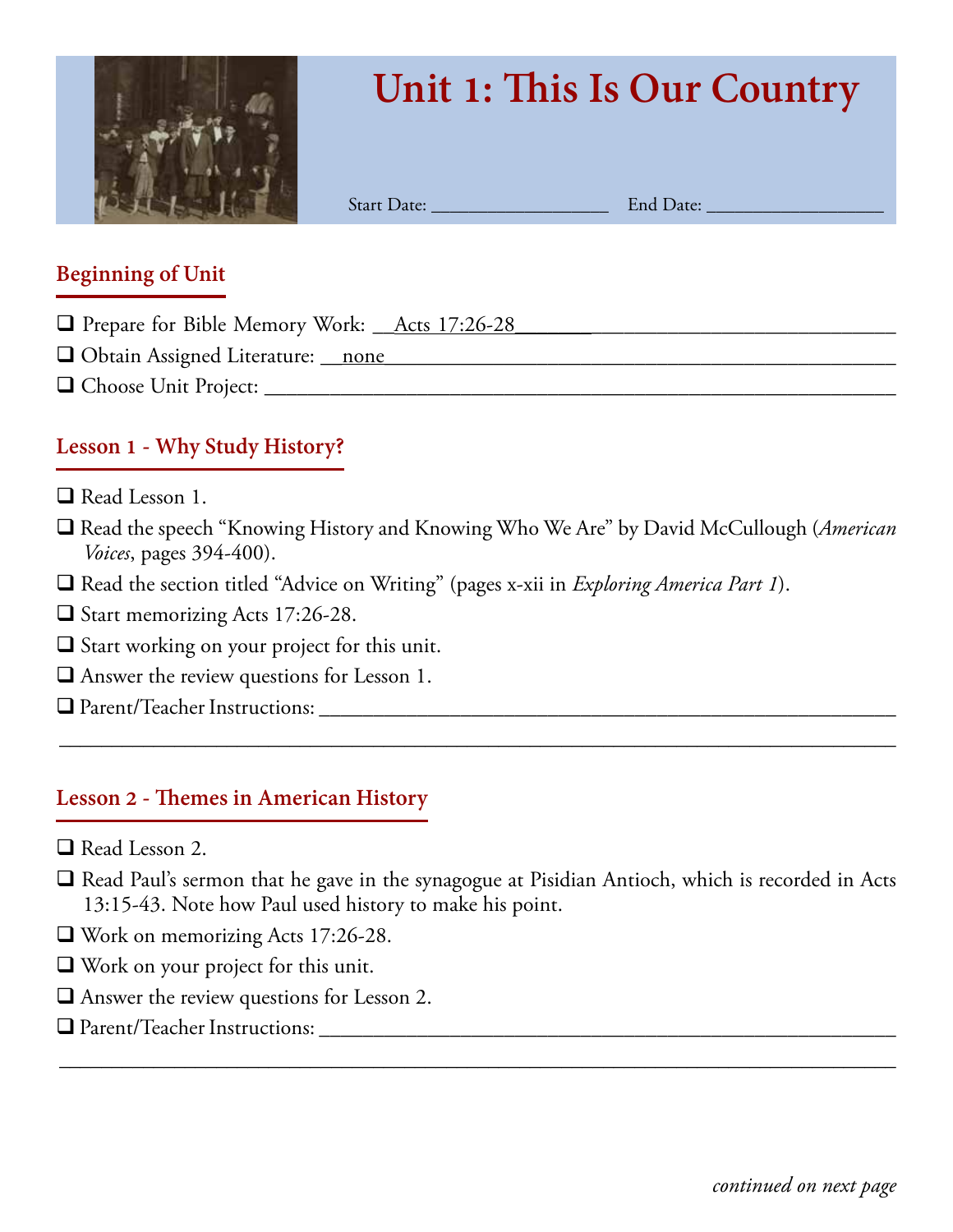#### **Lesson 3 - 1491**

- $\Box$  Read Lesson 3.
- $\Box$  Read the speech that Paul gave in the Areopagus on Mars Hill, which is recorded in Acts 17:16-34. Note how Paul wrestled with the Greek culture that he was encountering.
- $\Box$  Work on memorizing Acts 17:26-28.
- $\Box$  Work on your project for this unit.
- $\Box$  Answer the review questions for Lesson 3.
- q Parent/Teacher Instructions: \_\_\_\_\_\_\_\_\_\_\_\_\_\_\_\_\_\_\_\_\_\_\_\_\_\_\_\_\_\_\_\_\_\_\_\_\_\_\_\_\_\_\_\_\_\_\_\_\_\_\_\_\_

#### **Lesson 4 - Columbus and the Spanish**

- $\Box$  Read Lesson 4.
- $\Box$  Write down three ways that the spiritual worldview of Europeans might have been affected by the explorations of Columbus. (Keep your responses to this and future Bible assignments in your *Exploring America* notebook or discuss them with your parents.)

\_\_\_\_\_\_\_\_\_\_\_\_\_\_\_\_\_\_\_\_\_\_\_\_\_\_\_\_\_\_\_\_\_\_\_\_\_\_\_\_\_\_\_\_\_\_\_\_\_\_\_\_\_\_\_\_\_\_\_\_\_\_\_\_\_\_\_\_\_\_\_\_\_\_\_\_\_\_\_\_

- $\Box$  Work on memorizing Acts 17:26-28.
- $\Box$  Work on your project for this unit.
- $\Box$  Answer the review questions for Lesson 4.
- q Parent/Teacher Instructions: \_\_\_\_\_\_\_\_\_\_\_\_\_\_\_\_\_\_\_\_\_\_\_\_\_\_\_\_\_\_\_\_\_\_\_\_\_\_\_\_\_\_\_\_\_\_\_\_\_\_\_\_\_

# **Lesson 5 - Bible Study: How You See the World Makes A Difference**

- $\Box$  Read Lesson 5.
- $\Box$  Read the excerpts from "The Meaning of July Fourth for the Negro" by Frederick Douglass (*American Voices*, pages 177-182).

\_\_\_\_\_\_\_\_\_\_\_\_\_\_\_\_\_\_\_\_\_\_\_\_\_\_\_\_\_\_\_\_\_\_\_\_\_\_\_\_\_\_\_\_\_\_\_\_\_\_\_\_\_\_\_\_\_\_\_\_\_\_\_\_\_\_\_\_\_\_\_\_\_\_\_\_\_\_\_\_

 $\Box$  What are three points you think might be effective in opening the door to sharing the gospel with an unbeliever?

- $\Box$  Recite or write Acts 17:26-28 from memory.
- $\Box$  Complete your project for this unit.
- $\Box$  Answer the review questions for Lesson 5 and take the quiz for Unit 1.
- q Parent/Teacher Instructions: \_\_\_\_\_\_\_\_\_\_\_\_\_\_\_\_\_\_\_\_\_\_\_\_\_\_\_\_\_\_\_\_\_\_\_\_\_\_\_\_\_\_\_\_\_\_\_\_\_\_\_\_\_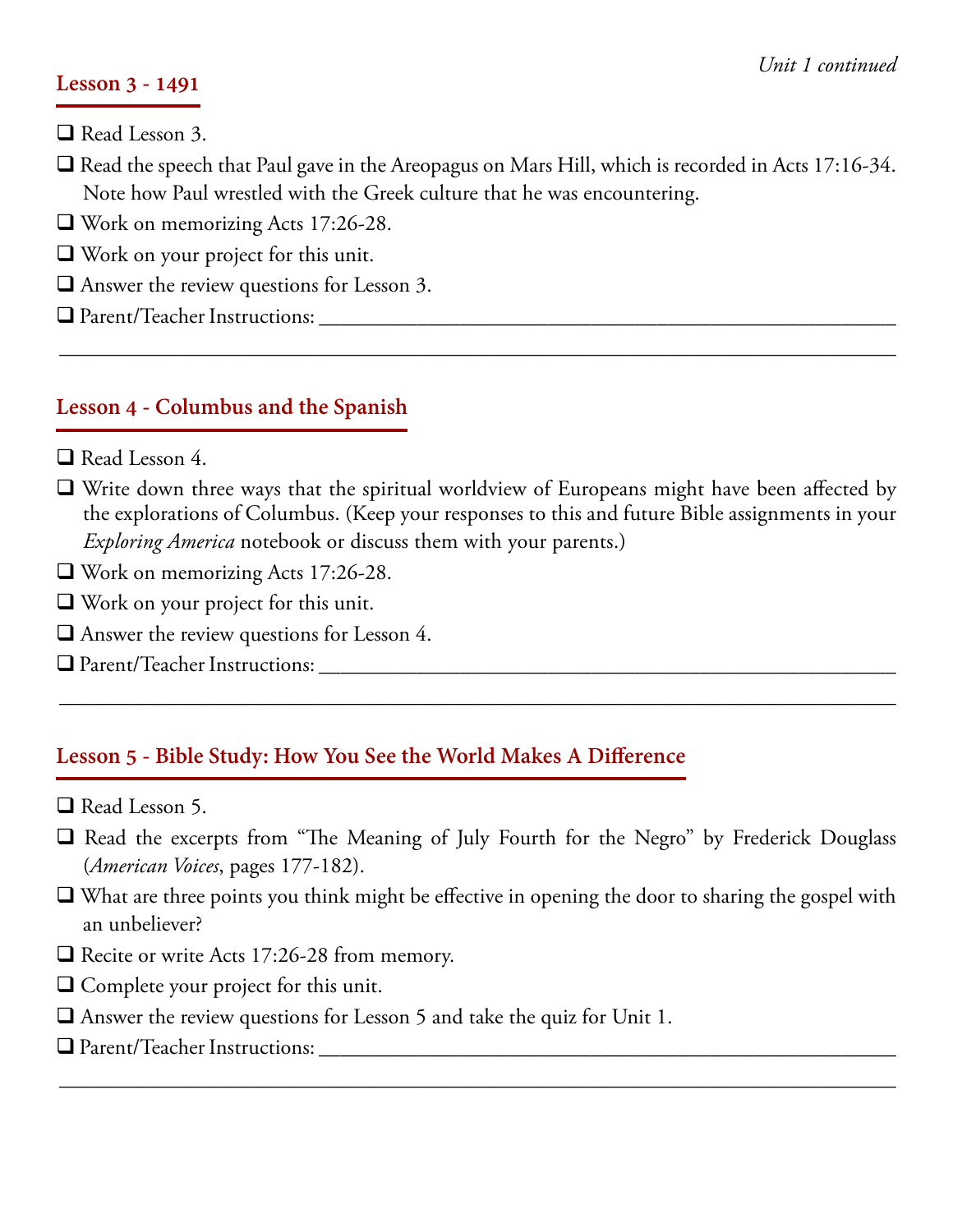

# **Unit 2: English Settlement of America**

Start Date: \_\_\_\_\_\_\_\_\_\_\_\_\_\_\_\_\_\_\_ End Date: \_\_\_\_\_\_\_\_\_\_\_\_\_\_\_\_\_\_\_

#### **Beginning of Unit**

- □ Prepare for Bible Memory Work: \_\_Psalm 146:3-5
- q Obtain Assigned Literature: \_\_*The Scarlet Letter*\_\_\_\_\_\_\_\_\_\_\_\_\_\_\_\_\_\_\_\_\_\_\_\_\_\_\_\_\_\_\_\_\_\_\_\_\_\_
- q Choose Unit Project: \_\_\_\_\_\_\_\_\_\_\_\_\_\_\_\_\_\_\_\_\_\_\_\_\_\_\_\_\_\_\_\_\_\_\_\_\_\_\_\_\_\_\_\_\_\_\_\_\_\_\_\_\_\_\_\_\_\_

### **Lesson 6 - The Reformation**

- $\Box$  Read Lesson 6.
- □ Begin reading *The Scarlet Letter*. Plan to finish it by the end of Unit 3.
- $\Box$  Start memorizing Psalm 146:3-5.
- $\Box$  Start working on your project for this unit.
- $\Box$  <br> Answer the review questions for Lesson 6.
- q Parent/Teacher Instructions: \_\_\_\_\_\_\_\_\_\_\_\_\_\_\_\_\_\_\_\_\_\_\_\_\_\_\_\_\_\_\_\_\_\_\_\_\_\_\_\_\_\_\_\_\_\_\_\_\_\_\_\_\_

# **Lesson 7 - England on the Rise**

- $\Box$  Read Lesson 7.
- □ Continue reading *The Scarlet Letter.*
- $\Box$  Read Mark 7:1-23. List three ways in which you believe that traditional beliefs or practices of some churches are not in keeping with God's commandments.

\_\_\_\_\_\_\_\_\_\_\_\_\_\_\_\_\_\_\_\_\_\_\_\_\_\_\_\_\_\_\_\_\_\_\_\_\_\_\_\_\_\_\_\_\_\_\_\_\_\_\_\_\_\_\_\_\_\_\_\_\_\_\_\_\_\_\_\_\_\_\_\_\_\_\_\_\_\_\_\_

- $\Box$  Work on memorizing Psalm 146:3-5.
- $\Box$  Work on your project for this unit.
- $\Box$  Answer the review questions for Lesson 7.
- q Parent/Teacher Instructions: \_\_\_\_\_\_\_\_\_\_\_\_\_\_\_\_\_\_\_\_\_\_\_\_\_\_\_\_\_\_\_\_\_\_\_\_\_\_\_\_\_\_\_\_\_\_\_\_\_\_\_\_\_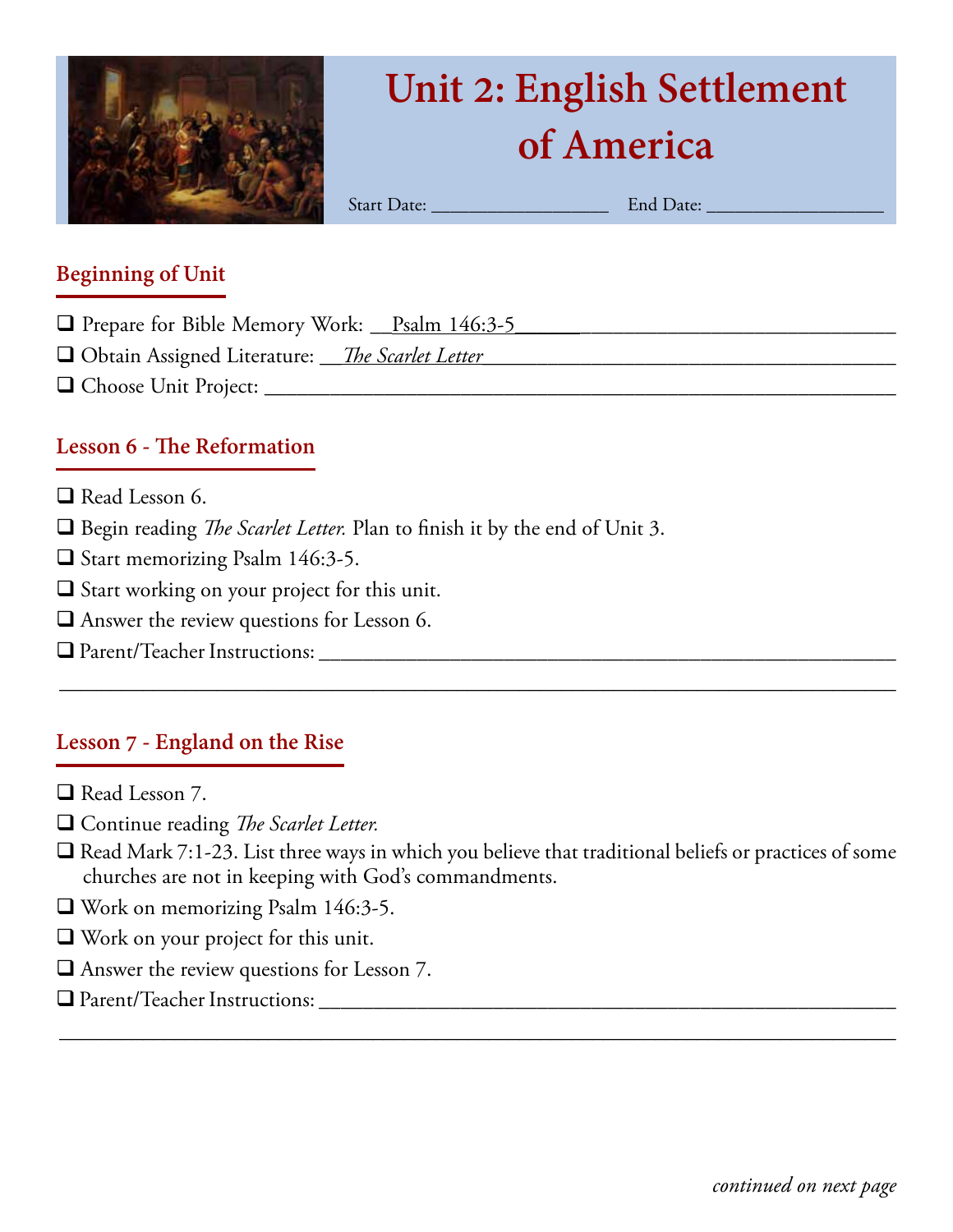#### **Lesson 8 - English Colonies in America**

 $\Box$  Read Lesson 8.

- $\Box$  Read the excerpt from "A Description of New England" by John Smith, the Mayflower Compact, the excerpts from "A Model of Christian Charity" by John Winthrop, and the Preamble to the Fundamental Orders of Connecticut (*American Voices*, pages 1-5).
- **□ Continue reading** *The Scarlet Letter.*
- $\Box$  What are three ways in which English colonists could have shown respect for Native Americans while seeking to evangelize them?
- $\Box$  Work on memorizing Psalm 146:3-5.
- $\Box$  Work on your project for this unit.
- $\Box$  Answer the review questions for Lesson 8.
- q Parent/Teacher Instructions: \_\_\_\_\_\_\_\_\_\_\_\_\_\_\_\_\_\_\_\_\_\_\_\_\_\_\_\_\_\_\_\_\_\_\_\_\_\_\_\_\_\_\_\_\_\_\_\_\_\_\_\_\_

#### **Lesson 9 - Life in the Colonies**

- $\Box$  Read Lesson 9.
- q Read the poems by Anne Bradstreet (*American Voices*, page 7).
- □ Continue reading *The Scarlet Letter.*
- $\Box$  Work on memorizing Psalm 146:3-5.
- $\Box$  Work on your project for this unit.
- $\Box$  Answer the review questions for Lesson 9.
- $\Box$  Parent/Teacher Instructions:  $\Box$

#### **Lesson 10 - Bible Study: The Shape of Religion in the Colonies**

- Read Lesson 10.
- q Read the excerpts from the *Bay Psalm Book* and the *New England Primer* (*American Voices*, pages 6, 8, and 9).
- □ Continue reading *The Scarlet Letter.*
- $\Box$  Read Acts 2:37-41 and 1 Corinthians 12:13. On what is membership in the Lord's church to be based?
- $\Box$  Read Galatians 5:19-21 and 6:1-4. What should Christians and church leaders do when they discover that church members are practicing witchcraft or committing other sins?
- $\Box$  Recite or write Psalm 146:3-5 from memory.
- $\Box$  Complete your project for this unit.
- $\Box$  Answer the review questions for Lesson 10 and take the quiz for Unit 2.
- $\Box$  Parent/Teacher Instructions: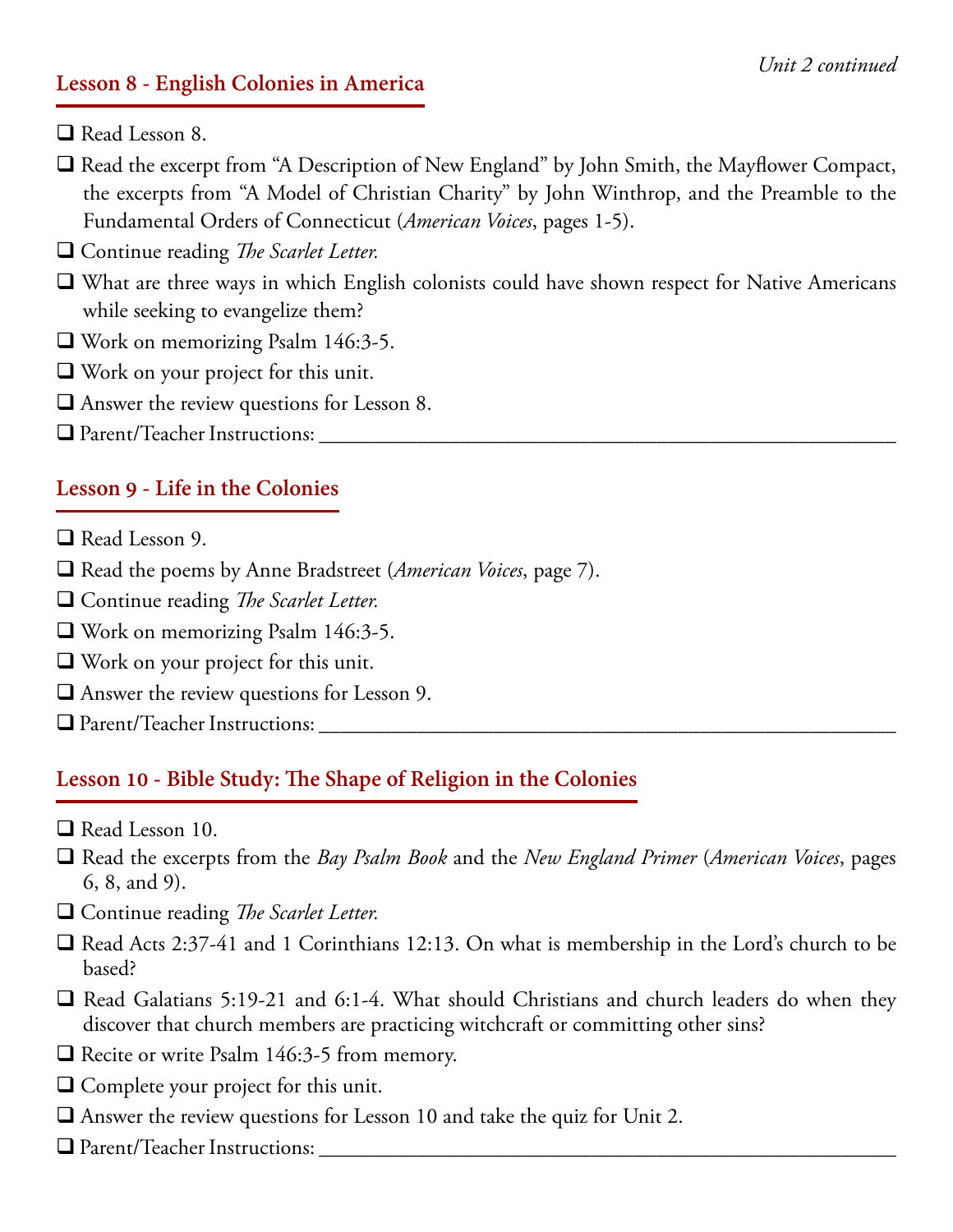

# **Unit 3: English Colonies in the 1700s**

Start Date: \_\_\_\_\_\_\_\_\_\_\_\_\_\_\_\_\_\_\_ End Date: \_\_\_\_\_\_\_\_\_\_\_\_\_\_\_\_\_\_\_

#### **Beginning of Unit**

- q Prepare for Bible Memory Work: \_\_Colossians 2:8-10\_\_\_\_\_\_\_\_\_\_\_\_\_\_\_\_\_\_\_\_\_\_\_\_\_\_\_\_\_\_\_\_\_
- q Obtain Assigned Literature: \_\_*The Scarlet Letter\_\_\_*\_\_\_\_\_\_\_\_\_\_\_\_\_\_\_\_\_\_\_\_\_\_\_\_\_\_\_\_\_\_\_\_\_\_\_
- q Choose Unit Project: \_\_\_\_\_\_\_\_\_\_\_\_\_\_\_\_\_\_\_\_\_\_\_\_\_\_\_\_\_\_\_\_\_\_\_\_\_\_\_\_\_\_\_\_\_\_\_\_\_\_\_\_\_\_\_\_\_\_

# **Lesson 11 - The Enlightenment**

- $\Box$  Read Lesson 11.
- q Begin reading "Sayings from Poor Richard's Almanack" by Benjamin Franklin (*American Voices*, pages 10-14). Begin reading Jonathan Edwards' sermon, "Sinners in the Hands of an Angry God" (pages 20-23).
- □ Continue reading *The Scarlet Letter*. Plan to finish it by the end of this unit.
- $\Box$  Start memorizing Colossians 2:8-10.
- $\Box$  Start working on your project for this unit.
- $\Box$  Answer the review questions for Lesson 11.
- q Parent/Teacher Instructions: \_\_\_\_\_\_\_\_\_\_\_\_\_\_\_\_\_\_\_\_\_\_\_\_\_\_\_\_\_\_\_\_\_\_\_\_\_\_\_\_\_\_\_\_\_\_\_\_\_\_\_\_\_

#### **Lesson 12 - The Experiment of Self-Government**

- $\Box$  Read Lesson 12.
- q Finish reading "Sayings from Poor Richard's Almanack" by Benjamin Franklin (*American Voices*, pages 15-19). Finish reading "Sinners in the Hands of an Angry God" by Jonathan Edwards (pages 24-29).

\_\_\_\_\_\_\_\_\_\_\_\_\_\_\_\_\_\_\_\_\_\_\_\_\_\_\_\_\_\_\_\_\_\_\_\_\_\_\_\_\_\_\_\_\_\_\_\_\_\_\_\_\_\_\_\_\_\_\_\_\_\_\_\_\_\_\_\_\_\_\_\_\_\_\_\_\_\_\_\_

- □ Continue reading *The Scarlet Letter.*
- $\Box$  Work on memorizing Colossians 2:8-10.
- $\Box$  Work on your project for this unit.
- $\Box$  Answer the review questions for Lesson 12.
- q Parent/Teacher Instructions: \_\_\_\_\_\_\_\_\_\_\_\_\_\_\_\_\_\_\_\_\_\_\_\_\_\_\_\_\_\_\_\_\_\_\_\_\_\_\_\_\_\_\_\_\_\_\_\_\_\_\_\_\_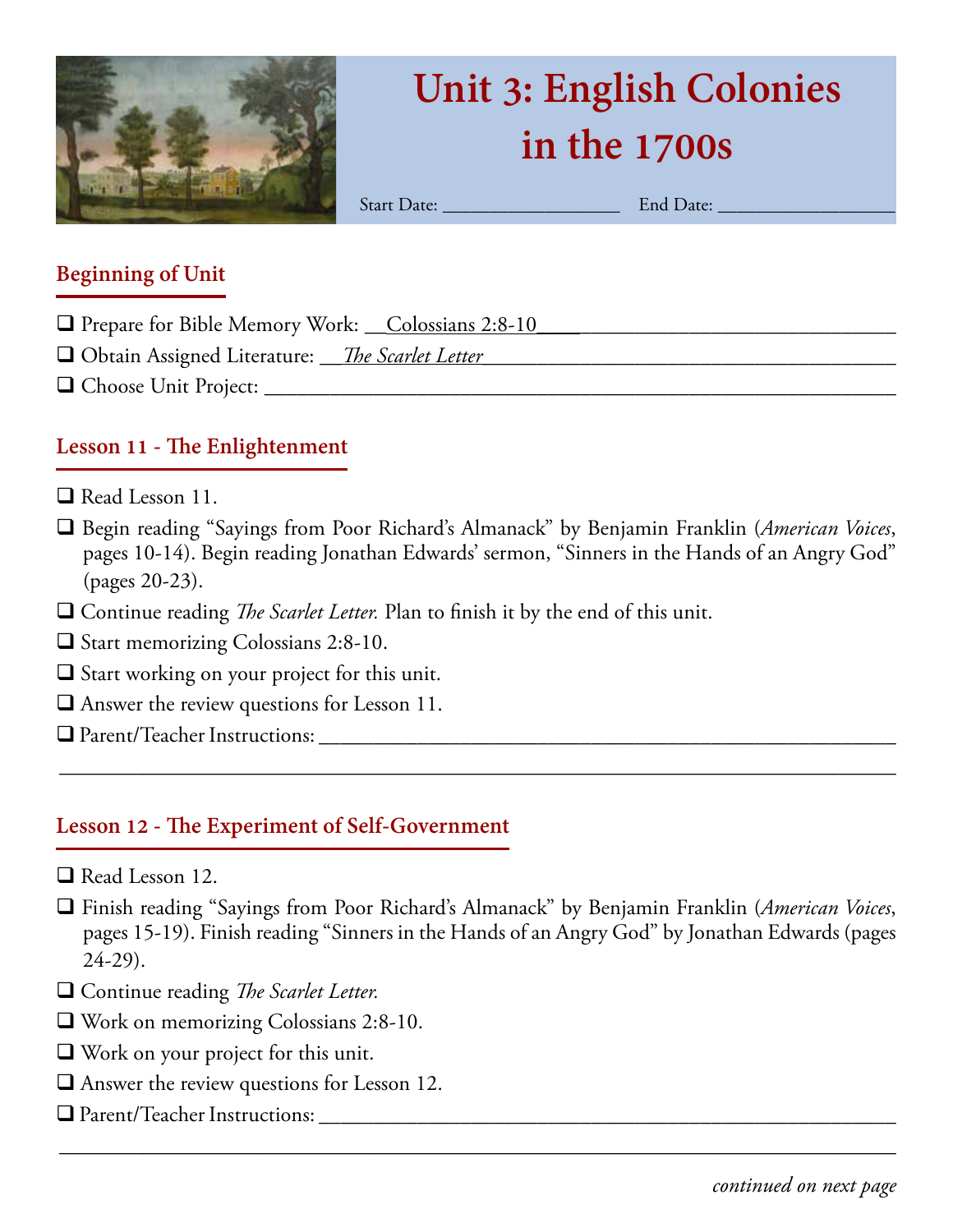#### **Lesson 13 - The French and Indian War**

- $\Box$  Read Lesson 13.
- q Read the Albany Plan of Union (*American Voices*, pages 30-31).
- □ Continue reading *The Scarlet Letter.*
- $\Box$  Write down how the list of Bible passages given either support or differ from Edwards' main point.
- $\Box$  Work on memorizing Colossians 2:8-10.
- $\Box$  Work on your project for this unit.
- $\Box$  Answer the review questions for Lesson 13.
- q Parent/Teacher Instructions: \_\_\_\_\_\_\_\_\_\_\_\_\_\_\_\_\_\_\_\_\_\_\_\_\_\_\_\_\_\_\_\_\_\_\_\_\_\_\_\_\_\_\_\_\_\_\_\_\_\_\_\_\_

# **Lesson 14 - The Growing Conflict**

- $\Box$  Read Lesson 14.
- q Read "Letters from a Farmer in Pennsylvania" (excerpts from Letter 2) by John Dickinson (*American Voices*, pages 32-33).

\_\_\_\_\_\_\_\_\_\_\_\_\_\_\_\_\_\_\_\_\_\_\_\_\_\_\_\_\_\_\_\_\_\_\_\_\_\_\_\_\_\_\_\_\_\_\_\_\_\_\_\_\_\_\_\_\_\_\_\_\_\_\_\_\_\_\_\_\_\_\_\_\_\_\_\_\_\_\_\_

- □ Continue reading *The Scarlet Letter*.
- $\Box$  Read Nehemiah chapter 8. What did the Jews need to do in order to return to God's pattern?

\_\_\_\_\_\_\_\_\_\_\_\_\_\_\_\_\_\_\_\_\_\_\_\_\_\_\_\_\_\_\_\_\_\_\_\_\_\_\_\_\_\_\_\_\_\_\_\_\_\_\_\_\_\_\_\_\_\_\_\_\_\_\_\_\_\_\_\_\_\_\_\_\_\_\_\_\_\_\_\_

- $\Box$  Work on memorizing Colossians 2:8-10.
- $\Box$  Work on your project for this unit.
- $\Box$  Answer the review questions for Lesson 14.
- q Parent/Teacher Instructions: \_\_\_\_\_\_\_\_\_\_\_\_\_\_\_\_\_\_\_\_\_\_\_\_\_\_\_\_\_\_\_\_\_\_\_\_\_\_\_\_\_\_\_\_\_\_\_\_\_\_\_\_\_

#### **Lesson 15 - Bible Study: The Great Awakening**

- $\Box$  Read Lesson 15.
- q Finish reading *The Scarlet Letter.* Literary analysis available in *Student Review.*
- $\Box$  Recite or write Colossians 2:8-10 from memory.
- $\Box$  Complete your project for this unit.
- q Answer the review questions for Lesson 15 and for *The Scarlet Letter* and take the quiz for Unit 3.

\_\_\_\_\_\_\_\_\_\_\_\_\_\_\_\_\_\_\_\_\_\_\_\_\_\_\_\_\_\_\_\_\_\_\_\_\_\_\_\_\_\_\_\_\_\_\_\_\_\_\_\_\_\_\_\_\_\_\_\_\_\_\_\_\_\_\_\_\_\_\_\_\_\_\_\_\_\_\_\_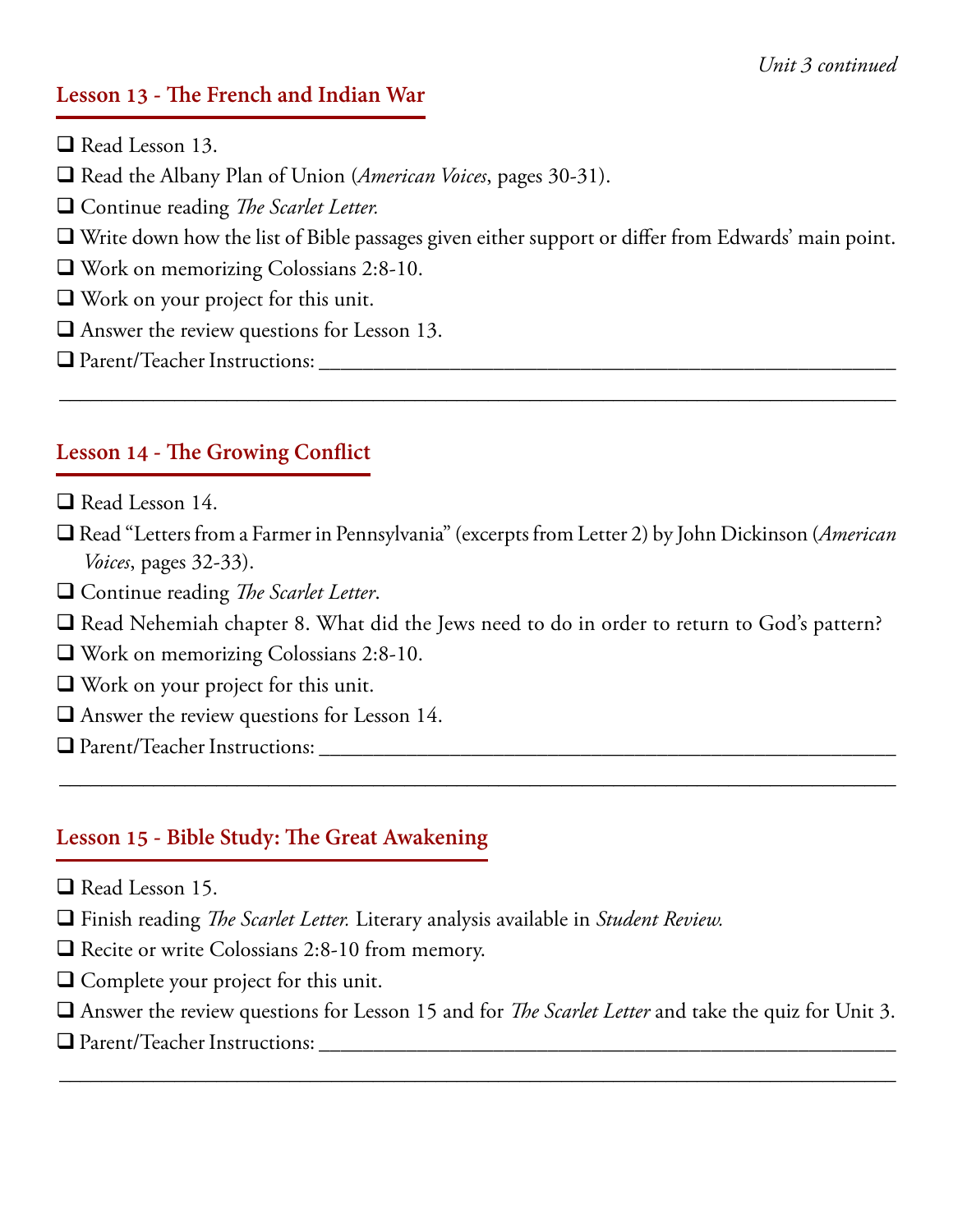

# **Unit 4: Revolution**

Start Date: \_\_\_\_\_\_\_\_\_\_\_\_\_\_\_\_\_\_\_ End Date: \_\_\_\_\_\_\_\_\_\_\_\_\_\_\_\_\_\_\_

#### **Beginning of Unit**

- $\Box$  Prepare for Bible Memory Work: Leviticus 25:10 (portion inscribed on Liberty Bell, KJV)
- $\Box$  Obtain Assigned Literature: <u>\_\_none</u>
- q Choose Unit Project: \_\_\_\_\_\_\_\_\_\_\_\_\_\_\_\_\_\_\_\_\_\_\_\_\_\_\_\_\_\_\_\_\_\_\_\_\_\_\_\_\_\_\_\_\_\_\_\_\_\_\_\_\_\_\_\_\_\_

### **Lesson 16 - The War Begins**

- $\Box$  Read Lesson 16.
- q Read Patrick Henry's "Give Me Liberty or Give Me Death!" speech (*American Voices*, pages 36-37), "Paul Revere's Ride" by Henry Wadsworth Longfellow (pages 139-142), and "Concord Hymn" by Ralph Waldo Emerson (page 137).
- $\Box$  Read Romans 13:1-7 and Acts 5:29. List an argument for and an argument against the American Revolution based on Scripture. List three ways that God brought good out of the Revolution.
- $\Box$  Start memorizing the assigned portion of Leviticus 25:10.
- $\Box$  Start working on your project for this unit.
- $\Box$  Answer the review questions for Lesson 16.
- q Parent/Teacher Instructions: \_\_\_\_\_\_\_\_\_\_\_\_\_\_\_\_\_\_\_\_\_\_\_\_\_\_\_\_\_\_\_\_\_\_\_\_\_\_\_\_\_\_\_\_\_\_\_\_\_\_\_\_\_

# **Lesson 17 - The Declaration of Independence**

- $\Box$  Read Lesson 17.
- q Read the excerpts from *Common Sense* by Thomas Paine (*American Voices*, pages 38-42), the Declaration of Independence (pages 43-46), and the poems by Phillis Wheatley (pages 34-35).

\_\_\_\_\_\_\_\_\_\_\_\_\_\_\_\_\_\_\_\_\_\_\_\_\_\_\_\_\_\_\_\_\_\_\_\_\_\_\_\_\_\_\_\_\_\_\_\_\_\_\_\_\_\_\_\_\_\_\_\_\_\_\_\_\_\_\_\_\_\_\_\_\_\_\_\_\_\_\_\_

- $\Box$  Work on memorizing the assigned portion of Leviticus 25:10.
- $\Box$  Work on your project for this unit.
- $\Box$  Answer the review questions for Lesson 17.
- q Parent/Teacher Instructions: \_\_\_\_\_\_\_\_\_\_\_\_\_\_\_\_\_\_\_\_\_\_\_\_\_\_\_\_\_\_\_\_\_\_\_\_\_\_\_\_\_\_\_\_\_\_\_\_\_\_\_\_\_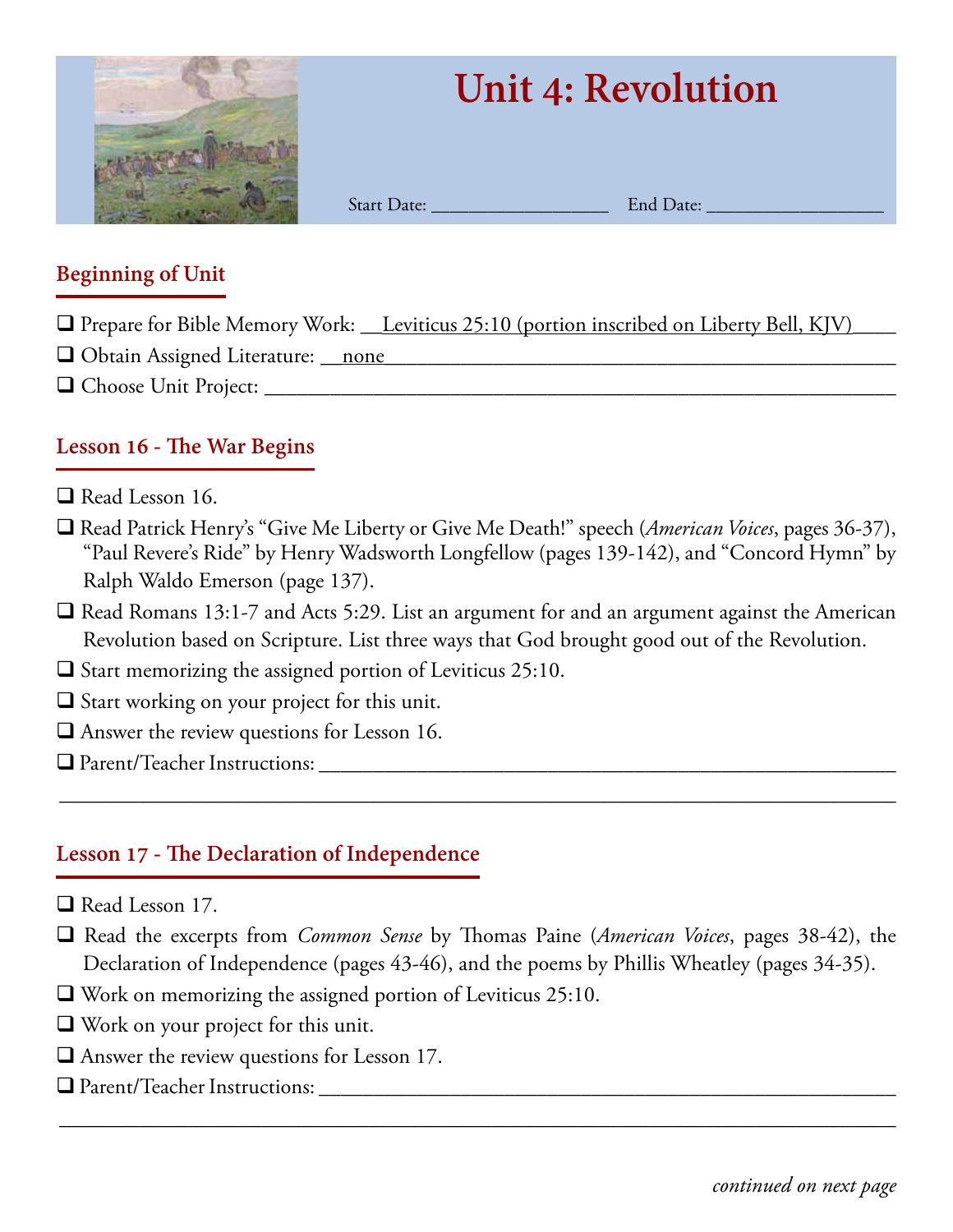#### **Lesson 18 - The Revolutionary War**

 $\Box$  Read Lesson 18.

□ Read the excerpts from "The Crisis" by Thomas Paine (*American Voices*, pages 47-48).

\_\_\_\_\_\_\_\_\_\_\_\_\_\_\_\_\_\_\_\_\_\_\_\_\_\_\_\_\_\_\_\_\_\_\_\_\_\_\_\_\_\_\_\_\_\_\_\_\_\_\_\_\_\_\_\_\_\_\_\_\_\_\_\_\_\_\_\_\_\_\_\_\_\_\_\_\_\_\_\_

\_\_\_\_\_\_\_\_\_\_\_\_\_\_\_\_\_\_\_\_\_\_\_\_\_\_\_\_\_\_\_\_\_\_\_\_\_\_\_\_\_\_\_\_\_\_\_\_\_\_\_\_\_\_\_\_\_\_\_\_\_\_\_\_\_\_\_\_\_\_\_\_\_\_\_\_\_\_\_\_

\_\_\_\_\_\_\_\_\_\_\_\_\_\_\_\_\_\_\_\_\_\_\_\_\_\_\_\_\_\_\_\_\_\_\_\_\_\_\_\_\_\_\_\_\_\_\_\_\_\_\_\_\_\_\_\_\_\_\_\_\_\_\_\_\_\_\_\_\_\_\_\_\_\_\_\_\_\_\_\_

- $\Box$  Work on memorizing the assigned portion of Leviticus 25:10.
- $\Box$  Work on your project for this unit.
- $\Box$  Answer the review questions for Lesson 18.
- q Parent/Teacher Instructions: \_\_\_\_\_\_\_\_\_\_\_\_\_\_\_\_\_\_\_\_\_\_\_\_\_\_\_\_\_\_\_\_\_\_\_\_\_\_\_\_\_\_\_\_\_\_\_\_\_\_\_\_\_

#### **Lesson 19 - Society and Government After the Revolution**

- $\Box$  Read Lesson 19.
- □ Read the Articles of Confederation (*American Voices*, pages 49-54).
- $\Box$  Work on memorizing the assigned portion of Leviticus 25:10.
- $\Box$  Work on your project for this unit.
- $\Box$  Answer the review questions for Lesson 19.
- q Parent/Teacher Instructions: \_\_\_\_\_\_\_\_\_\_\_\_\_\_\_\_\_\_\_\_\_\_\_\_\_\_\_\_\_\_\_\_\_\_\_\_\_\_\_\_\_\_\_\_\_\_\_\_\_\_\_\_\_

#### **Lesson 20 - Bible Study: God Is Sovereign**

- $\Box$  Read Lesson 20.
- $\Box$  Recite or write the assigned portion of Leviticus 25:10 from memory.
- $\Box$  Complete your project for this unit.
- $\Box$  Answer the review questions for Lesson 20 and take the quiz for Unit 4.
- q Parent/Teacher Instructions: \_\_\_\_\_\_\_\_\_\_\_\_\_\_\_\_\_\_\_\_\_\_\_\_\_\_\_\_\_\_\_\_\_\_\_\_\_\_\_\_\_\_\_\_\_\_\_\_\_\_\_\_\_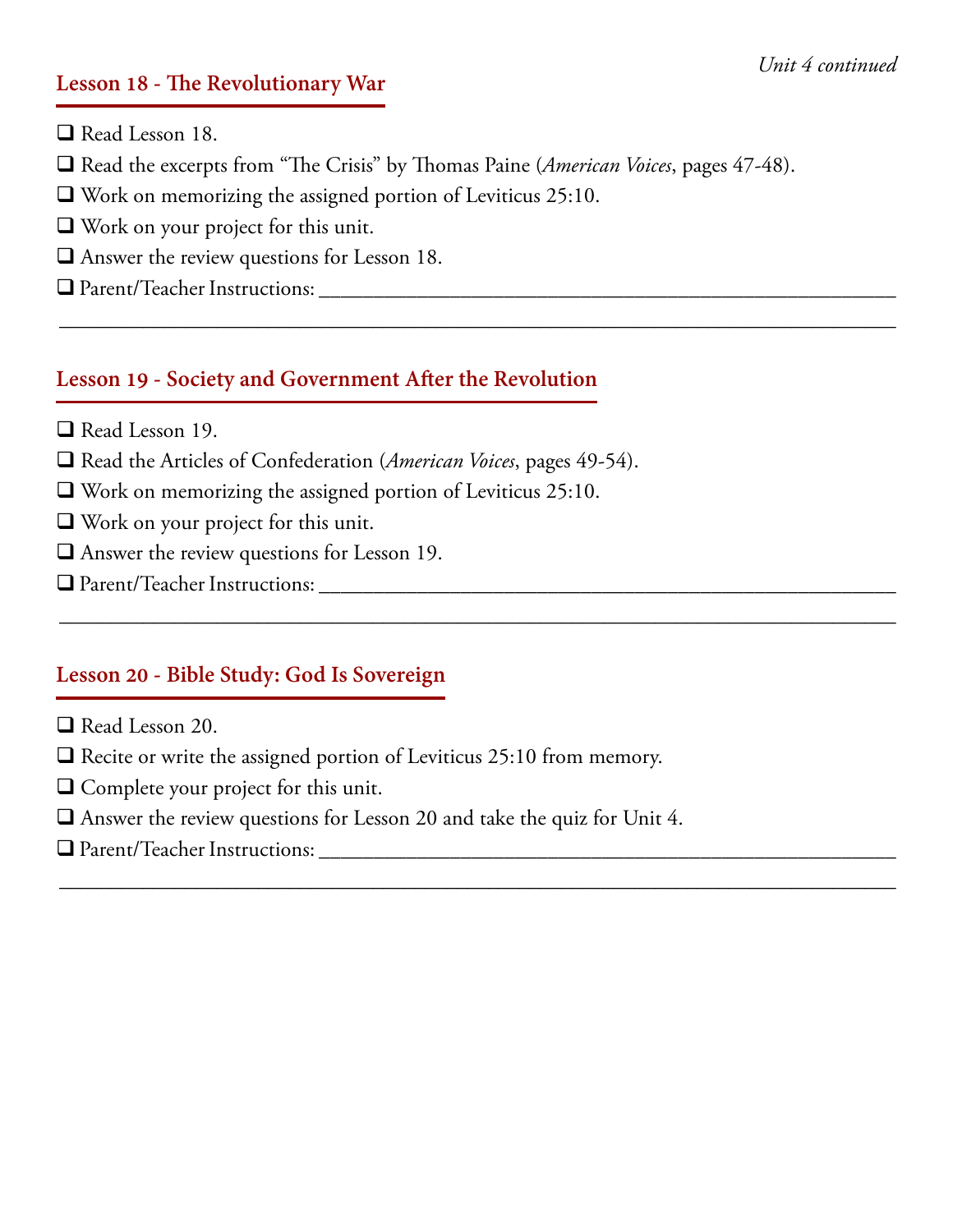

# **Unit 5: The Constitution**

Start Date: \_\_\_\_\_\_\_\_\_\_\_\_\_\_\_\_\_\_\_ End Date: \_\_\_\_\_\_\_\_\_\_\_\_\_\_\_\_\_\_\_

#### **Beginning of Unit**

- $\Box$  Prepare for Bible Memory Work:  $\Box$  Philippians 2:14-15
- q Obtain Assigned Literature: \_\_none*\_\_\_\_\_\_\_\_\_\_\_\_\_*\_\_\_\_\_\_\_\_\_\_\_\_\_\_\_\_\_\_\_\_\_\_\_\_\_\_\_\_\_\_\_\_\_\_
- q Choose Unit Project: \_\_\_\_\_\_\_\_\_\_\_\_\_\_\_\_\_\_\_\_\_\_\_\_\_\_\_\_\_\_\_\_\_\_\_\_\_\_\_\_\_\_\_\_\_\_\_\_\_\_\_\_\_\_\_\_\_\_

# **Lesson 21 - From Confederation to the Constitution**

- $\Box$  Read Lesson 21.
- □ Read "The Federalist Number 10" by James Madison (*American Voices*, pages 72-76).
- q Memorize the Preamble to the Constitution (*American Voices*, page 57).
- $\Box$  Read Psalm 119:1-48 and answer the questions given.
- $\Box$  Start memorizing Philippians 2:14-15.
- $\square$  Start working on your project for this unit.
- $\Box$  Answer the review questions for Lesson 21.
- q Parent/Teacher Instructions: \_\_\_\_\_\_\_\_\_\_\_\_\_\_\_\_\_\_\_\_\_\_\_\_\_\_\_\_\_\_\_\_\_\_\_\_\_\_\_\_\_\_\_\_\_\_\_\_\_\_\_\_\_

#### **Lesson 22 - Basic Principles and the U.S. Congress**

- $\Box$  Read Lesson 22.
- □ Read Article I of the Constitution when instructed in the lesson (*American Voices*, pages 57-60).

\_\_\_\_\_\_\_\_\_\_\_\_\_\_\_\_\_\_\_\_\_\_\_\_\_\_\_\_\_\_\_\_\_\_\_\_\_\_\_\_\_\_\_\_\_\_\_\_\_\_\_\_\_\_\_\_\_\_\_\_\_\_\_\_\_\_\_\_\_\_\_\_\_\_\_\_\_\_\_\_

- $\Box$  Read Psalm 119:49-88 and answer the question given.
- $\Box$  Work on memorizing Philippians 2:14-15.
- $\Box$  Work on your project for this unit.
- $\Box$  Answer the review questions for Lesson 22.
- q Parent/Teacher Instructions: \_\_\_\_\_\_\_\_\_\_\_\_\_\_\_\_\_\_\_\_\_\_\_\_\_\_\_\_\_\_\_\_\_\_\_\_\_\_\_\_\_\_\_\_\_\_\_\_\_\_\_\_\_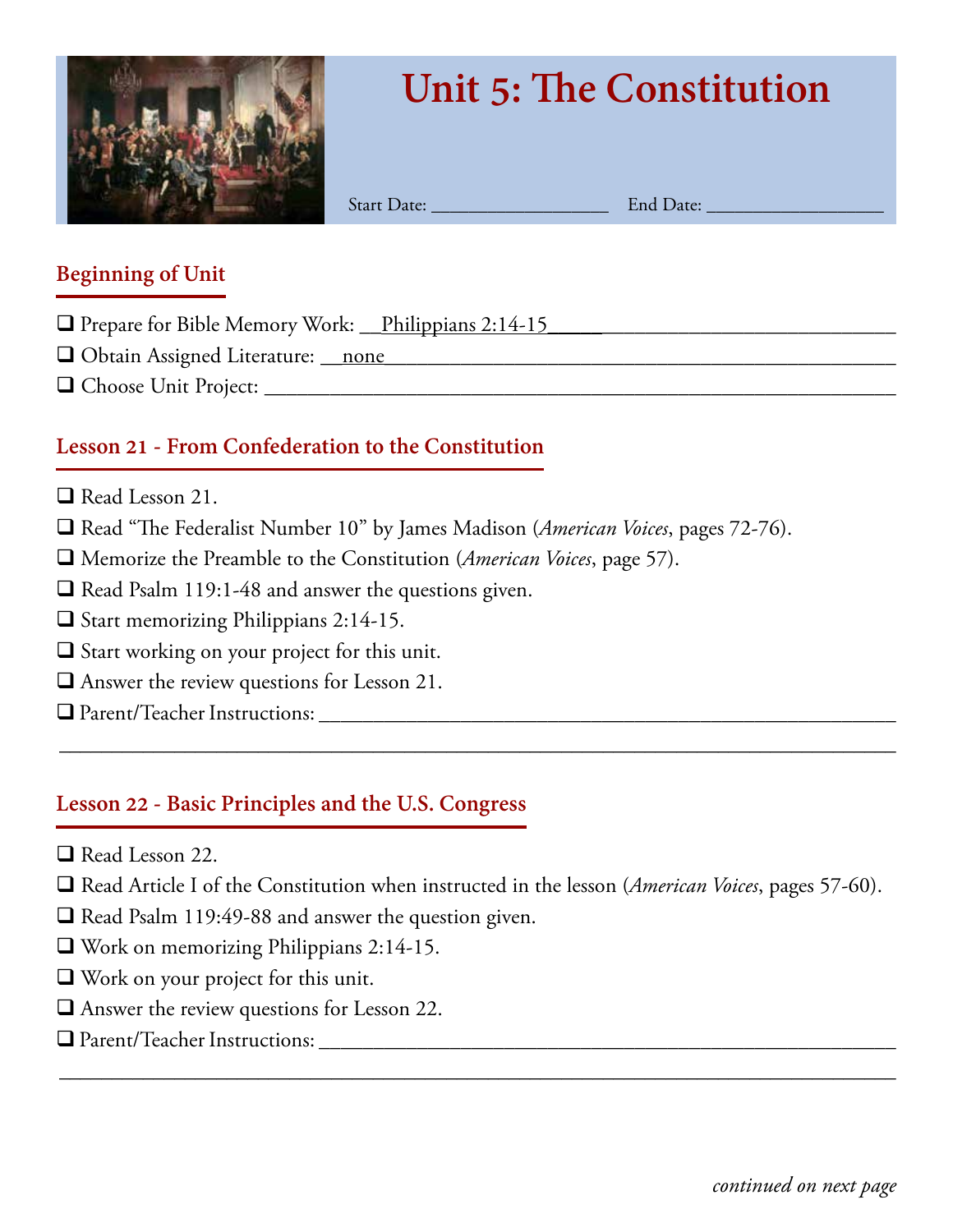#### **Lesson 23 - The Presidency, the Federal Judiciary, and Other Matters**

- $\Box$  Read Lesson 23.
- q Read Articles II, III, IV, VI, and VII of the Constitution when instructed in the lesson (*American Voices*, pages 60-64).
- $\Box$  Read Psalm 119:89-136 and answer the questions given.
- $\Box$  Work on memorizing Philippians 2:14-15.
- $\Box$  Work on your project for this unit.
- $\Box$  Answer the review questions for Lesson 23.
- q Parent/Teacher Instructions: \_\_\_\_\_\_\_\_\_\_\_\_\_\_\_\_\_\_\_\_\_\_\_\_\_\_\_\_\_\_\_\_\_\_\_\_\_\_\_\_\_\_\_\_\_\_\_\_\_\_\_\_\_

#### **Lesson 24 - Amendments to the Constitution**

- $\Box$  Read Lesson 24.
- $\Box$  Read Article V of the Constitution and the Amendments to the Constitution when instructed in the lesson (*American Voices*, pages 63-71).

\_\_\_\_\_\_\_\_\_\_\_\_\_\_\_\_\_\_\_\_\_\_\_\_\_\_\_\_\_\_\_\_\_\_\_\_\_\_\_\_\_\_\_\_\_\_\_\_\_\_\_\_\_\_\_\_\_\_\_\_\_\_\_\_\_\_\_\_\_\_\_\_\_\_\_\_\_\_\_\_

\_\_\_\_\_\_\_\_\_\_\_\_\_\_\_\_\_\_\_\_\_\_\_\_\_\_\_\_\_\_\_\_\_\_\_\_\_\_\_\_\_\_\_\_\_\_\_\_\_\_\_\_\_\_\_\_\_\_\_\_\_\_\_\_\_\_\_\_\_\_\_\_\_\_\_\_\_\_\_\_

- $\Box$  Read Psalm 119:137-176 and answer the questions given.
- q Work on memorizing Philippians 2:14-15.
- $\Box$  Work on your project for this unit.
- $\Box$  Answer the review questions for Lesson 24.
- $\Box$  Parent/Teacher Instructions:

#### **Lesson 25 - Bible Study: The Bible as Spiritual Constitution**

- $\Box$  Read Lesson 25.
- $\Box$  Recite or write Philippians 2:14-15 from memory.
- $\Box$  Complete your project for this unit.
- $\Box$  Answer the review questions for Lesson 25, take the quiz for Unit 5, and take the first history exam, English exam, and Bible exam.

\_\_\_\_\_\_\_\_\_\_\_\_\_\_\_\_\_\_\_\_\_\_\_\_\_\_\_\_\_\_\_\_\_\_\_\_\_\_\_\_\_\_\_\_\_\_\_\_\_\_\_\_\_\_\_\_\_\_\_\_\_\_\_\_\_\_\_\_\_\_\_\_\_\_\_\_\_\_\_\_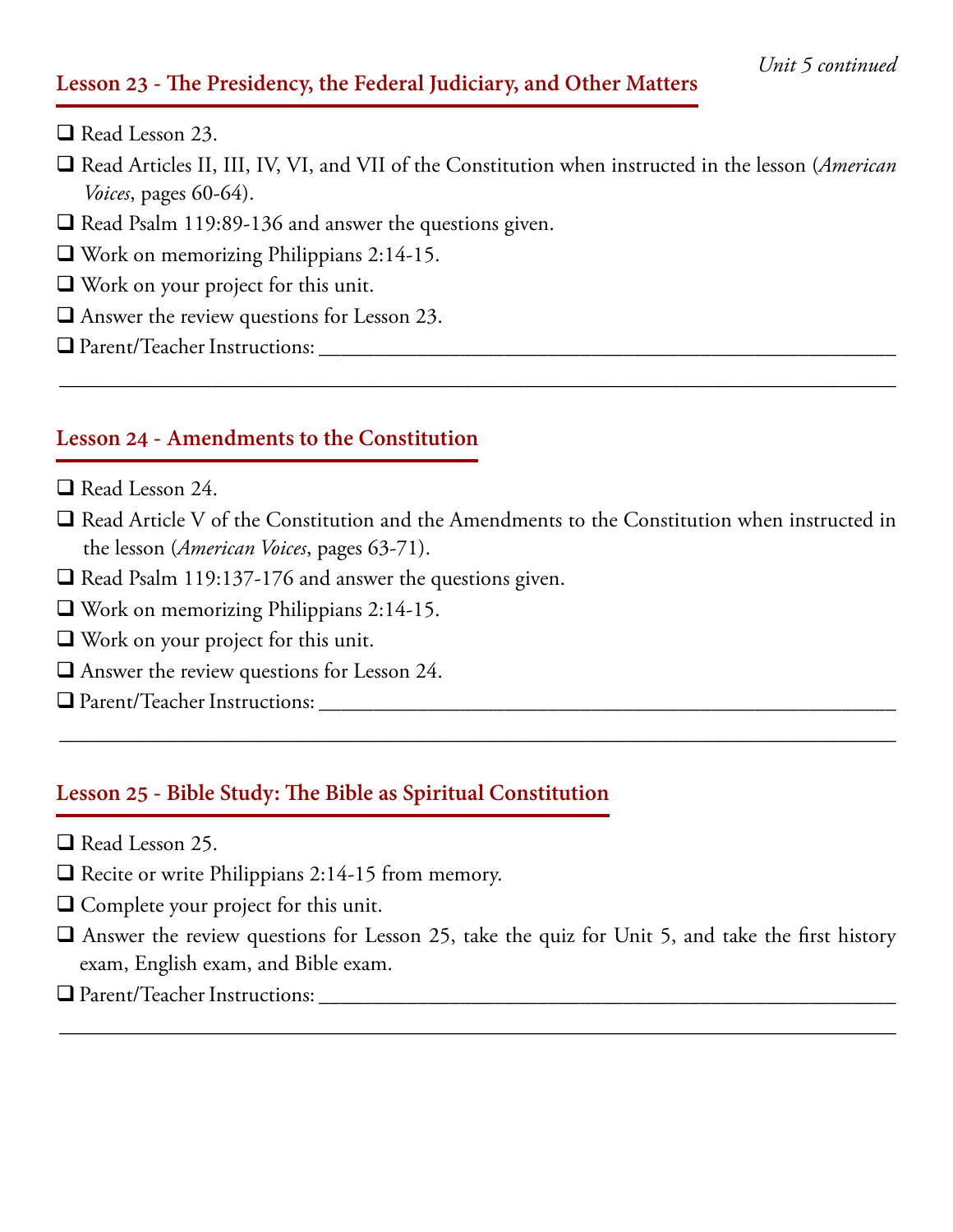

# **Unit 6: The New Nation**

Start Date: <br>
Start Date: 
<u>End Date:</u>

#### **Beginning of Unit**

- $\Box$  Prepare for Bible Memory Work: <u>Proverbs 29:2-4</u>
- q Obtain Assigned Literature: *\_\_Narrative of the Life of David Crockett\_\_\_\_\_\_\_\_\_\_\_\_\_\_\_\_\_\_\_\_\_\_\_\_\_*
- q Choose Unit Project: \_\_\_\_\_\_\_\_\_\_\_\_\_\_\_\_\_\_\_\_\_\_\_\_\_\_\_\_\_\_\_\_\_\_\_\_\_\_\_\_\_\_\_\_\_\_\_\_\_\_\_\_\_\_\_\_\_

# **Lesson 26 - The First President**

- $\Box$  Read Lesson 26.
- q Read George Washington's First Inaugural Address (*American Voices*, pages 77-79) and George Washington's Thanksgiving Proclamation (page 80). Begin reading "The Legend of Rip Van Winkle" by Washington Irving (pages 111-116).
- □ Begin reading *Narrative of the Life of David Crockett*. Plan to finish it by the end of Unit 7.
- $\Box$  Start memorizing Proverbs 29:2-4.
- $\Box$  Start working on your project for this unit.
- $\Box$  Answer the review questions for Lesson 26.
- q Parent/Teacher Instructions: \_\_\_\_\_\_\_\_\_\_\_\_\_\_\_\_\_\_\_\_\_\_\_\_\_\_\_\_\_\_\_\_\_\_\_\_\_\_\_\_\_\_\_\_\_\_\_\_\_\_\_\_\_

# **Lesson 27 - Conflicts Foreign and Domestic**

- $\Box$  Read Lesson 27.
- □ Read George Washington's Farewell Address (*American Voices*, pages 81-90). Finish reading "The Legend of Rip Van Winkle" by Washington Irving (pages 117-120).

- □ Continue reading *Narrative of the Life of David Crockett*.
- $\Box$  Read 2 Timothy 3:10-12. List three ways in which a Christian who is a public official might be tempted to compromise his faith.
- $\Box$  Work on memorizing Proverbs 29:2-4.
- $\Box$  Work on your project for this unit.
- $\Box$  Answer the review questions for Lesson 27.
- q Parent/Teacher Instructions: \_\_\_\_\_\_\_\_\_\_\_\_\_\_\_\_\_\_\_\_\_\_\_\_\_\_\_\_\_\_\_\_\_\_\_\_\_\_\_\_\_\_\_\_\_\_\_\_\_\_\_\_\_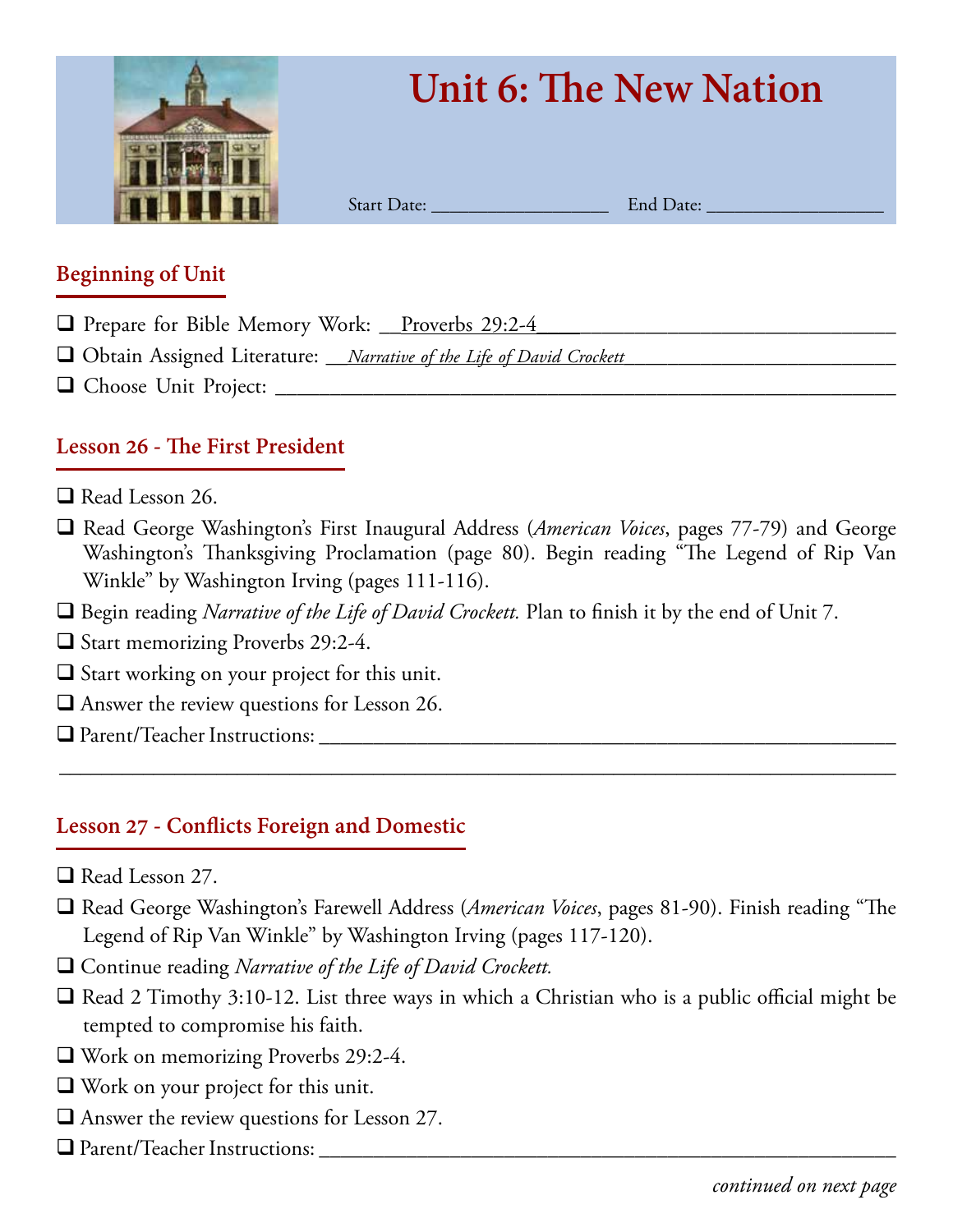#### **Lesson 28 - The Man from Massachusetts**

 $\Box$  Read Lesson 28.

- □ Read the Virginia and Kentucky Resolutions (*American Voices*, pages 91-93).
- □ Continue reading *Narrative of the Life of David Crockett*.
- $\Box$  Work on memorizing Proverbs 29:2-4.
- $\Box$  Work on your project for this unit.
- $\Box$  Answer the review questions for Lesson 28.
- q Parent/Teacher Instructions: \_\_\_\_\_\_\_\_\_\_\_\_\_\_\_\_\_\_\_\_\_\_\_\_\_\_\_\_\_\_\_\_\_\_\_\_\_\_\_\_\_\_\_\_\_\_\_\_\_\_\_\_\_

### **Lesson 29 - The End of a Revolutionary Century**

- $\Box$  Read Lesson 29.
- □ Read "A Man Worth Knowing" by David McCullough (*American Voices*, pages 401-406).
- □ Continue reading *Narrative of the Life of David Crockett*.
- $\Box$  Read Philippians 2:14-16. List three challenges of being a Christian in a non-Christian society.

\_\_\_\_\_\_\_\_\_\_\_\_\_\_\_\_\_\_\_\_\_\_\_\_\_\_\_\_\_\_\_\_\_\_\_\_\_\_\_\_\_\_\_\_\_\_\_\_\_\_\_\_\_\_\_\_\_\_\_\_\_\_\_\_\_\_\_\_\_\_\_\_\_\_\_\_\_\_\_\_

\_\_\_\_\_\_\_\_\_\_\_\_\_\_\_\_\_\_\_\_\_\_\_\_\_\_\_\_\_\_\_\_\_\_\_\_\_\_\_\_\_\_\_\_\_\_\_\_\_\_\_\_\_\_\_\_\_\_\_\_\_\_\_\_\_\_\_\_\_\_\_\_\_\_\_\_\_\_\_\_

\_\_\_\_\_\_\_\_\_\_\_\_\_\_\_\_\_\_\_\_\_\_\_\_\_\_\_\_\_\_\_\_\_\_\_\_\_\_\_\_\_\_\_\_\_\_\_\_\_\_\_\_\_\_\_\_\_\_\_\_\_\_\_\_\_\_\_\_\_\_\_\_\_\_\_\_\_\_\_\_

- $\Box$  Work on memorizing Proverbs 29:2-4.
- $\Box$  Work on your project for this unit.
- $\Box$  Answer the review questions for Lesson 29.
- q Parent/Teacher Instructions: \_\_\_\_\_\_\_\_\_\_\_\_\_\_\_\_\_\_\_\_\_\_\_\_\_\_\_\_\_\_\_\_\_\_\_\_\_\_\_\_\_\_\_\_\_\_\_\_\_\_\_\_\_

# **Lesson 30 - Bible Study: Religion in the New Nation**

- $\Box$  Read Lesson 30.
- □ Read the Virginia Statute for Religious Freedom (*American Voices*, pages 55-56).
- □ Continue reading *Narrative of the Life of David Crockett*.
- $\Box$  Recite or write Proverbs 29:2-4 from memory.
- $\Box$  Complete your project for this unit.
- $\Box$  Answer the review questions for Lesson 30 and take the quiz for Unit 6.
- q Parent/Teacher Instructions: \_\_\_\_\_\_\_\_\_\_\_\_\_\_\_\_\_\_\_\_\_\_\_\_\_\_\_\_\_\_\_\_\_\_\_\_\_\_\_\_\_\_\_\_\_\_\_\_\_\_\_\_\_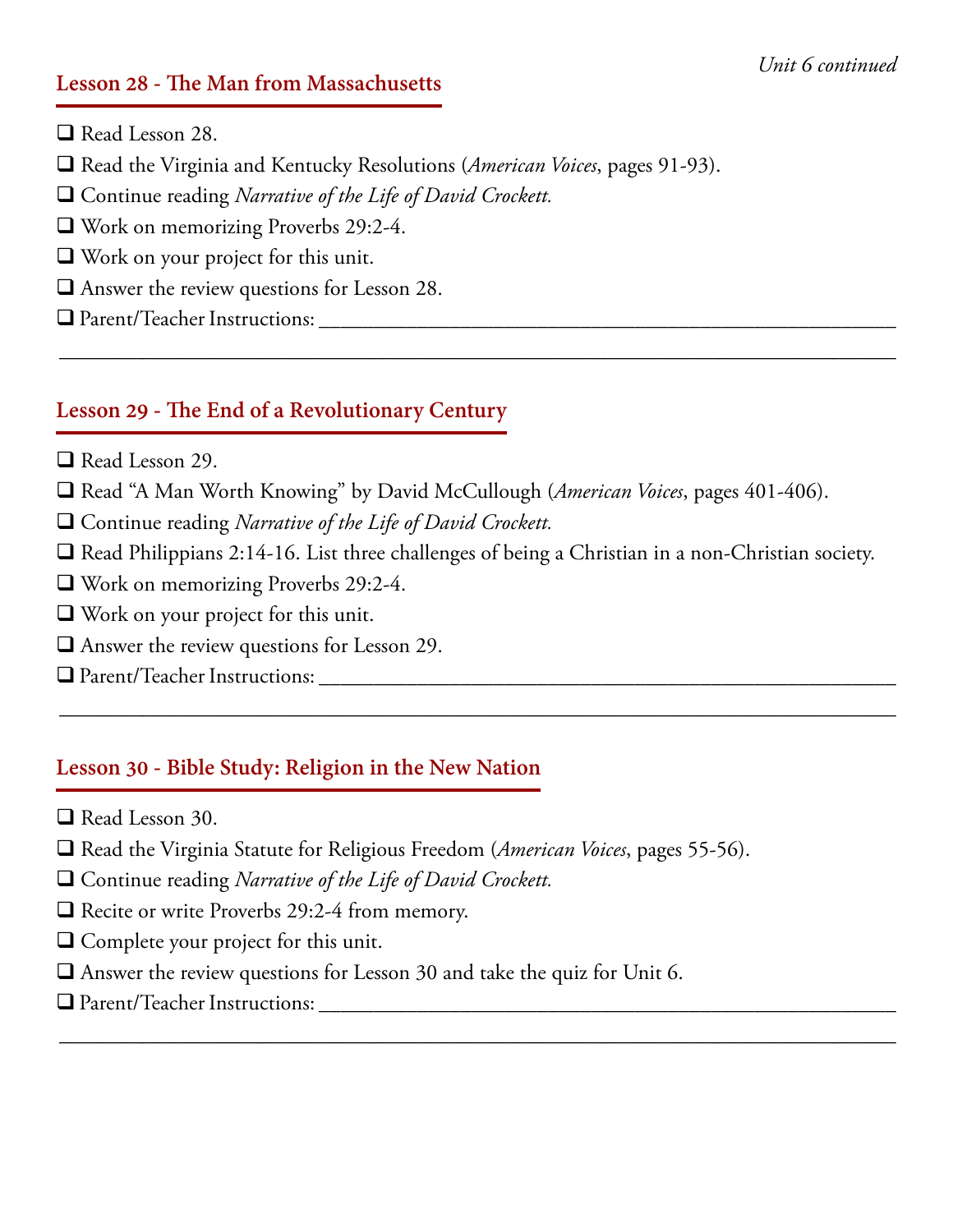

# **Unit 7: An Expanding Nation**

Start Date: \_\_\_\_\_\_\_\_\_\_\_\_\_\_\_\_\_\_\_ End Date: \_\_\_\_\_\_\_\_\_\_\_\_\_\_\_\_\_\_\_

#### **Beginning of Unit**

- q Prepare for Bible Memory Work: \_\_Isaiah 55:1-3\_\_\_\_\_\_\_\_\_\_\_\_\_\_\_\_\_\_\_\_\_\_\_\_\_\_\_\_\_\_\_\_\_\_\_
- q Obtain Assigned Literature: *\_\_Narrative of the Life of David Crockett\_\_\_\_\_\_\_\_\_\_\_\_\_\_\_\_\_\_\_\_\_\_\_\_\_*
- q Choose Unit Project: \_\_\_\_\_\_\_\_\_\_\_\_\_\_\_\_\_\_\_\_\_\_\_\_\_\_\_\_\_\_\_\_\_\_\_\_\_\_\_\_\_\_\_\_\_\_\_\_\_\_\_\_\_\_\_\_\_\_

# **Lesson 31 - Expanding Democracy**

- $\Box$  Read Lesson 31.
- q Read Thomas Jefferson's First Inaugural Address (*American Voices*, pages 95-97) and "I Love Thy Kingdom, Lord," by Timothy Dwight (page 94).
- □ Continue reading *Narrative of the Life of David Crockett*. Plan to finish it by the end of this unit.

\_\_\_\_\_\_\_\_\_\_\_\_\_\_\_\_\_\_\_\_\_\_\_\_\_\_\_\_\_\_\_\_\_\_\_\_\_\_\_\_\_\_\_\_\_\_\_\_\_\_\_\_\_\_\_\_\_\_\_\_\_\_\_\_\_\_\_\_\_\_\_\_\_\_\_\_\_\_\_\_

- $\Box$  Start memorizing Isaiah 55:1-3.
- $\Box$  Start working on your project for this unit.
- $\Box$  Answer the review questions for Lesson 31.
- q Parent/Teacher Instructions: \_\_\_\_\_\_\_\_\_\_\_\_\_\_\_\_\_\_\_\_\_\_\_\_\_\_\_\_\_\_\_\_\_\_\_\_\_\_\_\_\_\_\_\_\_\_\_\_\_\_\_\_\_

#### **Lesson 32 - The Expanding Power of the Supreme Court**

- $\Box$  Read Lesson 32.
- □ Read the excerpts from the *Marbury v. Madison* decision (*American Voices*, pages 98-100).
- □ Continue reading *Narrative of the Life of David Crockett*.
- $\Box$  Second Kings 18:1-6 describes the reform led by King Hezekiah to do away with what practices in the temple?

- $\Box$  Work on memorizing Isaiah 55:1-3.
- $\Box$  Work on your project for this unit.
- $\Box$  Answer the review questions for Lesson 32.
- q Parent/Teacher Instructions: \_\_\_\_\_\_\_\_\_\_\_\_\_\_\_\_\_\_\_\_\_\_\_\_\_\_\_\_\_\_\_\_\_\_\_\_\_\_\_\_\_\_\_\_\_\_\_\_\_\_\_\_\_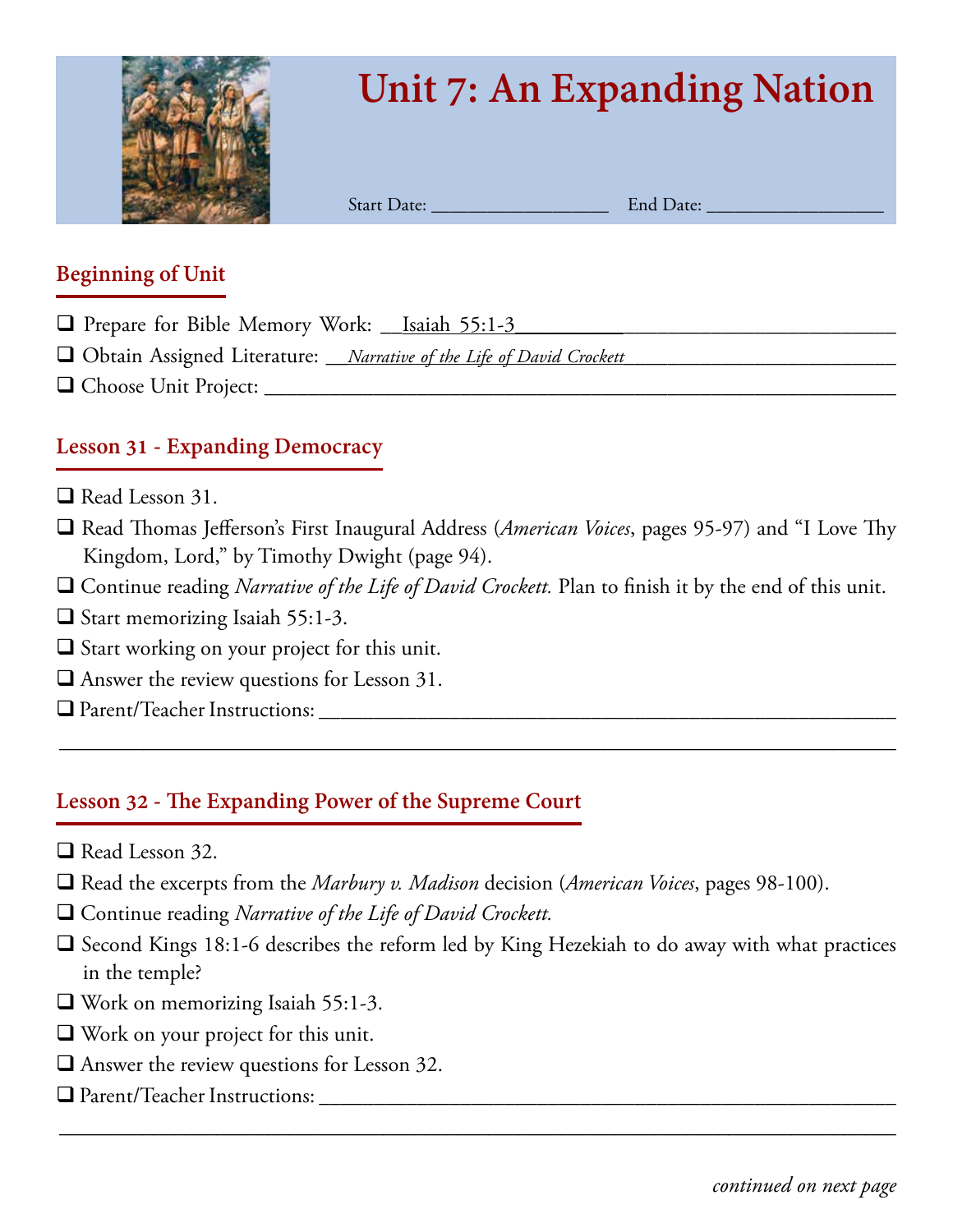#### **Lesson 33 - The War of 1812**

- $\Box$  Read Lesson 33.
- q Read the excerpts from the letters between John Adams and Thomas Jefferson (*American Voices*, pages 103-106) and "The Star-Spangled Banner" by Francis Scott Key (page 107).
- □ Continue reading *Narrative of the Life of David Crockett*.
- $\Box$  Read Matthew 21:12-13. What did Jesus say that the buyers and sellers had made the temple?
- $\Box$  Work on memorizing Isaiah 55:1-3.
- $\Box$  Work on your project for this unit.
- $\Box$  Answer the review questions for Lesson 33.
- q Parent/Teacher Instructions: \_\_\_\_\_\_\_\_\_\_\_\_\_\_\_\_\_\_\_\_\_\_\_\_\_\_\_\_\_\_\_\_\_\_\_\_\_\_\_\_\_\_\_\_\_\_\_\_\_\_\_\_\_

### **Lesson 34 - The Era of Good Feelings?**

- $\Box$  Read Lesson 34.
- q Read "Thanatopsis" and "To a Waterfowl" by William Cullen Bryant (*American Voices*, pages 108- 110).

\_\_\_\_\_\_\_\_\_\_\_\_\_\_\_\_\_\_\_\_\_\_\_\_\_\_\_\_\_\_\_\_\_\_\_\_\_\_\_\_\_\_\_\_\_\_\_\_\_\_\_\_\_\_\_\_\_\_\_\_\_\_\_\_\_\_\_\_\_\_\_\_\_\_\_\_\_\_\_\_

- □ Continue reading *Narrative of the Life of David Crockett*.
- $\Box$  In Revelation 2:1-7, what did the Lord say that He had against the church in Ephesus? What did He command them to do?
- $\Box$  Work on memorizing Isaiah 55:1-3.
- $\Box$  Work on your project for this unit.
- $\Box$  Answer the review questions for Lesson 34.
- q Parent/Teacher Instructions: \_\_\_\_\_\_\_\_\_\_\_\_\_\_\_\_\_\_\_\_\_\_\_\_\_\_\_\_\_\_\_\_\_\_\_\_\_\_\_\_\_\_\_\_\_\_\_\_\_\_\_\_\_

# **Lesson 35 - Bible Study: The Second Great Awakening**

- $\Box$  Read Lesson 35.
- □ Read the Last Will and Testament of the Springfield Presbytery (*American Voices*, pages 101-102).

\_\_\_\_\_\_\_\_\_\_\_\_\_\_\_\_\_\_\_\_\_\_\_\_\_\_\_\_\_\_\_\_\_\_\_\_\_\_\_\_\_\_\_\_\_\_\_\_\_\_\_\_\_\_\_\_\_\_\_\_\_\_\_\_\_\_\_\_\_\_\_\_\_\_\_\_\_\_\_\_

q Finish reading *Narrative of the Life of David Crockett.* Literary analysis available in *Student Review*.

- $\Box$  Recite or write Isaiah 55:1-3 from memory.
- $\Box$  Complete your project for this unit.
- $\Box$  Answer the review questions for Lesson 35 and take the quiz for Unit 7.
- q Parent/Teacher Instructions: \_\_\_\_\_\_\_\_\_\_\_\_\_\_\_\_\_\_\_\_\_\_\_\_\_\_\_\_\_\_\_\_\_\_\_\_\_\_\_\_\_\_\_\_\_\_\_\_\_\_\_\_\_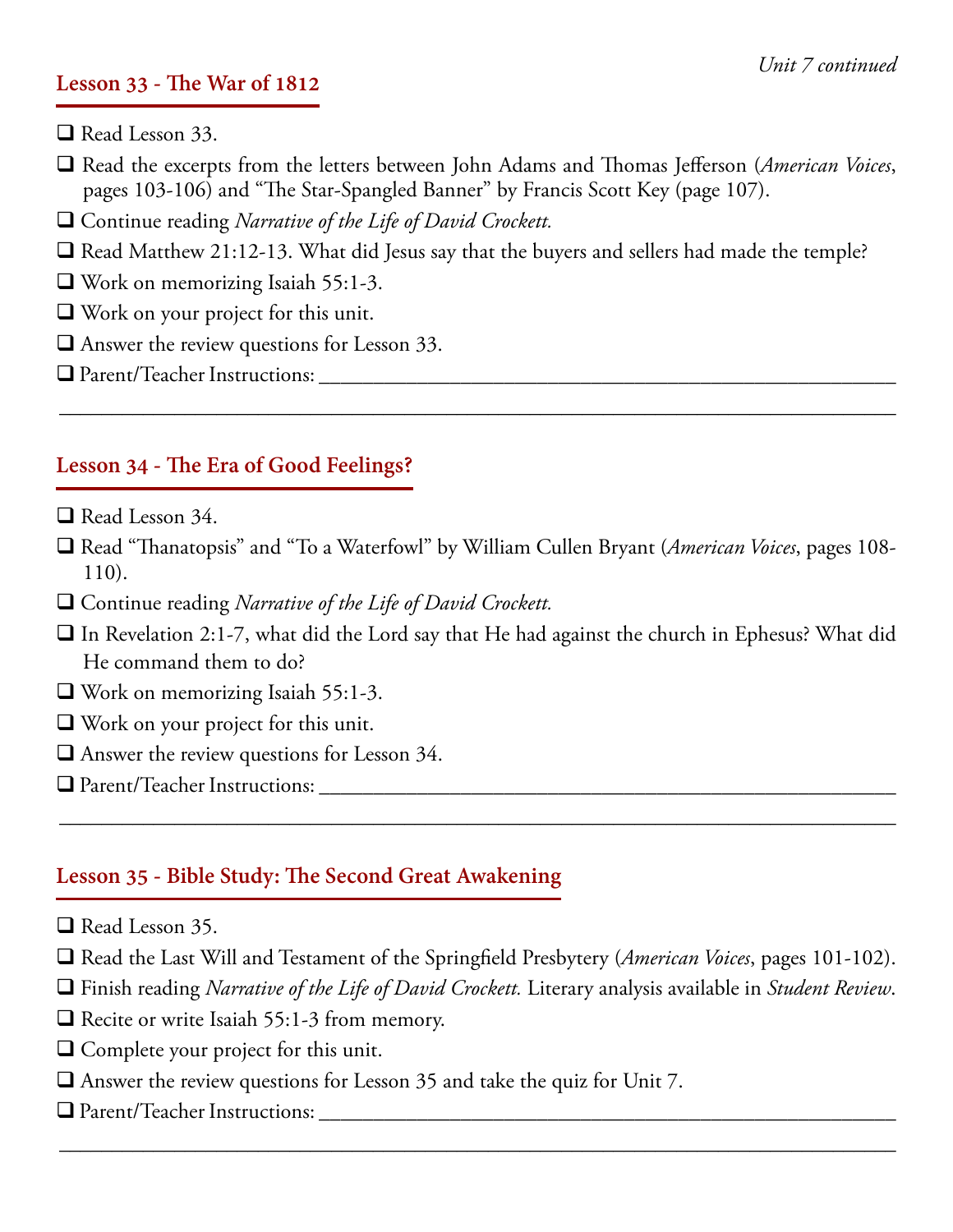

# **Unit 8: Growing Pains**

Start Date: \_\_\_\_\_\_\_\_\_\_\_\_\_\_\_\_\_\_\_ End Date: \_\_\_\_\_\_\_\_\_\_\_\_\_\_\_\_\_\_\_

#### **Beginning of Unit**

- □ Prepare for Bible Memory Work: \_\_Proverbs 14:32-35
- q Obtain Assigned Literature: \_\_*Narrative of the Life of Frederick Douglass*\_\_\_\_\_\_\_\_\_\_\_\_\_\_\_\_\_\_\_\_
- q Choose Unit Project: \_\_\_\_\_\_\_\_\_\_\_\_\_\_\_\_\_\_\_\_\_\_\_\_\_\_\_\_\_\_\_\_\_\_\_\_\_\_\_\_\_\_\_\_\_\_\_\_\_\_\_\_\_\_\_\_\_\_

### **Lesson 36 - The Missouri Compromise**

- $\Box$  Read Lesson 36.
- □ Begin reading *Narrative of the Life of Frederick Douglass*. Plan to finish it by the end of this unit.
- $\Box$  Read Colossians 2:16-23. List three things outside of Christ that people mistake for true spiritual fulfillment.

\_\_\_\_\_\_\_\_\_\_\_\_\_\_\_\_\_\_\_\_\_\_\_\_\_\_\_\_\_\_\_\_\_\_\_\_\_\_\_\_\_\_\_\_\_\_\_\_\_\_\_\_\_\_\_\_\_\_\_\_\_\_\_\_\_\_\_\_\_\_\_\_\_\_\_\_\_\_\_\_

- $\Box$  Start memorizing Proverbs 14:32-35.
- $\Box$  Start working on your project for this unit.
- $\Box$  Answer the review questions for Lesson 36.
- q Parent/Teacher Instructions: \_\_\_\_\_\_\_\_\_\_\_\_\_\_\_\_\_\_\_\_\_\_\_\_\_\_\_\_\_\_\_\_\_\_\_\_\_\_\_\_\_\_\_\_\_\_\_\_\_\_\_\_\_

#### **Lesson 37 - The Monroe Doctrine**

- $\Box$  Read Lesson 37.
- □ Read the excerpts from the Monroe Doctrine (*American Voices*, pages 121-122).
- q Continue reading *Narrative of the Life of Frederick Douglass*.
- $\Box$  Read 2 Corinthians 10:12. List three dangers of making man the standard and authority for life.

- $\Box$  Work on memorizing Proverbs 14:32-35.
- $\Box$  Work on your project for this unit.
- $\Box$  Answer the review questions for Lesson 37.
- q Parent/Teacher Instructions: \_\_\_\_\_\_\_\_\_\_\_\_\_\_\_\_\_\_\_\_\_\_\_\_\_\_\_\_\_\_\_\_\_\_\_\_\_\_\_\_\_\_\_\_\_\_\_\_\_\_\_\_\_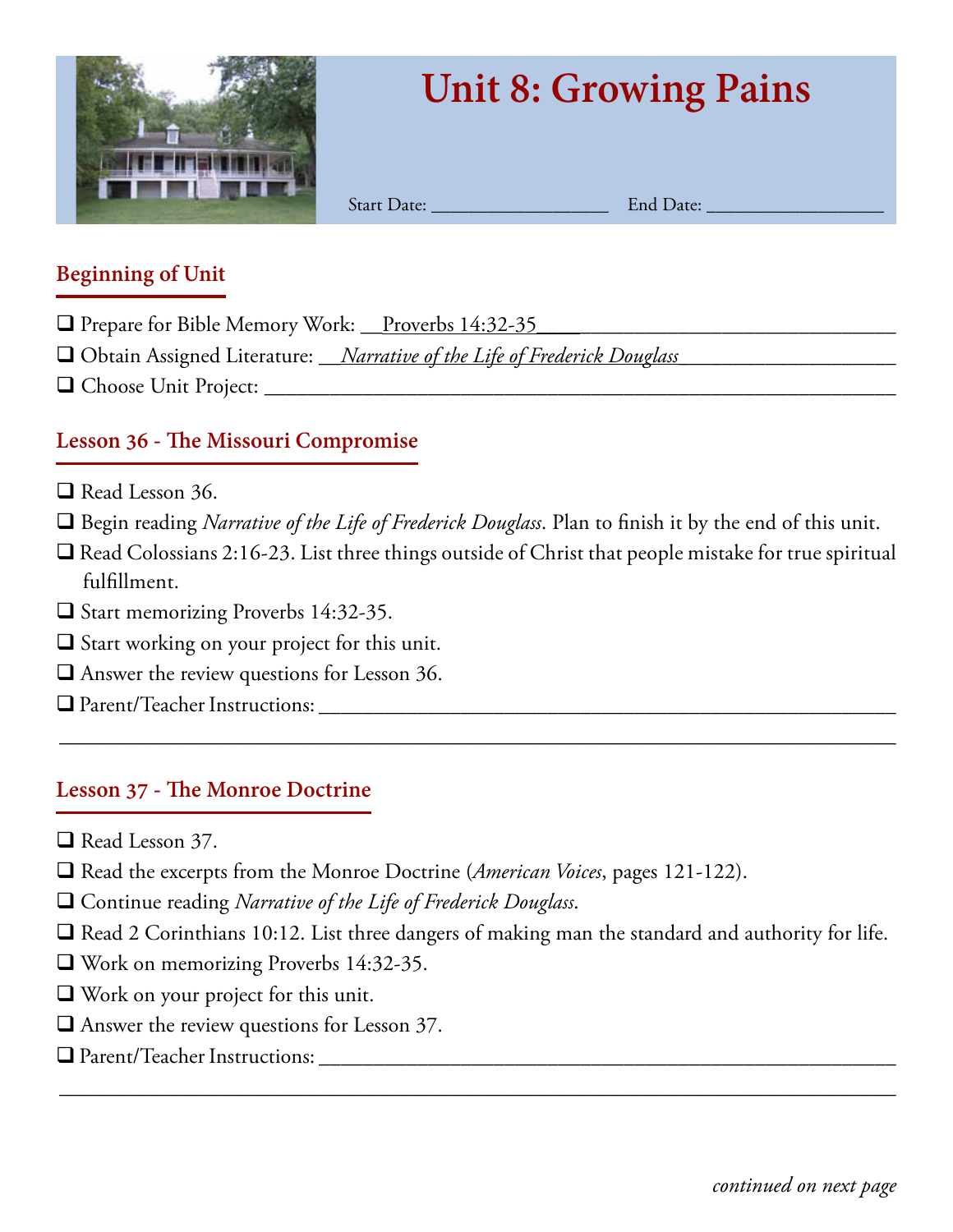#### **Lesson 38 - John Quincy Adams**

 $\Box$  Read Lesson 38.

q Continue reading *Narrative of the Life of Frederick Douglass*.

 $\Box$  Read Matthew 24:36. List three ways we can prepare for the return of Christ even though we do not know when it will take place.

\_\_\_\_\_\_\_\_\_\_\_\_\_\_\_\_\_\_\_\_\_\_\_\_\_\_\_\_\_\_\_\_\_\_\_\_\_\_\_\_\_\_\_\_\_\_\_\_\_\_\_\_\_\_\_\_\_\_\_\_\_\_\_\_\_\_\_\_\_\_\_\_\_\_\_\_\_\_\_\_

- $\Box$  Work on memorizing Proverbs 14:32-35.
- $\Box$  Work on your project for this unit.
- $\Box$  Answer the review questions for Lesson 38.
- q Parent/Teacher Instructions: \_\_\_\_\_\_\_\_\_\_\_\_\_\_\_\_\_\_\_\_\_\_\_\_\_\_\_\_\_\_\_\_\_\_\_\_\_\_\_\_\_\_\_\_\_\_\_\_\_\_\_\_\_

#### **Lesson 39 - Andrew Jackson Before the Presidency**

- $\Box$  Read Lesson 39.
- q Continue reading *Narrative of the Life of Frederick Douglass*.
- $\Box$  Read Hebrews 13:9. List three reasons why people are attracted to heretical beliefs.
- $\Box$  Work on memorizing Proverbs 14:32-35.
- $\Box$  Work on your project for this unit.
- $\Box$  Answer the review questions for Lesson 39.
- q Parent/Teacher Instructions: \_\_\_\_\_\_\_\_\_\_\_\_\_\_\_\_\_\_\_\_\_\_\_\_\_\_\_\_\_\_\_\_\_\_\_\_\_\_\_\_\_\_\_\_\_\_\_\_\_\_\_\_\_

#### **Lesson 40 - Bible Study: Nineteenth Century Religious Movements**

- $\Box$  Read Lesson 40.
- q Finish reading *Narrative of the Life of Frederick Douglass*. Literary analysis available in *Student Review.*

\_\_\_\_\_\_\_\_\_\_\_\_\_\_\_\_\_\_\_\_\_\_\_\_\_\_\_\_\_\_\_\_\_\_\_\_\_\_\_\_\_\_\_\_\_\_\_\_\_\_\_\_\_\_\_\_\_\_\_\_\_\_\_\_\_\_\_\_\_\_\_\_\_\_\_\_\_\_\_\_

- $\Box$  Read Colossians 2:8 and 1 Timothy 6:20-21. List three empty philosophies and false concepts of knowledge that compete with Christianity in the marketplace of ideas today. Read Acts 4:32. List three ways in which the early church was successful in the life of its fellowship and three reasons why modern utopian communities have not been successful.
- $\Box$  Recite or write Proverbs 14:32-35 from memory.
- $\Box$  Complete your project for this unit.
- q Answer the review questions for Lesson 40 and for *Narrative of the Life of Frederick Douglass* and take the quiz for Unit 8.

\_\_\_\_\_\_\_\_\_\_\_\_\_\_\_\_\_\_\_\_\_\_\_\_\_\_\_\_\_\_\_\_\_\_\_\_\_\_\_\_\_\_\_\_\_\_\_\_\_\_\_\_\_\_\_\_\_\_\_\_\_\_\_\_\_\_\_\_\_\_\_\_\_\_\_\_\_\_\_\_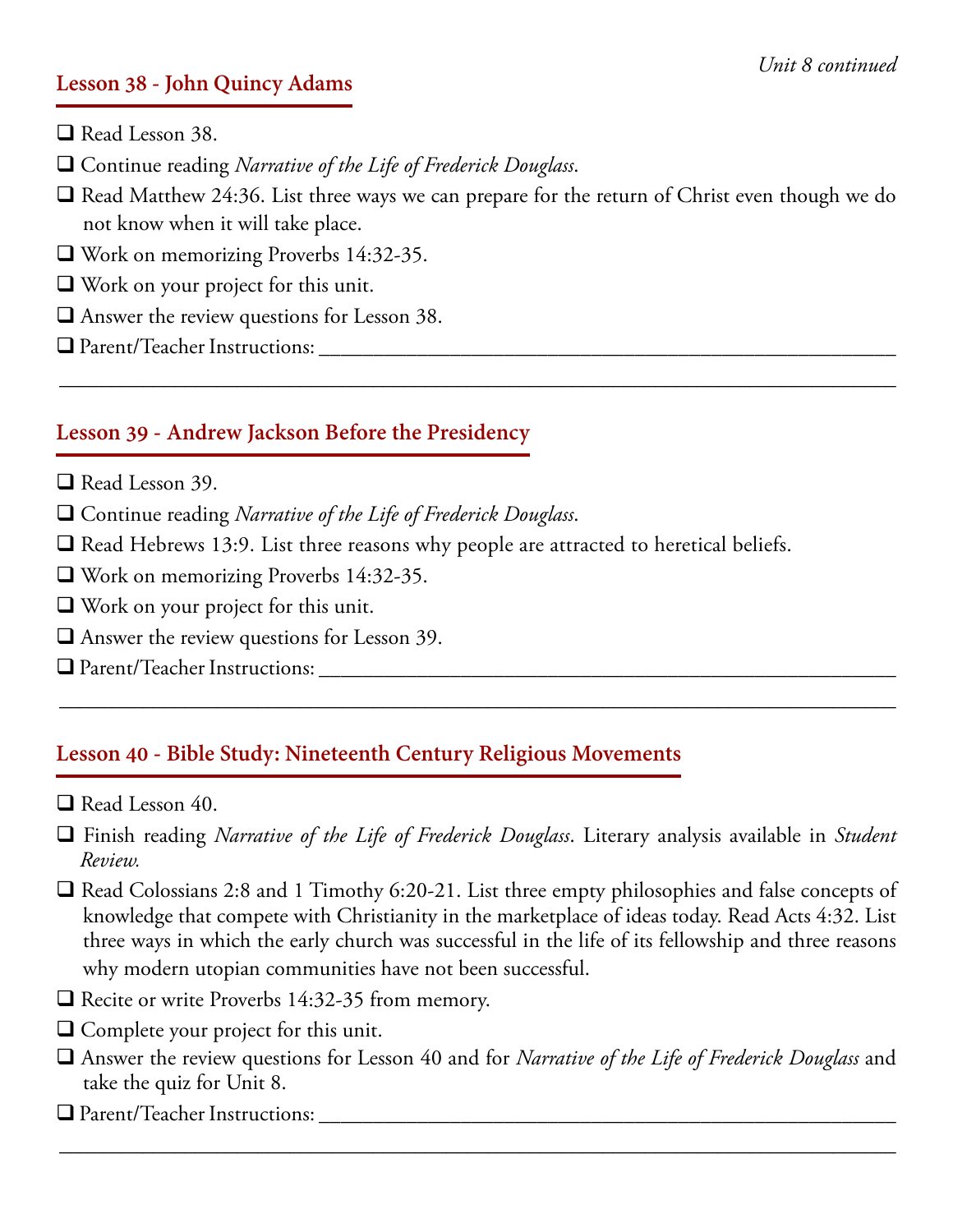

# **Unit 9: Democrats and Whigs**

Start Date: \_\_\_\_\_\_\_\_\_\_\_\_\_\_\_\_\_\_\_ End Date: \_\_\_\_\_\_\_\_\_\_\_\_\_\_\_\_\_\_\_

#### **Beginning of Unit**

- $\Box$  Prepare for Bible Memory Work: <u>Acts 5:29-32</u>
- q Obtain Assigned Literature: \_\_*Uncle Tom's Cabin*\_\_*\_\_\_*\_\_\_\_\_\_\_\_\_\_\_\_\_\_\_\_\_\_\_\_\_\_\_\_\_\_\_\_\_\_\_\_\_\_
- q Choose Unit Project: \_\_\_\_\_\_\_\_\_\_\_\_\_\_\_\_\_\_\_\_\_\_\_\_\_\_\_\_\_\_\_\_\_\_\_\_\_\_\_\_\_\_\_\_\_\_\_\_\_\_\_\_\_\_\_\_\_\_

# **Lesson 41 - Jackson's Issues**

- $\Box$  Read Lesson 41.
- q Read the excerpts from Daniel Webster's "Second Reply to Robert Hayne" (*American Voices*, pages 123-127) and "America" by Samuel Smith (page 133).
- □ Begin reading *Uncle Tom's Cabin*. Plan to finish it by the end of Unit 11.
- $\Box$  What attitudes of faith and gratitude does "America" express?
- $\Box$  Start memorizing Acts 5:29-32.
- $\Box$  Start working on your project for this unit.
- $\Box$  Answer the review questions for Lesson 41.
- q Parent/Teacher Instructions: \_\_\_\_\_\_\_\_\_\_\_\_\_\_\_\_\_\_\_\_\_\_\_\_\_\_\_\_\_\_\_\_\_\_\_\_\_\_\_\_\_\_\_\_\_\_\_\_\_\_\_\_\_

# **Lesson 42 - Van Buren and the Whigs**

- $\Box$  Read Lesson 42.
- q Read the excerpts from *Democracy in America* by Alexis de Tocqueville (*American Voices*, pages 134- 136) and the poems by Oliver Wendell Holmes Sr. (pages 129-130).

\_\_\_\_\_\_\_\_\_\_\_\_\_\_\_\_\_\_\_\_\_\_\_\_\_\_\_\_\_\_\_\_\_\_\_\_\_\_\_\_\_\_\_\_\_\_\_\_\_\_\_\_\_\_\_\_\_\_\_\_\_\_\_\_\_\_\_\_\_\_\_\_\_\_\_\_\_\_\_\_

- □ Continue reading *Uncle Tom's Cabin.*
- $\Box$  What attributes of God does Holmes praise in "Lord of All Being, Throned Afar"?
- $\Box$  Work on memorizing Acts 5:29-32.
- $\Box$  Work on your project for this unit.
- $\Box$  Answer the review questions for Lesson 42.
- q Parent/Teacher Instructions: \_\_\_\_\_\_\_\_\_\_\_\_\_\_\_\_\_\_\_\_\_\_\_\_\_\_\_\_\_\_\_\_\_\_\_\_\_\_\_\_\_\_\_\_\_\_\_\_\_\_\_\_\_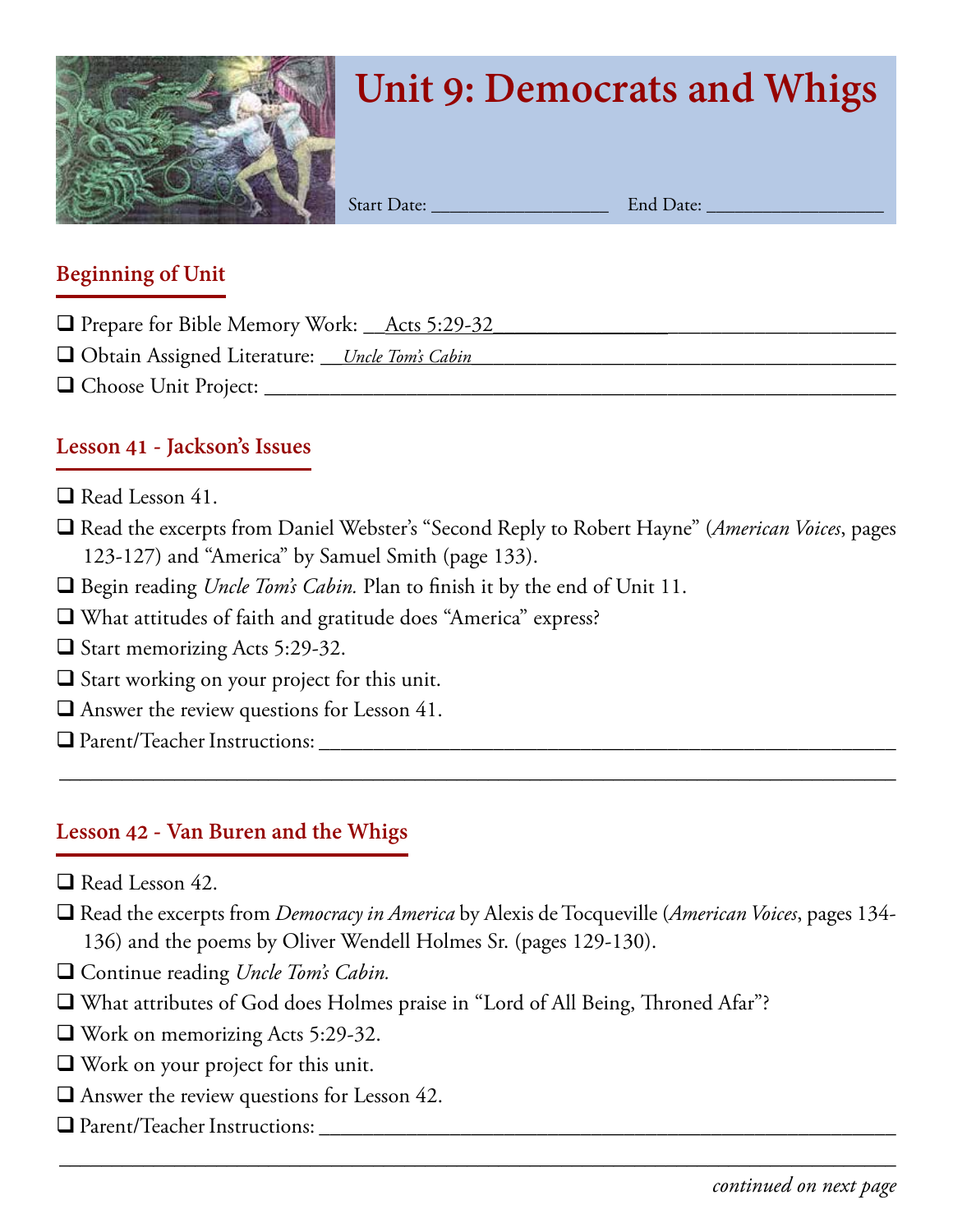#### **Lesson 43 - Moving Westward**

- $\Box$  Read Lesson 43.
- q Read "My Faith Looks Up to Thee" by Ray Palmer (*American Voices*, page 128), "The Arrow and the Song" by Henry Wadsworth Longfellow (page 138), and "I Hear America Singing" by Walt Whitman (page 186).
- □ Continue reading *Uncle Tom's Cabin.*
- $\Box$  Work on memorizing Acts 5:29-32.
- $\Box$  Work on your project for this unit.
- $\Box$  Answer the review questions for Lesson 43.
- q Parent/Teacher Instructions: \_\_\_\_\_\_\_\_\_\_\_\_\_\_\_\_\_\_\_\_\_\_\_\_\_\_\_\_\_\_\_\_\_\_\_\_\_\_\_\_\_\_\_\_\_\_\_\_\_\_\_\_\_

#### **Lesson 44 - Polk, Texas, and Mexico**

- $\Box$  Read Lesson 44.
- q Read the poems by Emily Dickinson (*American Voices*, page 176) and "O Holy Night," translated by John Dwight (page 185).

\_\_\_\_\_\_\_\_\_\_\_\_\_\_\_\_\_\_\_\_\_\_\_\_\_\_\_\_\_\_\_\_\_\_\_\_\_\_\_\_\_\_\_\_\_\_\_\_\_\_\_\_\_\_\_\_\_\_\_\_\_\_\_\_\_\_\_\_\_\_\_\_\_\_\_\_\_\_\_\_

\_\_\_\_\_\_\_\_\_\_\_\_\_\_\_\_\_\_\_\_\_\_\_\_\_\_\_\_\_\_\_\_\_\_\_\_\_\_\_\_\_\_\_\_\_\_\_\_\_\_\_\_\_\_\_\_\_\_\_\_\_\_\_\_\_\_\_\_\_\_\_\_\_\_\_\_\_\_\_\_

\_\_\_\_\_\_\_\_\_\_\_\_\_\_\_\_\_\_\_\_\_\_\_\_\_\_\_\_\_\_\_\_\_\_\_\_\_\_\_\_\_\_\_\_\_\_\_\_\_\_\_\_\_\_\_\_\_\_\_\_\_\_\_\_\_\_\_\_\_\_\_\_\_\_\_\_\_\_\_\_

- □ Continue reading *Uncle Tom's Cabin.*
- $\Box$  Work on memorizing Acts 5:29-32.
- $\Box$  Work on your project for this unit.
- $\Box$  Answer the review questions for Lesson 44.
- q Parent/Teacher Instructions: \_\_\_\_\_\_\_\_\_\_\_\_\_\_\_\_\_\_\_\_\_\_\_\_\_\_\_\_\_\_\_\_\_\_\_\_\_\_\_\_\_\_\_\_\_\_\_\_\_\_\_\_\_

#### **Lesson 45 - Bible Study: Protest**

- $\Box$  Read Lesson 45.
- □ Read "Civil Disobedience" by Henry David Thoreau (*American Voices*, pages 146-158).
- □ Continue reading *Uncle Tom's Cabin.*
- $\Box$  Recite or write Acts 5:29-32 from memory.
- $\Box$  Complete your project for this unit.
- $\Box$  Answer the review questions for Lesson 45 and take the quiz for Unit 9.
- q Parent/Teacher Instructions: \_\_\_\_\_\_\_\_\_\_\_\_\_\_\_\_\_\_\_\_\_\_\_\_\_\_\_\_\_\_\_\_\_\_\_\_\_\_\_\_\_\_\_\_\_\_\_\_\_\_\_\_\_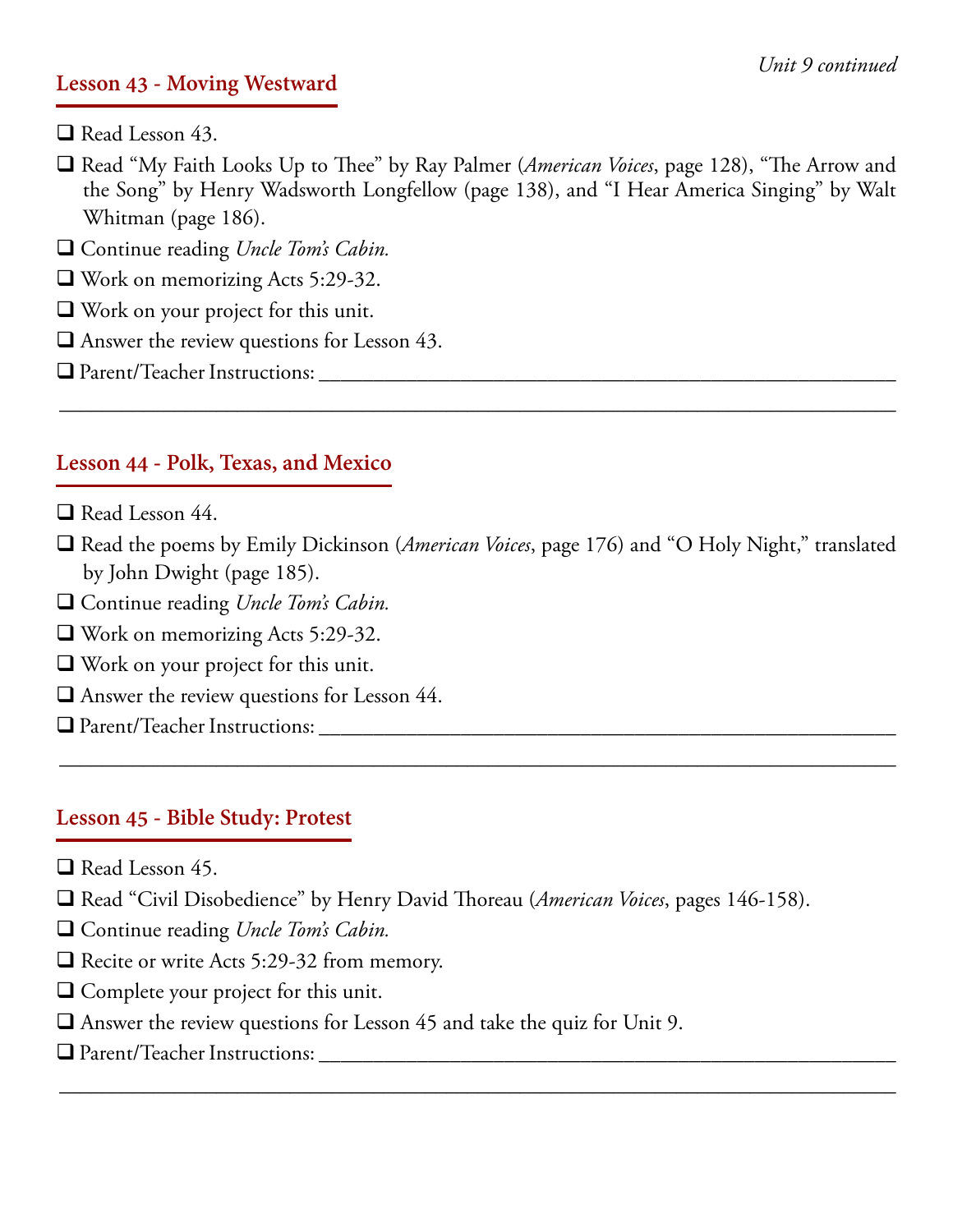

# **Unit 10: Challenges and Changes**

Start Date: \_\_\_\_\_\_\_\_\_\_\_\_\_\_\_\_\_\_\_ End Date: \_\_\_\_\_\_\_\_\_\_\_\_\_\_\_\_\_\_\_

# **Beginning of Unit**

- $\Box$  Prepare for Bible Memory Work: \_\_Philippians 4:8
- □ Obtain Assigned Literature: \_\_*Uncle Tom's Cabin\_\_\_\_\_\_\_\_\_\_\_\_\_\_\_\_\_\_\_\_\_\_\_\_\_\_\_\_\_\_\_\_\_\_\_*
- q Choose Unit Project: \_\_\_\_\_\_\_\_\_\_\_\_\_\_\_\_\_\_\_\_\_\_\_\_\_\_\_\_\_\_\_\_\_\_\_\_\_\_\_\_\_\_\_\_\_\_\_\_\_\_\_\_\_\_\_\_\_\_

### **Lesson 46 - Slavery**

- $\Box$  Read Lesson 46.
- □ Continue reading *Uncle Tom's Cabin*. Plan to finish it by the end of Unit 11.
- $\Box$  Read Philippians 3:2-11. List three marks of success as the world defines it and three marks of success as God defines it.
- $\Box$  Start memorizing Philippians 4:8.
- $\Box$  Start working on your project for this unit.
- $\Box$  Answer the review questions for Lesson 46.
- q Parent/Teacher Instructions: \_\_\_\_\_\_\_\_\_\_\_\_\_\_\_\_\_\_\_\_\_\_\_\_\_\_\_\_\_\_\_\_\_\_\_\_\_\_\_\_\_\_\_\_\_\_\_\_\_\_\_\_\_

#### **Lesson 47 - Abolition**

- Read Lesson 47.
- □ Read "To the Public" (from the first issue of *The Liberator*) by William Lloyd Garrison (*American Voices*, pages 131-132) and "Bury Me in a Free Land" by Frances E. W. Harper (page 183).

\_\_\_\_\_\_\_\_\_\_\_\_\_\_\_\_\_\_\_\_\_\_\_\_\_\_\_\_\_\_\_\_\_\_\_\_\_\_\_\_\_\_\_\_\_\_\_\_\_\_\_\_\_\_\_\_\_\_\_\_\_\_\_\_\_\_\_\_\_\_\_\_\_\_\_\_\_\_\_\_

- □ Continue reading *Uncle Tom's Cabin*.
- $\Box$  Read Luke 16:19-31. List three ways to avoid being blinded by material success and popularity so that you can see God's definition of success.

- $\Box$  Work on memorizing Philippians 4:8.
- $\Box$  Work on your project for this unit.
- $\Box$  Answer the review questions for Lesson 47.
- q Parent/Teacher Instructions: \_\_\_\_\_\_\_\_\_\_\_\_\_\_\_\_\_\_\_\_\_\_\_\_\_\_\_\_\_\_\_\_\_\_\_\_\_\_\_\_\_\_\_\_\_\_\_\_\_\_\_\_\_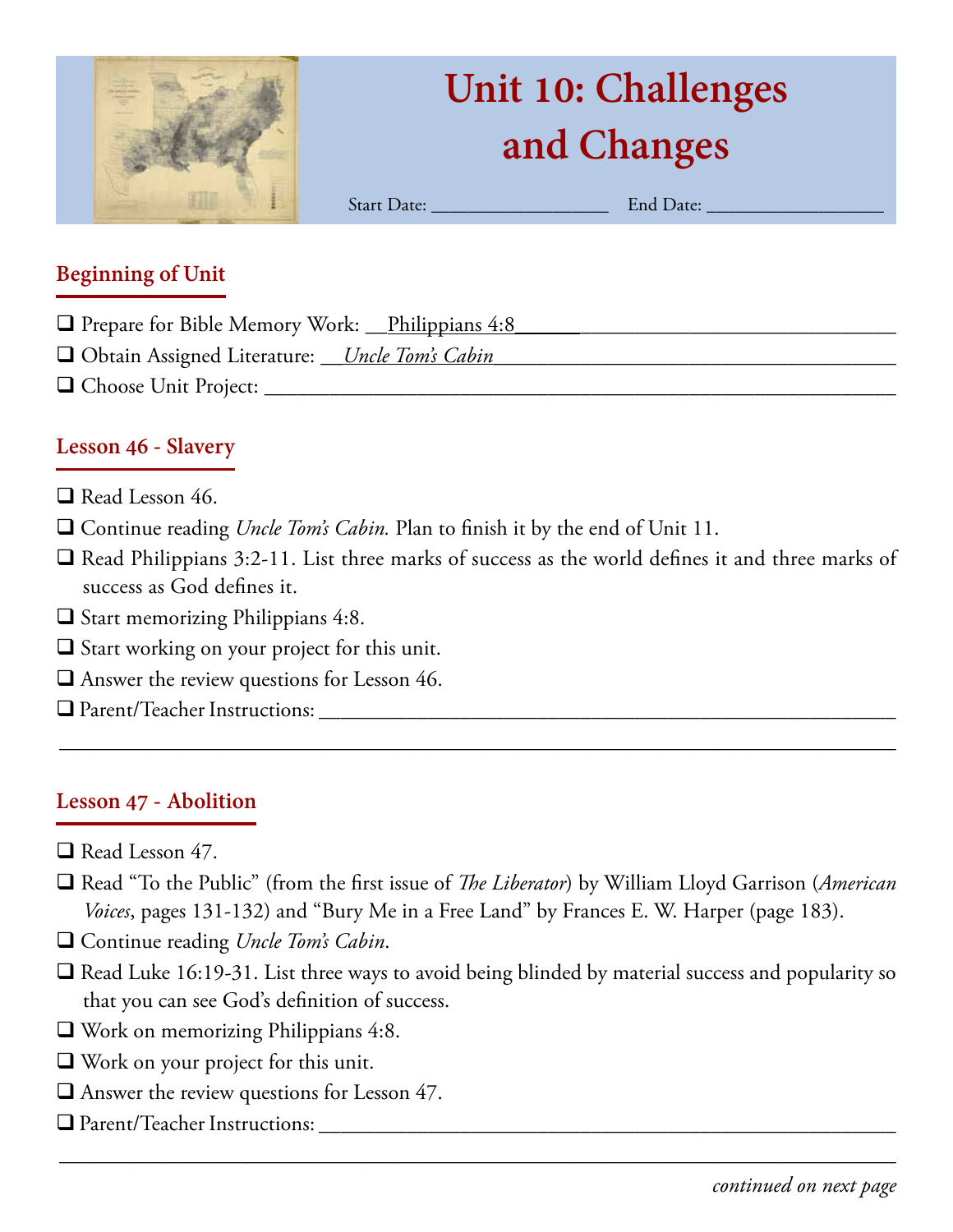#### **Lesson 48 - The Growth of Cities and Industry**

- $\Box$  Read Lesson 48.
- □ Continue reading *Uncle Tom's Cabin*.
- $\Box$  Read John 19:1-11. List three ways in which Jesus is a good example of success in God's eyes as opposed to success in the world's eyes.

\_\_\_\_\_\_\_\_\_\_\_\_\_\_\_\_\_\_\_\_\_\_\_\_\_\_\_\_\_\_\_\_\_\_\_\_\_\_\_\_\_\_\_\_\_\_\_\_\_\_\_\_\_\_\_\_\_\_\_\_\_\_\_\_\_\_\_\_\_\_\_\_\_\_\_\_\_\_\_\_

- $\Box$  Work on memorizing Philippians 4:8.
- $\Box$  Work on your project for this unit.
- $\Box$  Answer the review questions for Lesson 48.
- q Parent/Teacher Instructions: \_\_\_\_\_\_\_\_\_\_\_\_\_\_\_\_\_\_\_\_\_\_\_\_\_\_\_\_\_\_\_\_\_\_\_\_\_\_\_\_\_\_\_\_\_\_\_\_\_\_\_\_\_

#### **Lesson 49 - Immigration and Other Changes**

- $\Box$  Read Lesson 49.
- □ Read the Seneca Falls Declaration (*American Voices*, pages 143-145).
- □ Continue reading *Uncle Tom's Cabin*.
- $\Box$  Read Mark 8:27-37. List three common temptations to sin that a person faces as he or she becomes economically successful. List three ways that immigrants might define success.

\_\_\_\_\_\_\_\_\_\_\_\_\_\_\_\_\_\_\_\_\_\_\_\_\_\_\_\_\_\_\_\_\_\_\_\_\_\_\_\_\_\_\_\_\_\_\_\_\_\_\_\_\_\_\_\_\_\_\_\_\_\_\_\_\_\_\_\_\_\_\_\_\_\_\_\_\_\_\_\_

- $\Box$  Work on memorizing Philippians 4:8.
- $\Box$  Work on your project for this unit.
- $\Box$  Answer the review questions for Lesson 49.
- q Parent/Teacher Instructions: \_\_\_\_\_\_\_\_\_\_\_\_\_\_\_\_\_\_\_\_\_\_\_\_\_\_\_\_\_\_\_\_\_\_\_\_\_\_\_\_\_\_\_\_\_\_\_\_\_\_\_\_\_

#### **Lesson 50 - Bible Study: God Defines Success**

- $\Box$  Read Lesson 50.
- q Read "The Great Stone Face" by Nathaniel Hawthorne (*American Voices*, pages 159-170).
- □ Continue reading *Uncle Tom's Cabin*.
- $\Box$  After reading "The Great Stone Face," list three ways in which you can "fix your eyes on Jesus" (Hebrews 12:2) and so become like Him (2 Corinthians 3:18).
- $\Box$  Recite or write Philippians 4:8 from memory.
- $\Box$  Complete your project for this unit.
- $\Box$  Answer the review questions for Lesson 50, take the quiz for Unit 10, and take the second history exam, English exam, and Bible exam.

\_\_\_\_\_\_\_\_\_\_\_\_\_\_\_\_\_\_\_\_\_\_\_\_\_\_\_\_\_\_\_\_\_\_\_\_\_\_\_\_\_\_\_\_\_\_\_\_\_\_\_\_\_\_\_\_\_\_\_\_\_\_\_\_\_\_\_\_\_\_\_\_\_\_\_\_\_\_\_\_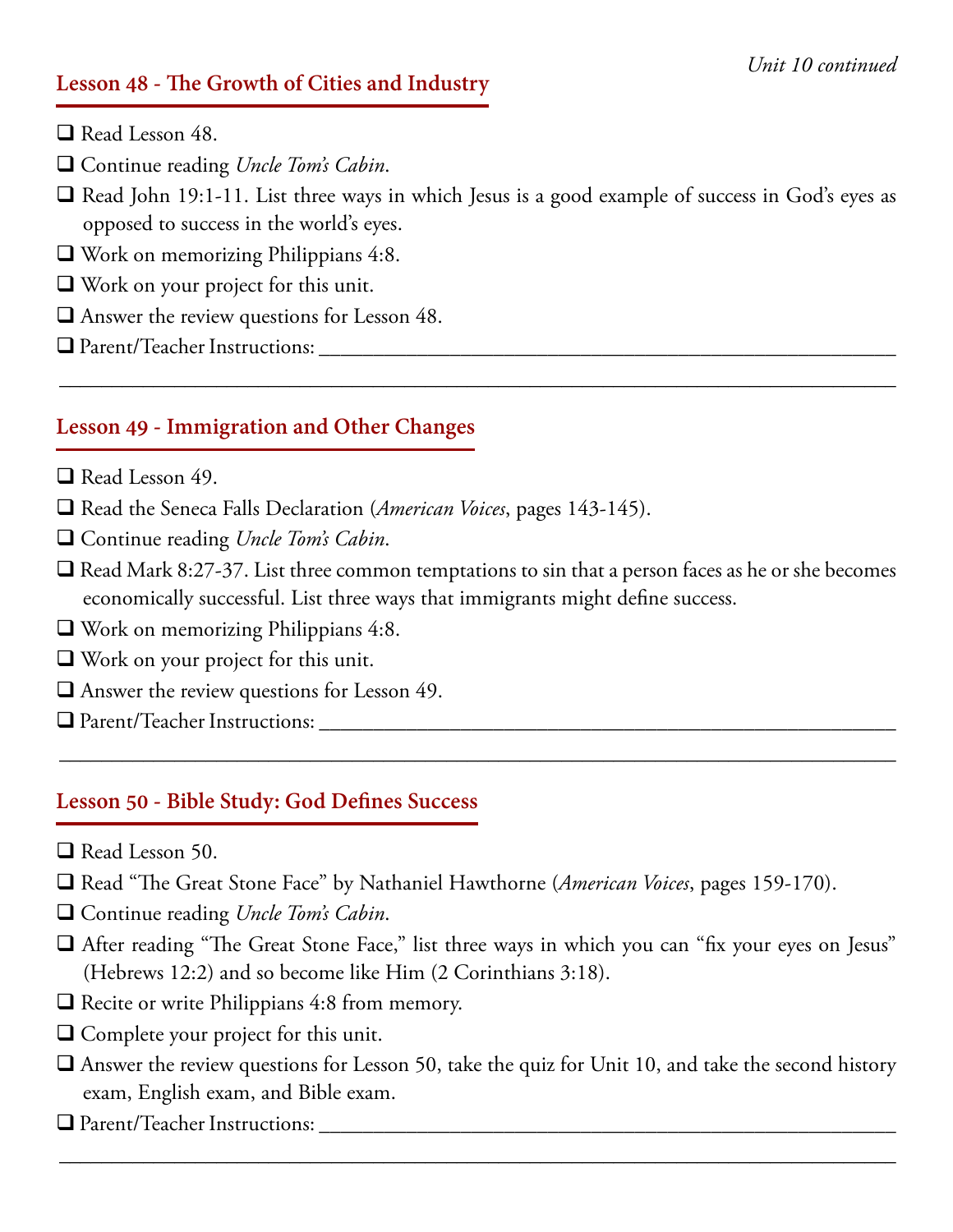

# **Unit 11: A Time of Crisis**

Start Date: \_\_\_\_\_\_\_\_\_\_\_\_\_\_\_\_\_\_\_ End Date: \_\_\_\_\_\_\_\_\_\_\_\_\_\_\_\_\_\_\_

#### **Beginning of Unit**

- □ Prepare for Bible Memory Work: \_\_Psalm 133
- q Obtain Assigned Literature: \_\_*Uncle Tom's Cabin*\_\_*\_\_\_*\_\_\_\_\_\_\_\_\_\_\_\_\_\_\_\_\_\_\_\_\_\_\_\_\_\_\_\_\_\_\_\_\_\_
- q Choose Unit Project: \_\_\_\_\_\_\_\_\_\_\_\_\_\_\_\_\_\_\_\_\_\_\_\_\_\_\_\_\_\_\_\_\_\_\_\_\_\_\_\_\_\_\_\_\_\_\_\_\_\_\_\_\_\_\_\_\_\_

# **Lesson 51 - Sectionalism**

- $\Box$  Read Lesson 51.
- □ Continue reading *Uncle Tom's Cabin*. Plan to finish it by the end of this unit.
- $\Box$  Read Romans 12:3-13. List three good ways to handle the fact that we have differences, as described in this passage.
- $\Box$  Start memorizing Psalm 133.
- $\Box$  Start working on your project for this unit.
- $\Box$  Answer the review questions for Lesson 51.
- q Parent/Teacher Instructions: \_\_\_\_\_\_\_\_\_\_\_\_\_\_\_\_\_\_\_\_\_\_\_\_\_\_\_\_\_\_\_\_\_\_\_\_\_\_\_\_\_\_\_\_\_\_\_\_\_\_\_\_\_

#### **Lesson 52 - Trouble in the Territories**

- $\Box$  Read Lesson 52.
- q Read the excerpts from "Crime Against Kansas" by Charles Sumner (*American Voices*, pages 188- 192).

\_\_\_\_\_\_\_\_\_\_\_\_\_\_\_\_\_\_\_\_\_\_\_\_\_\_\_\_\_\_\_\_\_\_\_\_\_\_\_\_\_\_\_\_\_\_\_\_\_\_\_\_\_\_\_\_\_\_\_\_\_\_\_\_\_\_\_\_\_\_\_\_\_\_\_\_\_\_\_\_

- □ Continue reading *Uncle Tom's Cabin.*
- $\Box$  Read Romans 14:1-23. List three attitudes discussed in this passage that we should have toward other believers who have different opinions from ours.

- $\Box$  Work on memorizing Psalm 133.
- $\Box$  Work on your project for this unit.
- $\Box$  Answer the review questions for Lesson 52.
- q Parent/Teacher Instructions: \_\_\_\_\_\_\_\_\_\_\_\_\_\_\_\_\_\_\_\_\_\_\_\_\_\_\_\_\_\_\_\_\_\_\_\_\_\_\_\_\_\_\_\_\_\_\_\_\_\_\_\_\_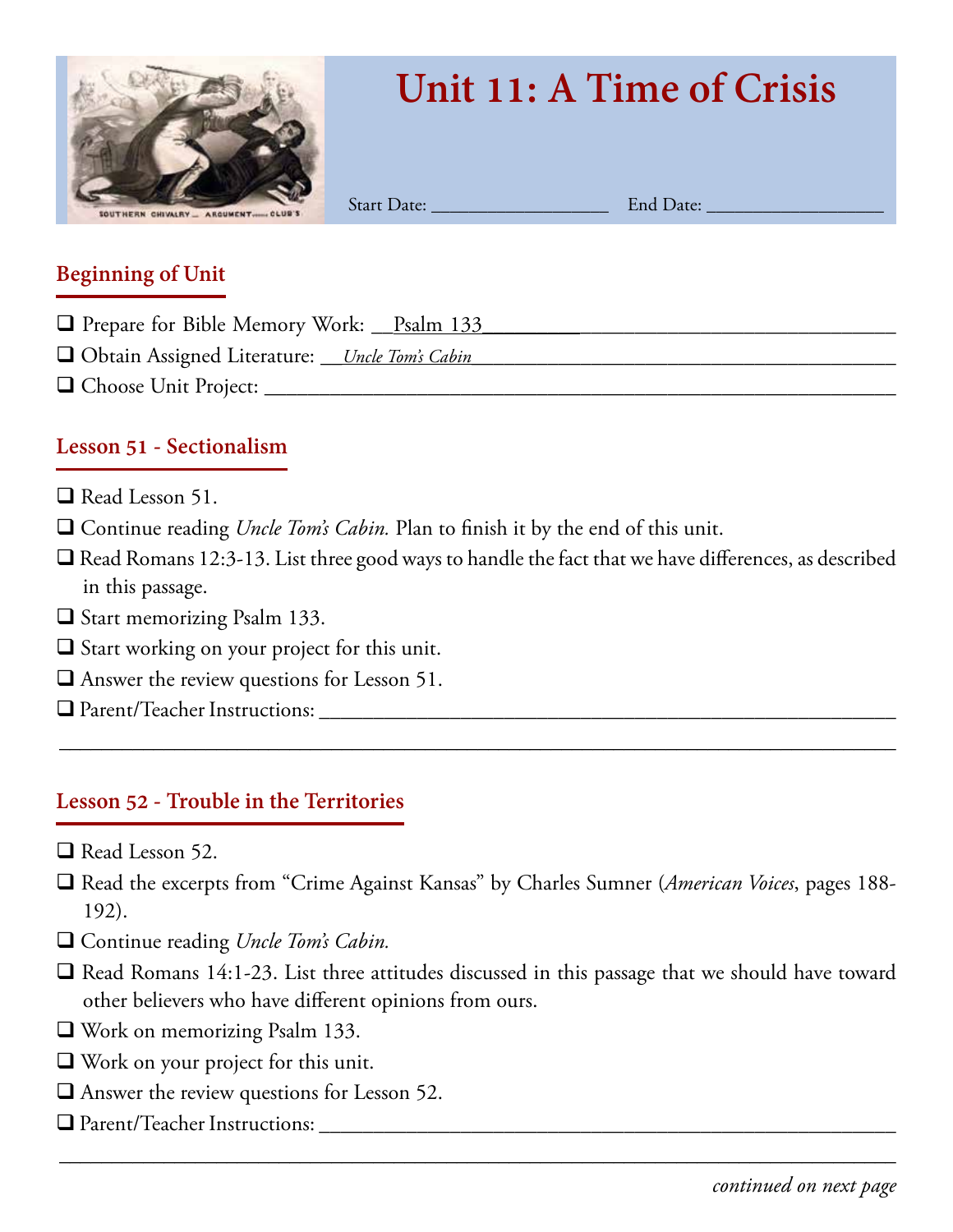#### **Lesson 53 - Twilight of the Giants**

- Read Lesson 13.
- $\Box$  Read the excerpts from the speeches on the Compromise of 1850 by Henry Clay, Daniel Webster, and John C. Calhoun (*American Voices*, pages 171-175).

□ Continue reading *Uncle Tom's Cabin*.

 $\Box$  Read 1 Corinthians 12:4-27. List three positive attitudes that are taught in this passage about the different gifts or abilities that God gives us.

\_\_\_\_\_\_\_\_\_\_\_\_\_\_\_\_\_\_\_\_\_\_\_\_\_\_\_\_\_\_\_\_\_\_\_\_\_\_\_\_\_\_\_\_\_\_\_\_\_\_\_\_\_\_\_\_\_\_\_\_\_\_\_\_\_\_\_\_\_\_\_\_\_\_\_\_\_\_\_\_

- $\Box$  Work on memorizing Psalm 133.
- $\Box$  Work on your project for this unit.
- $\Box$  Answer the review questions for Lesson 13.
- q Parent/Teacher Instructions: \_\_\_\_\_\_\_\_\_\_\_\_\_\_\_\_\_\_\_\_\_\_\_\_\_\_\_\_\_\_\_\_\_\_\_\_\_\_\_\_\_\_\_\_\_\_\_\_\_\_\_\_\_

#### **Lesson 54 - Stumbling Toward War**

- $\Box$  Read Lesson 54.
- □ Read the "House Divided" speech by Abraham Lincoln (*American Voices*, pages 193-197.)
- □ Continue reading *Uncle Tom's Cabin.*
- □ Read 1 Peter 4:7-11. List three ways that Christians are to act toward one another that are taught in this passage.
- $\Box$  Work on memorizing Psalm 133.
- $\Box$  Work on your project for this unit.
- $\Box$  Answer the review questions for Lesson 54.
- q Parent/Teacher Instructions: \_\_\_\_\_\_\_\_\_\_\_\_\_\_\_\_\_\_\_\_\_\_\_\_\_\_\_\_\_\_\_\_\_\_\_\_\_\_\_\_\_\_\_\_\_\_\_\_\_\_\_\_\_

# **Lesson 55 - Bible Study: Differences**

- $\Box$  Read Lesson 55.
- q Finish reading *Uncle Tom's Cabin.* Literary analysis available in *Student Review.* Write a paragraph on why you think *Uncle Tom's Cabin* was so important in the debate over slavery.

\_\_\_\_\_\_\_\_\_\_\_\_\_\_\_\_\_\_\_\_\_\_\_\_\_\_\_\_\_\_\_\_\_\_\_\_\_\_\_\_\_\_\_\_\_\_\_\_\_\_\_\_\_\_\_\_\_\_\_\_\_\_\_\_\_\_\_\_\_\_\_\_\_\_\_\_\_\_\_\_

- $\Box$  Recite or write Psalm 133 from memory.
- $\Box$  Complete your project for this unit.
- q Answer the review questions for Lesson 55 and for *Uncle Tom's Cabin* and take the quiz for Unit 11.

\_\_\_\_\_\_\_\_\_\_\_\_\_\_\_\_\_\_\_\_\_\_\_\_\_\_\_\_\_\_\_\_\_\_\_\_\_\_\_\_\_\_\_\_\_\_\_\_\_\_\_\_\_\_\_\_\_\_\_\_\_\_\_\_\_\_\_\_\_\_\_\_\_\_\_\_\_\_\_\_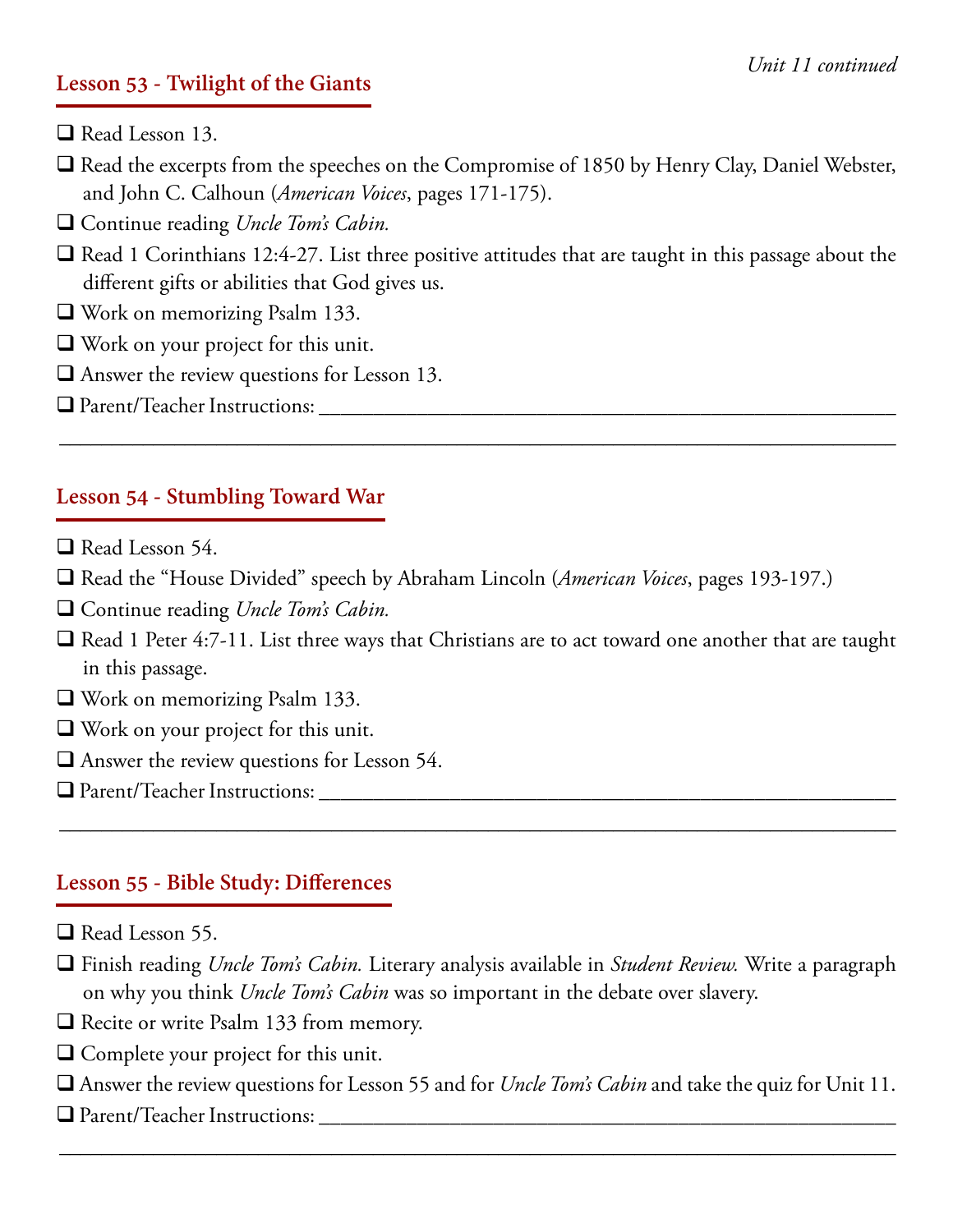

# **Unit 12: The Nation Divides**

Start Date: \_\_\_\_\_\_\_\_\_\_\_\_\_\_\_\_\_\_\_ End Date: \_\_\_\_\_\_\_\_\_\_\_\_\_\_\_\_\_\_\_

#### **Beginning of Unit**

- □ Prepare for Bible Memory Work: \_\_Isaiah 2:2-4
- q Obtain Assigned Literature: \_\_*Co. Aytch*\_\_\_\_\_\_*\_\_\_*\_\_\_\_\_\_\_\_\_\_\_\_\_\_\_\_\_\_\_\_\_\_\_\_\_\_\_\_\_\_\_\_\_\_
- q Choose Unit Project: \_\_\_\_\_\_\_\_\_\_\_\_\_\_\_\_\_\_\_\_\_\_\_\_\_\_\_\_\_\_\_\_\_\_\_\_\_\_\_\_\_\_\_\_\_\_\_\_\_\_\_\_\_\_\_\_\_\_

# **Lesson 56 - 1860: Election and Secession**

- $\Box$  Read Lesson 56.
- $\Box$  Read the excerpts from the Constitution of the Confederate States of America and from the "Cornerstone Speech" by Alexander Stephens (*American Voices*, pages 204-211).

\_\_\_\_\_\_\_\_\_\_\_\_\_\_\_\_\_\_\_\_\_\_\_\_\_\_\_\_\_\_\_\_\_\_\_\_\_\_\_\_\_\_\_\_\_\_\_\_\_\_\_\_\_\_\_\_\_\_\_\_\_\_\_\_\_\_\_\_\_\_\_\_\_\_\_\_\_\_\_\_

\_\_\_\_\_\_\_\_\_\_\_\_\_\_\_\_\_\_\_\_\_\_\_\_\_\_\_\_\_\_\_\_\_\_\_\_\_\_\_\_\_\_\_\_\_\_\_\_\_\_\_\_\_\_\_\_\_\_\_\_\_\_\_\_\_\_\_\_\_\_\_\_\_\_\_\_\_\_\_\_

- □ Begin reading *Co. Aytch*. Plan to finish it by the end of Unit 13.
- $\Box$  Start memorizing Isaiah 2:2-4.
- $\Box$  Start working on your project for this unit.
- $\Box$  Answer the review questions for Lesson 56.
- q Parent/Teacher Instructions: \_\_\_\_\_\_\_\_\_\_\_\_\_\_\_\_\_\_\_\_\_\_\_\_\_\_\_\_\_\_\_\_\_\_\_\_\_\_\_\_\_\_\_\_\_\_\_\_\_\_\_\_\_

#### **Lesson 57 - 1861: Inauguration and Fort Sumter**

- $\Box$  Read Lesson 57.
- q Read Abraham Lincoln's First Inaugural Address (*American Voices*, pages 198-203).
- □ Continue reading *Co. Aytch*.
- $\Box$  Work on memorizing Isaiah 2:2-4.
- $\Box$  Work on your project for this unit.
- $\Box$  Answer the review questions for Lesson 57.
- q Parent/Teacher Instructions: \_\_\_\_\_\_\_\_\_\_\_\_\_\_\_\_\_\_\_\_\_\_\_\_\_\_\_\_\_\_\_\_\_\_\_\_\_\_\_\_\_\_\_\_\_\_\_\_\_\_\_\_\_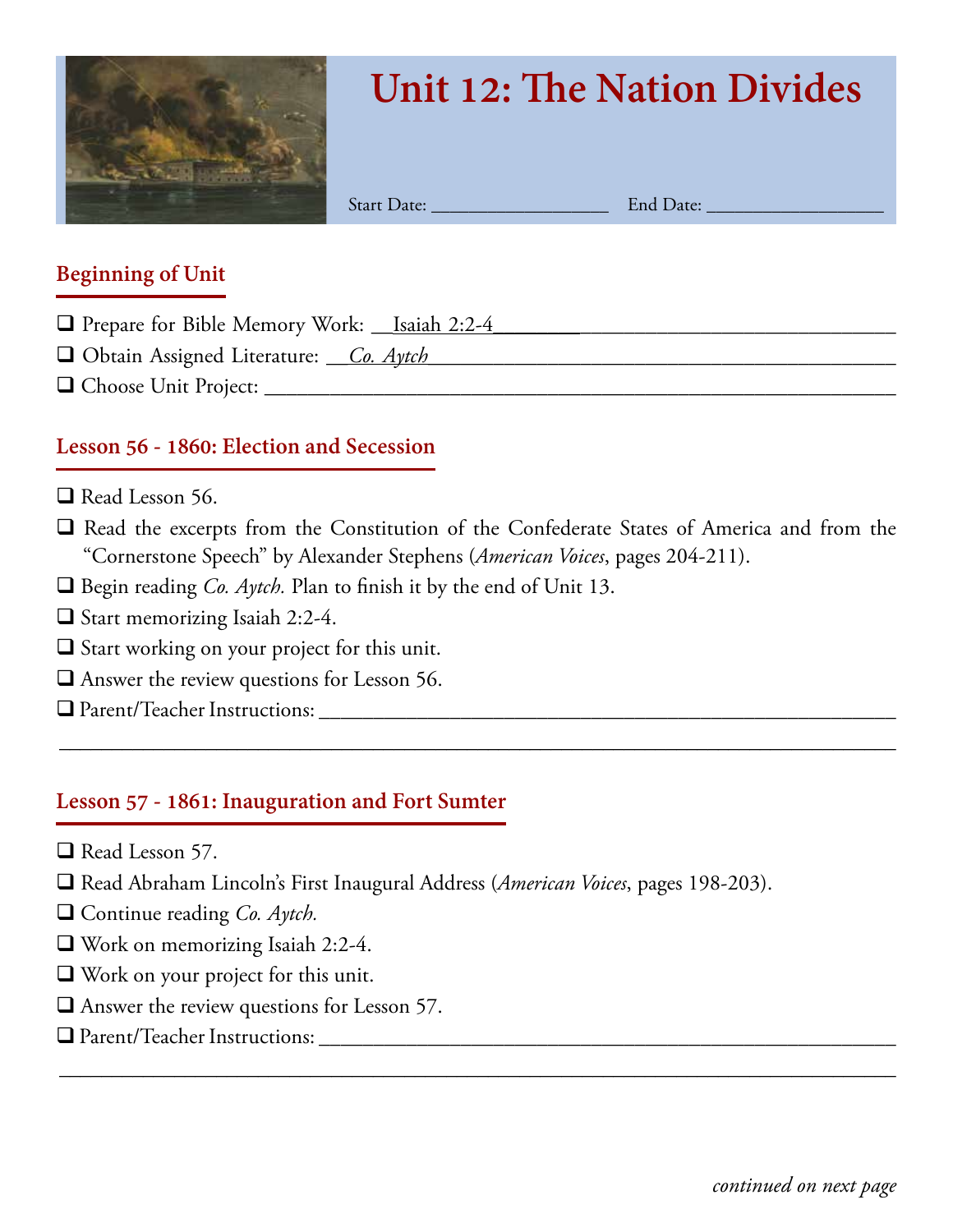#### **Lesson 58 - North and South**

 $\Box$  Read Lesson 58. □ Continue reading *Co. Aytch.*  $\Box$  Work on memorizing Isaiah 2:2-4.  $\Box$  Work on your project for this unit.  $\Box$  Answer the review questions for Lesson 58. q Parent/Teacher Instructions: \_\_\_\_\_\_\_\_\_\_\_\_\_\_\_\_\_\_\_\_\_\_\_\_\_\_\_\_\_\_\_\_\_\_\_\_\_\_\_\_\_\_\_\_\_\_\_\_\_\_\_\_\_

#### **Lesson 59 - Early Battles**

- $\Box$  Read Lesson 59.
- □ Continue reading *Co. Aytch.*
- $\Box$  Work on memorizing Isaiah 2:2-4.
- $\Box$  Work on your project for this unit.
- $\Box$  Answer the review questions for Lesson 59.
- q Parent/Teacher Instructions: \_\_\_\_\_\_\_\_\_\_\_\_\_\_\_\_\_\_\_\_\_\_\_\_\_\_\_\_\_\_\_\_\_\_\_\_\_\_\_\_\_\_\_\_\_\_\_\_\_\_\_\_\_

#### **Lesson 60 - Bible Study: War**

- $\Box$  Read Lesson 60.
- □ Continue reading *Co. Aytch*.
- $\Box$  Recite or write Isaiah 2:2-4 from memory.
- $\Box$  Complete your project for this unit.
- $\Box$  Answer the review questions for Lesson 60 and take the quiz for Unit 12.

\_\_\_\_\_\_\_\_\_\_\_\_\_\_\_\_\_\_\_\_\_\_\_\_\_\_\_\_\_\_\_\_\_\_\_\_\_\_\_\_\_\_\_\_\_\_\_\_\_\_\_\_\_\_\_\_\_\_\_\_\_\_\_\_\_\_\_\_\_\_\_\_\_\_\_\_\_\_\_\_

\_\_\_\_\_\_\_\_\_\_\_\_\_\_\_\_\_\_\_\_\_\_\_\_\_\_\_\_\_\_\_\_\_\_\_\_\_\_\_\_\_\_\_\_\_\_\_\_\_\_\_\_\_\_\_\_\_\_\_\_\_\_\_\_\_\_\_\_\_\_\_\_\_\_\_\_\_\_\_\_

\_\_\_\_\_\_\_\_\_\_\_\_\_\_\_\_\_\_\_\_\_\_\_\_\_\_\_\_\_\_\_\_\_\_\_\_\_\_\_\_\_\_\_\_\_\_\_\_\_\_\_\_\_\_\_\_\_\_\_\_\_\_\_\_\_\_\_\_\_\_\_\_\_\_\_\_\_\_\_\_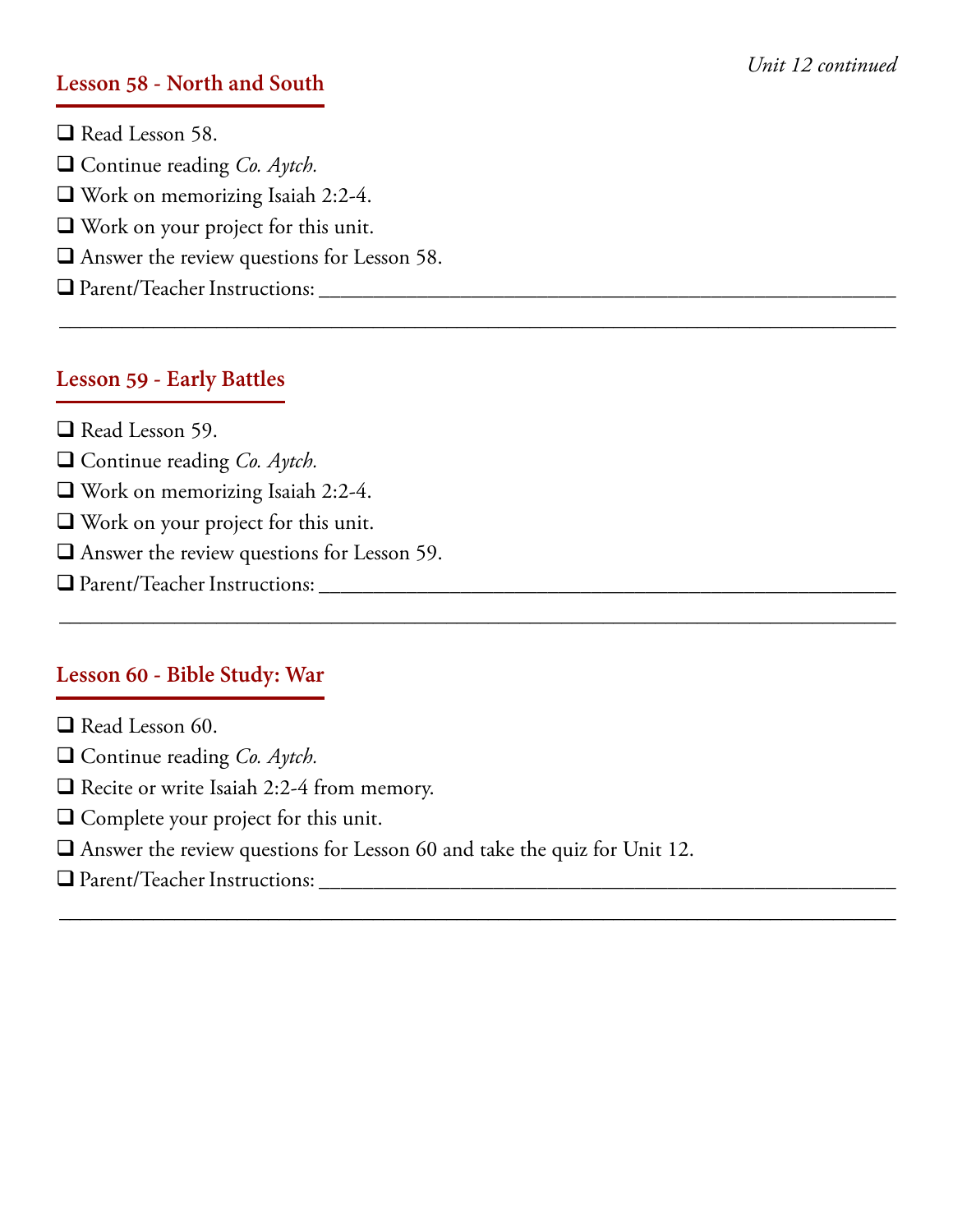

# **Unit 13: The Terrible Conflict**

Start Date: \_\_\_\_\_\_\_\_\_\_\_\_\_\_\_\_\_\_\_ End Date: \_\_\_\_\_\_\_\_\_\_\_\_\_\_\_\_\_\_\_

#### **Beginning of Unit**

- $\Box$  Prepare for Bible Memory Work: Lephesians 6:10-13
- □ Obtain Assigned Literature: <u>Co. Aytch</u>
- q Choose Unit Project: \_\_\_\_\_\_\_\_\_\_\_\_\_\_\_\_\_\_\_\_\_\_\_\_\_\_\_\_\_\_\_\_\_\_\_\_\_\_\_\_\_\_\_\_\_\_\_\_\_\_\_\_\_\_\_\_\_\_

#### **Lesson 61 - 1862**

- $\Box$  Read Lesson 61.
- □ Read the "Battle Hymn of the Republic" and "Goober Peas" (*American Voices*, pages 212-213).
- $\Box$  Continue reading *Co. Aytch*. Plan to finish it by the end of this unit.
- $\Box$  Read Luke 7:2-10. List three positive attributes of this centurion.
- $\Box$  Start memorizing Ephesians 6:10-13.
- $\Box$  Start working on your project for this unit.
- $\Box$  Answer the review questions for Lesson 61.
- q Parent/Teacher Instructions: \_\_\_\_\_\_\_\_\_\_\_\_\_\_\_\_\_\_\_\_\_\_\_\_\_\_\_\_\_\_\_\_\_\_\_\_\_\_\_\_\_\_\_\_\_\_\_\_\_\_\_\_\_

# **Lesson 62 - 1863**

- $\Box$  Read Lesson 62.
- □ Read the Emancipation Proclamation (*American Voices*, pages 214-215), the Gettysburg Address (page 232), and "The Man Without a Country" by Edward Everett Hale (pages 216-231).

\_\_\_\_\_\_\_\_\_\_\_\_\_\_\_\_\_\_\_\_\_\_\_\_\_\_\_\_\_\_\_\_\_\_\_\_\_\_\_\_\_\_\_\_\_\_\_\_\_\_\_\_\_\_\_\_\_\_\_\_\_\_\_\_\_\_\_\_\_\_\_\_\_\_\_\_\_\_\_\_

- □ Continue reading *Co. Aytch*.
- $\Box$  Read Luke 23:44-47. How did this centurion show that he was convicted by the crucifixion of Jesus?

- $\Box$  Work on memorizing Ephesians 6:10-13.
- $\Box$  Work on your project for this unit.
- $\Box$  Answer the review questions for Lesson 62.
- q Parent/Teacher Instructions: \_\_\_\_\_\_\_\_\_\_\_\_\_\_\_\_\_\_\_\_\_\_\_\_\_\_\_\_\_\_\_\_\_\_\_\_\_\_\_\_\_\_\_\_\_\_\_\_\_\_\_\_\_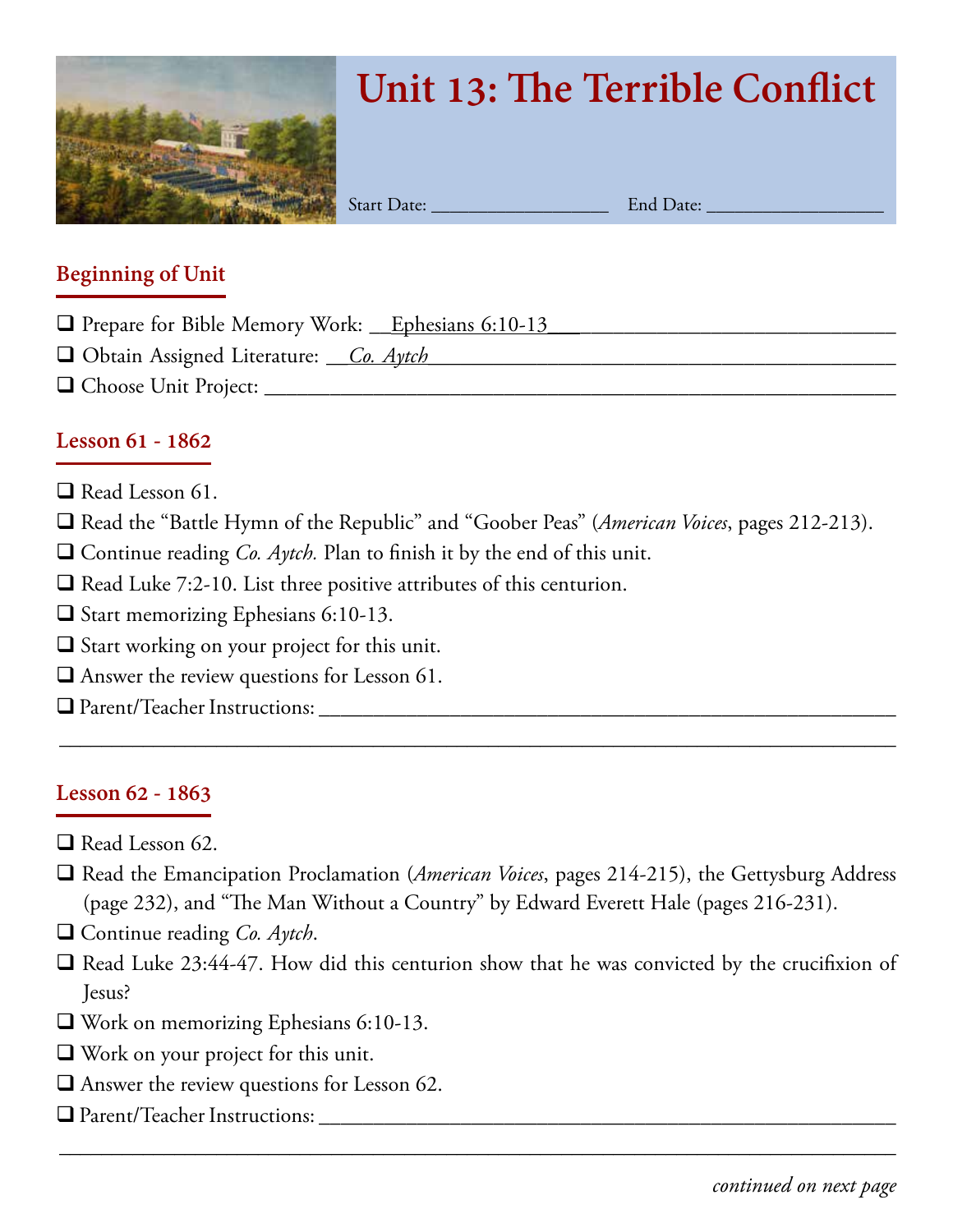#### **Lesson 63 - 1864-1865**

- $\Box$  Read Lesson 63.
- q Read Abraham Lincoln's Thanksgiving Proclamation and Second Inaugural Address (*American Voices*, pages 233-235) and "O Captain! My Captain!" by Walt Whitman (page 187).

\_\_\_\_\_\_\_\_\_\_\_\_\_\_\_\_\_\_\_\_\_\_\_\_\_\_\_\_\_\_\_\_\_\_\_\_\_\_\_\_\_\_\_\_\_\_\_\_\_\_\_\_\_\_\_\_\_\_\_\_\_\_\_\_\_\_\_\_\_\_\_\_\_\_\_\_\_\_\_\_

\_\_\_\_\_\_\_\_\_\_\_\_\_\_\_\_\_\_\_\_\_\_\_\_\_\_\_\_\_\_\_\_\_\_\_\_\_\_\_\_\_\_\_\_\_\_\_\_\_\_\_\_\_\_\_\_\_\_\_\_\_\_\_\_\_\_\_\_\_\_\_\_\_\_\_\_\_\_\_\_

- □ Continue reading *Co. Aytch*.
- $\Box$  Read Acts 10:1-48. List three positive attributes of Cornelius.
- $\Box$  Work on memorizing Ephesians 6:10-13.
- $\Box$  Work on your project for this unit.
- $\Box$  Answer the review questions for Lesson 63.
- q Parent/Teacher Instructions: \_\_\_\_\_\_\_\_\_\_\_\_\_\_\_\_\_\_\_\_\_\_\_\_\_\_\_\_\_\_\_\_\_\_\_\_\_\_\_\_\_\_\_\_\_\_\_\_\_\_\_\_\_

#### **Lesson 64 - Costs of the Conflict**

- $\Box$  Read Lesson 64.
- □ Continue reading *Co. Aytch*.
- $\Box$  Work on memorizing Ephesians 6:10-13.
- $\Box$  Work on your project for this unit.
- $\Box$  Answer the review questions for Lesson 64.
- q Parent/Teacher Instructions: \_\_\_\_\_\_\_\_\_\_\_\_\_\_\_\_\_\_\_\_\_\_\_\_\_\_\_\_\_\_\_\_\_\_\_\_\_\_\_\_\_\_\_\_\_\_\_\_\_\_\_\_\_

#### **Lesson 65 - Bible Study: Faith on the Front Lines**

- $\Box$  Read Lesson 65.
- q Finish reading *Co. Aytch.* Literary analysis available in *Student Review.*
- $\Box$  Recite or write Ephesians 6:10-13 from memory.
- $\Box$  Complete your project for this unit.
- q Answer the review questions for Lesson 65 and for *Co. Aytch* and take the quiz for Unit 13.

\_\_\_\_\_\_\_\_\_\_\_\_\_\_\_\_\_\_\_\_\_\_\_\_\_\_\_\_\_\_\_\_\_\_\_\_\_\_\_\_\_\_\_\_\_\_\_\_\_\_\_\_\_\_\_\_\_\_\_\_\_\_\_\_\_\_\_\_\_\_\_\_\_\_\_\_\_\_\_\_

 $\Box$  Parent/Teacher Instructions: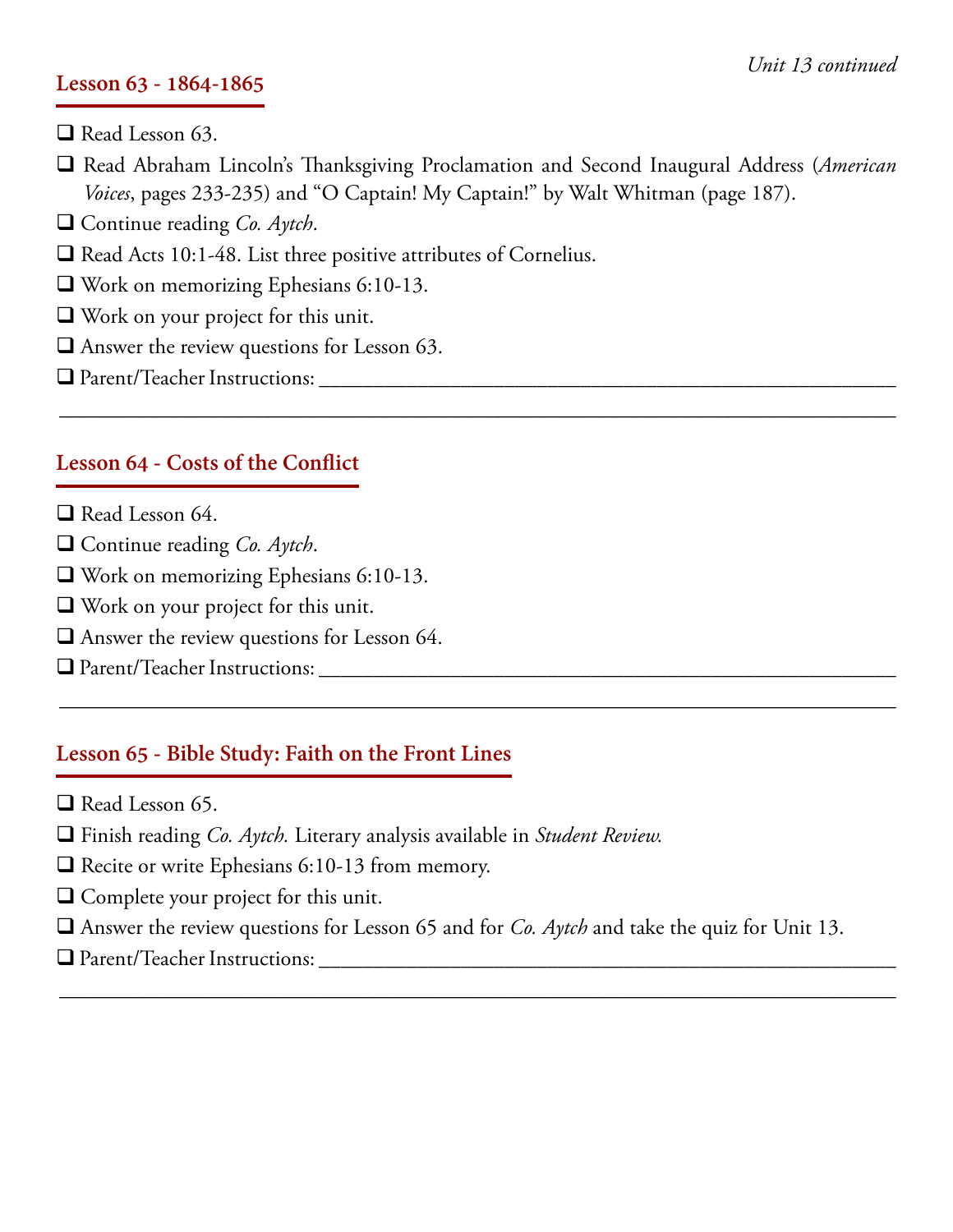

# **Unit 14: Reconstruction**

Start Date: \_\_\_\_\_\_\_\_\_\_\_\_\_\_\_\_\_\_\_ End Date: \_\_\_\_\_\_\_\_\_\_\_\_\_\_\_\_\_\_\_

#### **Beginning of Unit**

- □ Prepare for Bible Memory Work: \_\_Matthew 5:43-45
- q Obtain Assigned Literature: \_\_none*\_\_\_\_\_\_\_\_\_\_\_\_\_*\_\_\_\_\_\_\_\_\_\_\_\_\_\_\_\_\_\_\_\_\_\_\_\_\_\_\_\_\_\_\_\_\_\_
- q Choose Unit Project: \_\_\_\_\_\_\_\_\_\_\_\_\_\_\_\_\_\_\_\_\_\_\_\_\_\_\_\_\_\_\_\_\_\_\_\_\_\_\_\_\_\_\_\_\_\_\_\_\_\_\_\_\_\_\_\_\_\_

### **Lesson 66 - Off to a Rocky Start**

- $\Box$  Read Lesson 66.
- $\Box$  Read Nehemiah 1-4.
- $\Box$  Start memorizing Matthew 5:43-45.
- $\Box$  Start working on your project for this unit.
- $\Box$  Answer the review questions for Lesson 66.
- q Parent/Teacher Instructions: \_\_\_\_\_\_\_\_\_\_\_\_\_\_\_\_\_\_\_\_\_\_\_\_\_\_\_\_\_\_\_\_\_\_\_\_\_\_\_\_\_\_\_\_\_\_\_\_\_\_\_\_\_

# **Lesson 67 - Congressional Reconstruction**

- $\Box$  Read Lesson 67.
- □ Read the 14th Amendment to the U.S. Constitution (*American Voices*, pages 67-68).

\_\_\_\_\_\_\_\_\_\_\_\_\_\_\_\_\_\_\_\_\_\_\_\_\_\_\_\_\_\_\_\_\_\_\_\_\_\_\_\_\_\_\_\_\_\_\_\_\_\_\_\_\_\_\_\_\_\_\_\_\_\_\_\_\_\_\_\_\_\_\_\_\_\_\_\_\_\_\_\_

- $\Box$  Read Nehemiah 5-7.
- $\Box$  Work on memorizing Matthew 5:43-45.
- $\Box$  Work on your project for this unit.
- $\Box$  Answer the review questions for Lesson 67.
- q Parent/Teacher Instructions: \_\_\_\_\_\_\_\_\_\_\_\_\_\_\_\_\_\_\_\_\_\_\_\_\_\_\_\_\_\_\_\_\_\_\_\_\_\_\_\_\_\_\_\_\_\_\_\_\_\_\_\_\_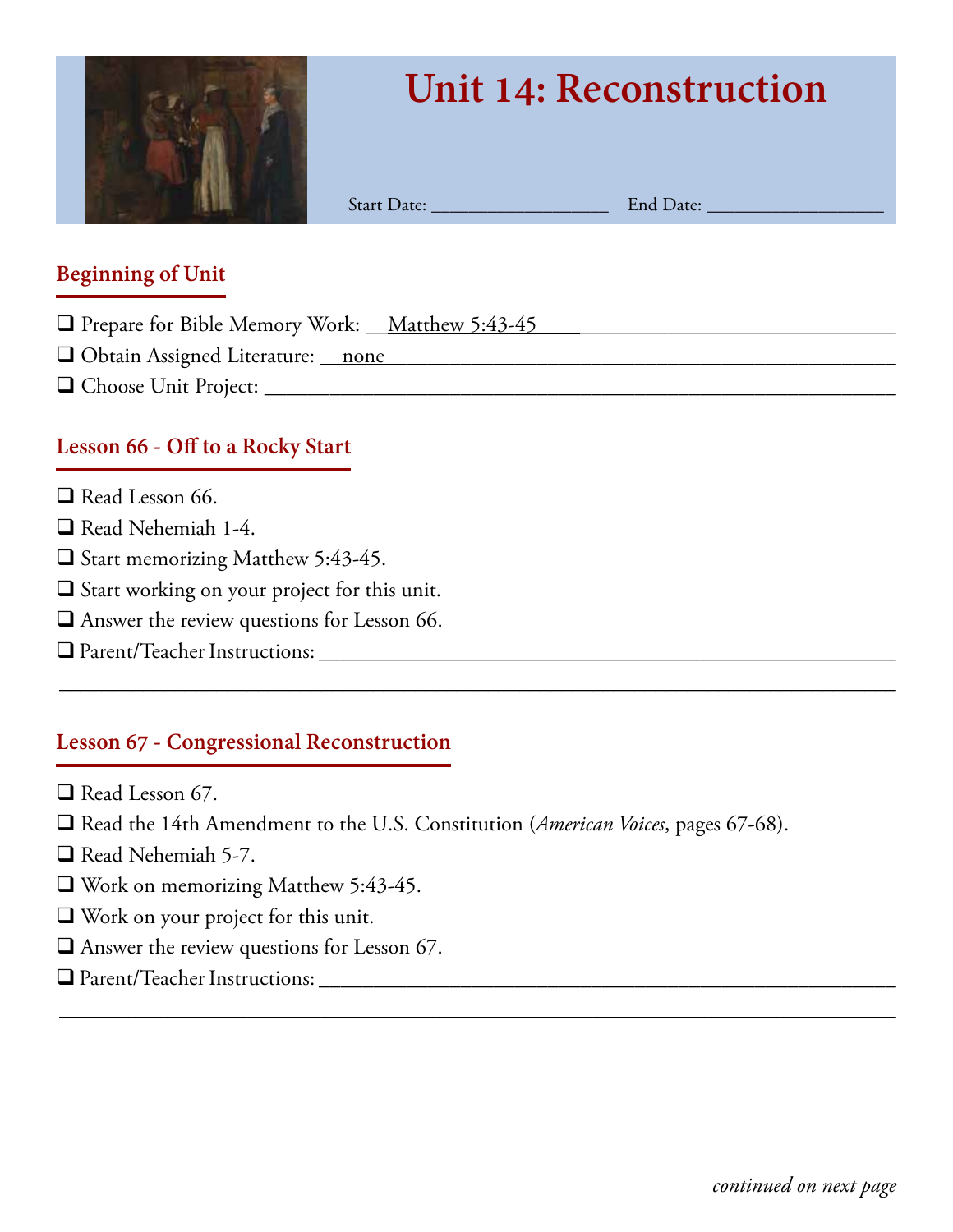#### **Lesson 68 - The Impeachment and Trial of Andrew Johnson**

\_\_\_\_\_\_\_\_\_\_\_\_\_\_\_\_\_\_\_\_\_\_\_\_\_\_\_\_\_\_\_\_\_\_\_\_\_\_\_\_\_\_\_\_\_\_\_\_\_\_\_\_\_\_\_\_\_\_\_\_\_\_\_\_\_\_\_\_\_\_\_\_\_\_\_\_\_\_\_\_

\_\_\_\_\_\_\_\_\_\_\_\_\_\_\_\_\_\_\_\_\_\_\_\_\_\_\_\_\_\_\_\_\_\_\_\_\_\_\_\_\_\_\_\_\_\_\_\_\_\_\_\_\_\_\_\_\_\_\_\_\_\_\_\_\_\_\_\_\_\_\_\_\_\_\_\_\_\_\_\_

\_\_\_\_\_\_\_\_\_\_\_\_\_\_\_\_\_\_\_\_\_\_\_\_\_\_\_\_\_\_\_\_\_\_\_\_\_\_\_\_\_\_\_\_\_\_\_\_\_\_\_\_\_\_\_\_\_\_\_\_\_\_\_\_\_\_\_\_\_\_\_\_\_\_\_\_\_\_\_\_

 $\Box$  Read Lesson 68.  $\Box$  Read Nehemiah 8-10.  $\Box$  Work on memorizing Matthew 5:43-45.  $\Box$  Work on your project for this unit.  $\Box$  Answer the review questions for Lesson 68. q Parent/Teacher Instructions: \_\_\_\_\_\_\_\_\_\_\_\_\_\_\_\_\_\_\_\_\_\_\_\_\_\_\_\_\_\_\_\_\_\_\_\_\_\_\_\_\_\_\_\_\_\_\_\_\_\_\_\_\_

#### **Lesson 69 - Life Goes On**

- $\Box$  Read Lesson 69.
- □ Read Nehemiah 11-13.
- $\Box$  Work on memorizing Matthew 5:43-45.
- $\Box$  Work on your project for this unit.
- $\Box$  Answer the review questions for Lesson 69.
- q Parent/Teacher Instructions: \_\_\_\_\_\_\_\_\_\_\_\_\_\_\_\_\_\_\_\_\_\_\_\_\_\_\_\_\_\_\_\_\_\_\_\_\_\_\_\_\_\_\_\_\_\_\_\_\_\_\_\_\_

#### **Lesson 70 - Bible Study: Nehemiah's Reconstruction**

- $\Box$  Read Lesson 70.
- $\Box$  Recite or write Matthew 5:43-45 from memory.
- $\Box$  Complete your project for this unit.
- $\Box$  Answer the review questions for Lesson 70 and take the quiz for Unit 14.
- q Parent/Teacher Instructions: \_\_\_\_\_\_\_\_\_\_\_\_\_\_\_\_\_\_\_\_\_\_\_\_\_\_\_\_\_\_\_\_\_\_\_\_\_\_\_\_\_\_\_\_\_\_\_\_\_\_\_\_\_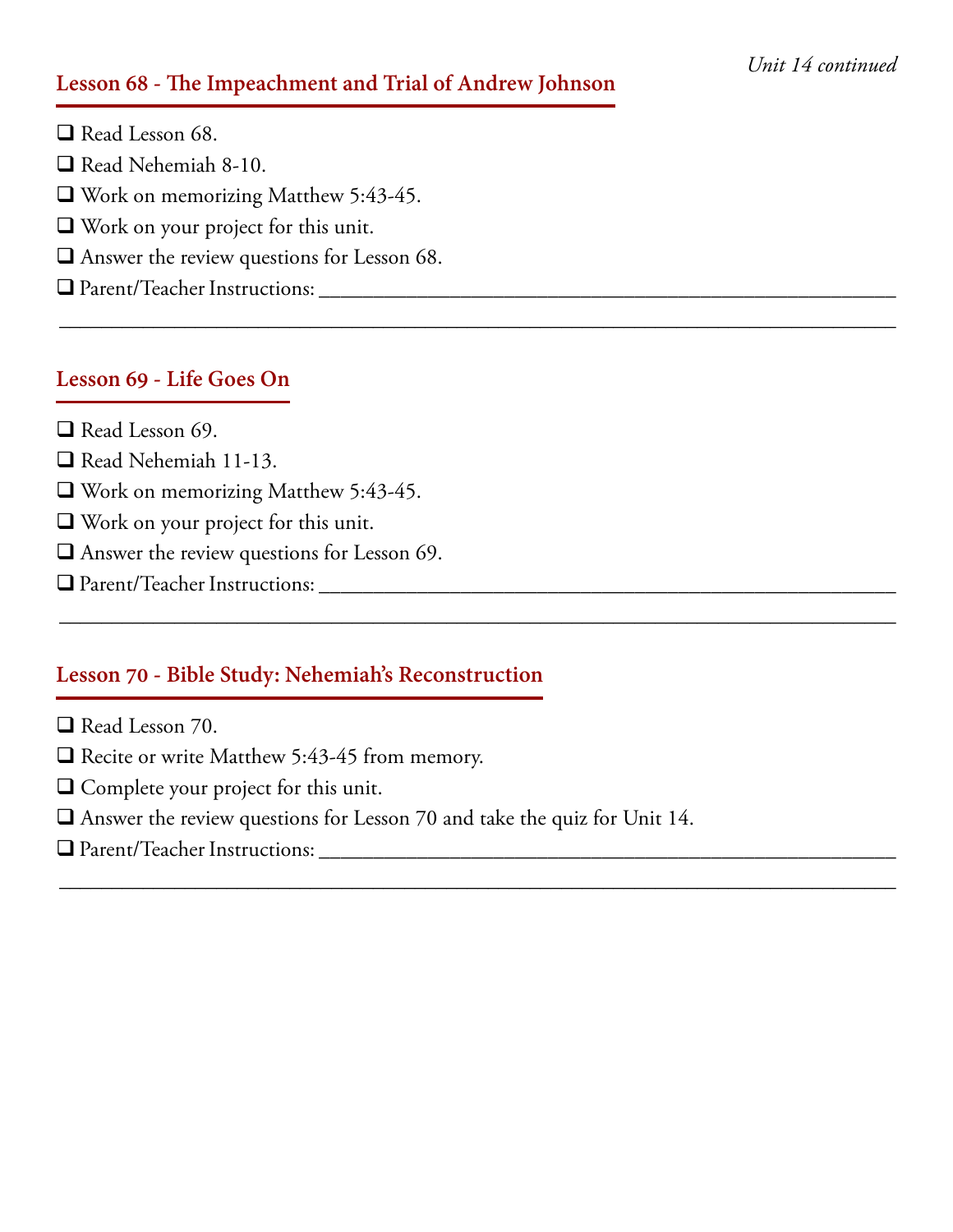

# **Unit 15: Moving Forward**

Start Date: <u>End Date:</u>

#### **Beginning of Unit**

- □ Prepare for Bible Memory Work: <u>Proverbs 16:1-3</u>
- q Obtain Assigned Literature: \_\_*Humorous Stories and Sketches*\_\_\_\_\_\_\_\_\_\_\_\_\_\_\_\_\_\_\_\_\_\_\_\_\_\_\_\_\_\_
- q Choose Unit Project: \_\_\_\_\_\_\_\_\_\_\_\_\_\_\_\_\_\_\_\_\_\_\_\_\_\_\_\_\_\_\_\_\_\_\_\_\_\_\_\_\_\_\_\_\_\_\_\_\_\_\_\_\_\_\_\_\_

# **Lesson 71 - The Grant Presidency**

- $\Box$  Read Lesson 71.
- □ Read "O Little Town of Bethlehem" by Phillips Brooks (*American Voices*, page 236).
- □ Begin reading *Humorous Stories and Sketches*. Finish it by the end of this unit.
- $\Box$  List three ways in which the world commonly defines progress.
- □ Start memorizing Proverbs 16:1-3.
- $\square$  Start working on your project for this unit.
- $\Box$  Answer the review questions for Lesson 71.
- q Parent/Teacher Instructions: \_\_\_\_\_\_\_\_\_\_\_\_\_\_\_\_\_\_\_\_\_\_\_\_\_\_\_\_\_\_\_\_\_\_\_\_\_\_\_\_\_\_\_\_\_\_\_\_\_\_\_\_\_

#### **Lesson 72 - Postwar Life in the United States**

- $\Box$  Read Lesson 72.
- q Read "Dear Lord and Father of Mankind" by John Greenleaf Whittier (*American Voices*, page 239).

\_\_\_\_\_\_\_\_\_\_\_\_\_\_\_\_\_\_\_\_\_\_\_\_\_\_\_\_\_\_\_\_\_\_\_\_\_\_\_\_\_\_\_\_\_\_\_\_\_\_\_\_\_\_\_\_\_\_\_\_\_\_\_\_\_\_\_\_\_\_\_\_\_\_\_\_\_\_\_\_

- □ Continue reading *Humorous Stories and Sketches*.
- $\Box$  Work on memorizing Proverbs 16:1-3.
- $\Box$  Work on your project for this unit.
- $\Box$  Answer the review questions for Lesson 72.
- q Parent/Teacher Instructions: \_\_\_\_\_\_\_\_\_\_\_\_\_\_\_\_\_\_\_\_\_\_\_\_\_\_\_\_\_\_\_\_\_\_\_\_\_\_\_\_\_\_\_\_\_\_\_\_\_\_\_\_\_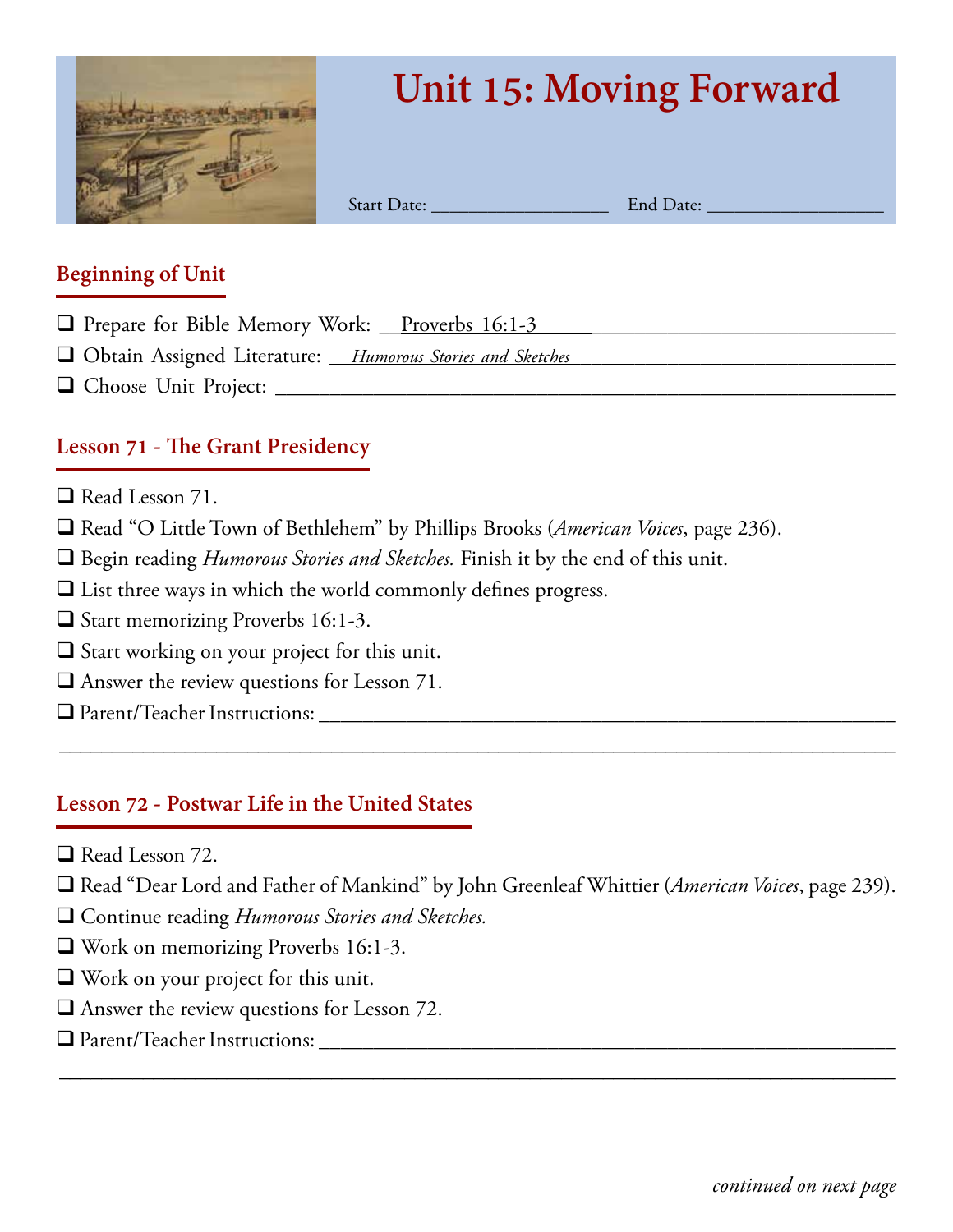#### **Lesson 73 - The Transcontinental Railroad**

- $\Box$  Read Lesson 73.
- □ Continue reading *Humorous Stories and Sketches*.
- $\Box$  Jesus said, "From everyone who has been given much, much will be demanded" (Luke 12:48). How are we under obligation to use well the blessings of progress listed?

\_\_\_\_\_\_\_\_\_\_\_\_\_\_\_\_\_\_\_\_\_\_\_\_\_\_\_\_\_\_\_\_\_\_\_\_\_\_\_\_\_\_\_\_\_\_\_\_\_\_\_\_\_\_\_\_\_\_\_\_\_\_\_\_\_\_\_\_\_\_\_\_\_\_\_\_\_\_\_\_

- $\Box$  Work on memorizing Proverbs 16:1-3.
- $\Box$  Work on your project for this unit.
- $\Box$  Answer the review questions for Lesson 73.
- q Parent/Teacher Instructions: \_\_\_\_\_\_\_\_\_\_\_\_\_\_\_\_\_\_\_\_\_\_\_\_\_\_\_\_\_\_\_\_\_\_\_\_\_\_\_\_\_\_\_\_\_\_\_\_\_\_\_\_\_

#### **Lesson 74 - The Election of 1876**

- $\Box$  Read Lesson 74.
- □ Read "God of Our Fathers" by Daniel Roberts (*American Voices*, page 243).
- **Q** Continue reading *Humorous Stories and Sketches*.
- $\Box$  Work on memorizing Proverbs 16:1-3.
- $\Box$  Work on your project for this unit.
- $\Box$  Answer the review questions for Lesson 74.
- q Parent/Teacher Instructions: \_\_\_\_\_\_\_\_\_\_\_\_\_\_\_\_\_\_\_\_\_\_\_\_\_\_\_\_\_\_\_\_\_\_\_\_\_\_\_\_\_\_\_\_\_\_\_\_\_\_\_\_\_

#### **Lesson 75 - Bible Study: What Is Progress?**

- $\Box$  Read Lesson 75.
- □ Read "It Is Well With My Soul" by Horatio Spafford (*American Voices*, page 240).
- q Finish reading *Humorous Stories and Sketches.* Literary analysis available in *Student Review.*
- $\Box$  Recite or write Proverbs 16:1-3 from memory.
- $\Box$  Complete your project for this unit.
- q Answer the review questions for Lesson 75 and for *Humorous Stories and Sketches* and take the quiz for Unit 15. Take the third history exam, English exam, and Bible exam.

\_\_\_\_\_\_\_\_\_\_\_\_\_\_\_\_\_\_\_\_\_\_\_\_\_\_\_\_\_\_\_\_\_\_\_\_\_\_\_\_\_\_\_\_\_\_\_\_\_\_\_\_\_\_\_\_\_\_\_\_\_\_\_\_\_\_\_\_\_\_\_\_\_\_\_\_\_\_\_\_

\_\_\_\_\_\_\_\_\_\_\_\_\_\_\_\_\_\_\_\_\_\_\_\_\_\_\_\_\_\_\_\_\_\_\_\_\_\_\_\_\_\_\_\_\_\_\_\_\_\_\_\_\_\_\_\_\_\_\_\_\_\_\_\_\_\_\_\_\_\_\_\_\_\_\_\_\_\_\_\_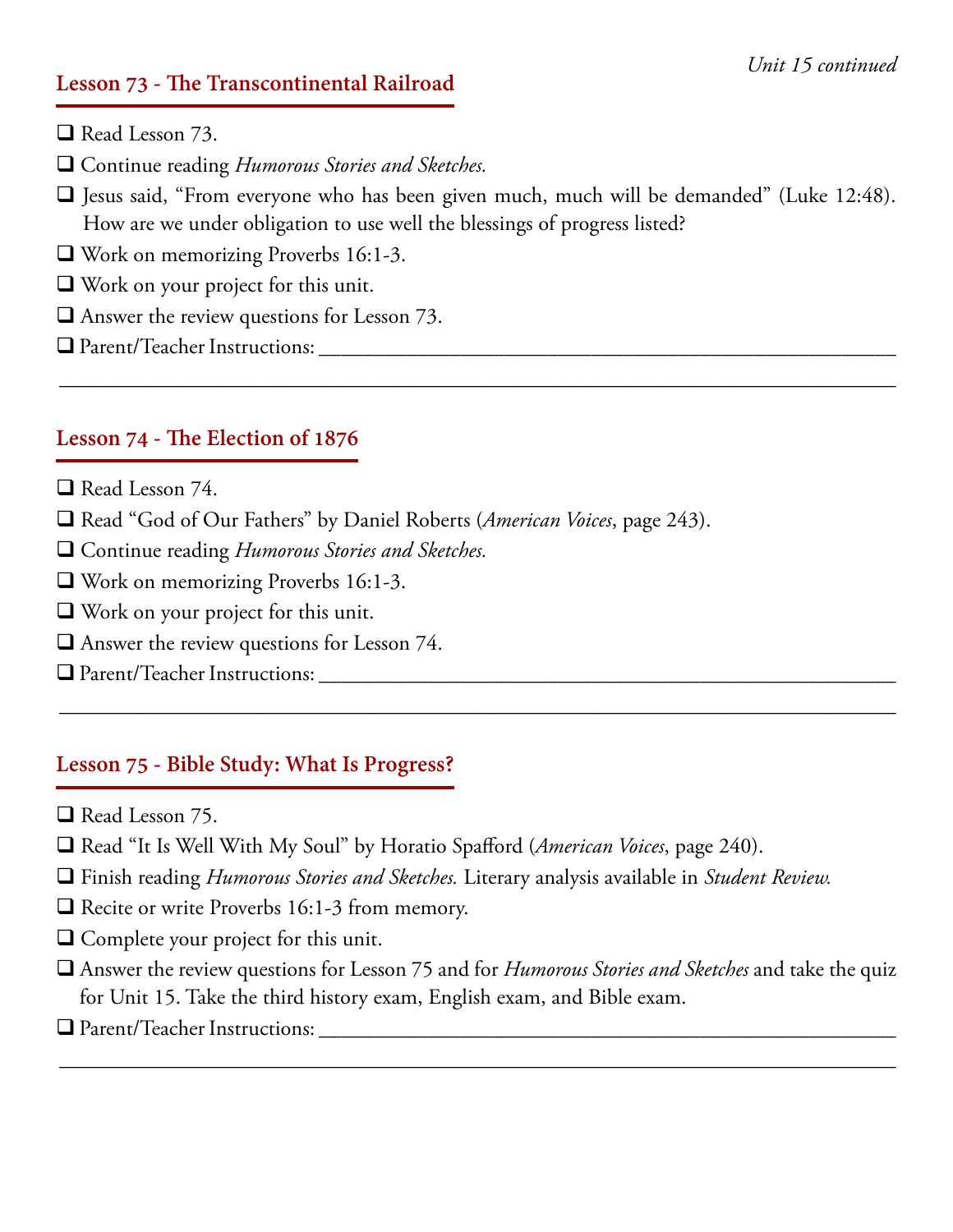

# **Unit 16: The Gilded Age**

Start Date: \_\_\_\_\_\_\_\_\_\_\_\_\_\_\_\_\_\_\_ End Date: \_\_\_\_\_\_\_\_\_\_\_\_\_\_\_\_\_\_\_

#### **Beginning of Unit**

- **Q** Prepare for Bible Memory Work: Genesis 1:24-26
- □ Obtain Assigned Literature: *\_\_In His Steps*
- q Choose Unit Project: \_\_\_\_\_\_\_\_\_\_\_\_\_\_\_\_\_\_\_\_\_\_\_\_\_\_\_\_\_\_\_\_\_\_\_\_\_\_\_\_\_\_\_\_\_\_\_\_\_\_\_\_\_\_\_\_\_

# **Lesson 76 - Corruption and Reform**

- $\Box$  Read Lesson 76.
- □ Begin reading *In His Steps*. Plan to finish it by the end of the next unit.

\_\_\_\_\_\_\_\_\_\_\_\_\_\_\_\_\_\_\_\_\_\_\_\_\_\_\_\_\_\_\_\_\_\_\_\_\_\_\_\_\_\_\_\_\_\_\_\_\_\_\_\_\_\_\_\_\_\_\_\_\_\_\_\_\_\_\_\_\_\_\_\_\_\_\_\_\_\_\_\_

\_\_\_\_\_\_\_\_\_\_\_\_\_\_\_\_\_\_\_\_\_\_\_\_\_\_\_\_\_\_\_\_\_\_\_\_\_\_\_\_\_\_\_\_\_\_\_\_\_\_\_\_\_\_\_\_\_\_\_\_\_\_\_\_\_\_\_\_\_\_\_\_\_\_\_\_\_\_\_\_

- $\Box$  Read Genesis 1.
- □ Start memorizing Genesis 1:24-26.
- $\Box$  Start working on your project for this unit.
- $\Box$  <br> Answer the review questions for Lesson 76.
- q Parent/Teacher Instructions: \_\_\_\_\_\_\_\_\_\_\_\_\_\_\_\_\_\_\_\_\_\_\_\_\_\_\_\_\_\_\_\_\_\_\_\_\_\_\_\_\_\_\_\_\_\_\_\_\_\_\_\_\_

#### **Lesson 77 - Cleveland and Harrison**

- $\Box$  Read Lesson 77.
- □ Continue reading *In His Steps*.
- $\Box$  Read Psalm 8.
- $\Box$  Work on memorizing Genesis 1:24-26.
- $\Box$  Work on your project for this unit.
- $\Box$  Answer the review questions for Lesson 77.
- q Parent/Teacher Instructions: \_\_\_\_\_\_\_\_\_\_\_\_\_\_\_\_\_\_\_\_\_\_\_\_\_\_\_\_\_\_\_\_\_\_\_\_\_\_\_\_\_\_\_\_\_\_\_\_\_\_\_\_\_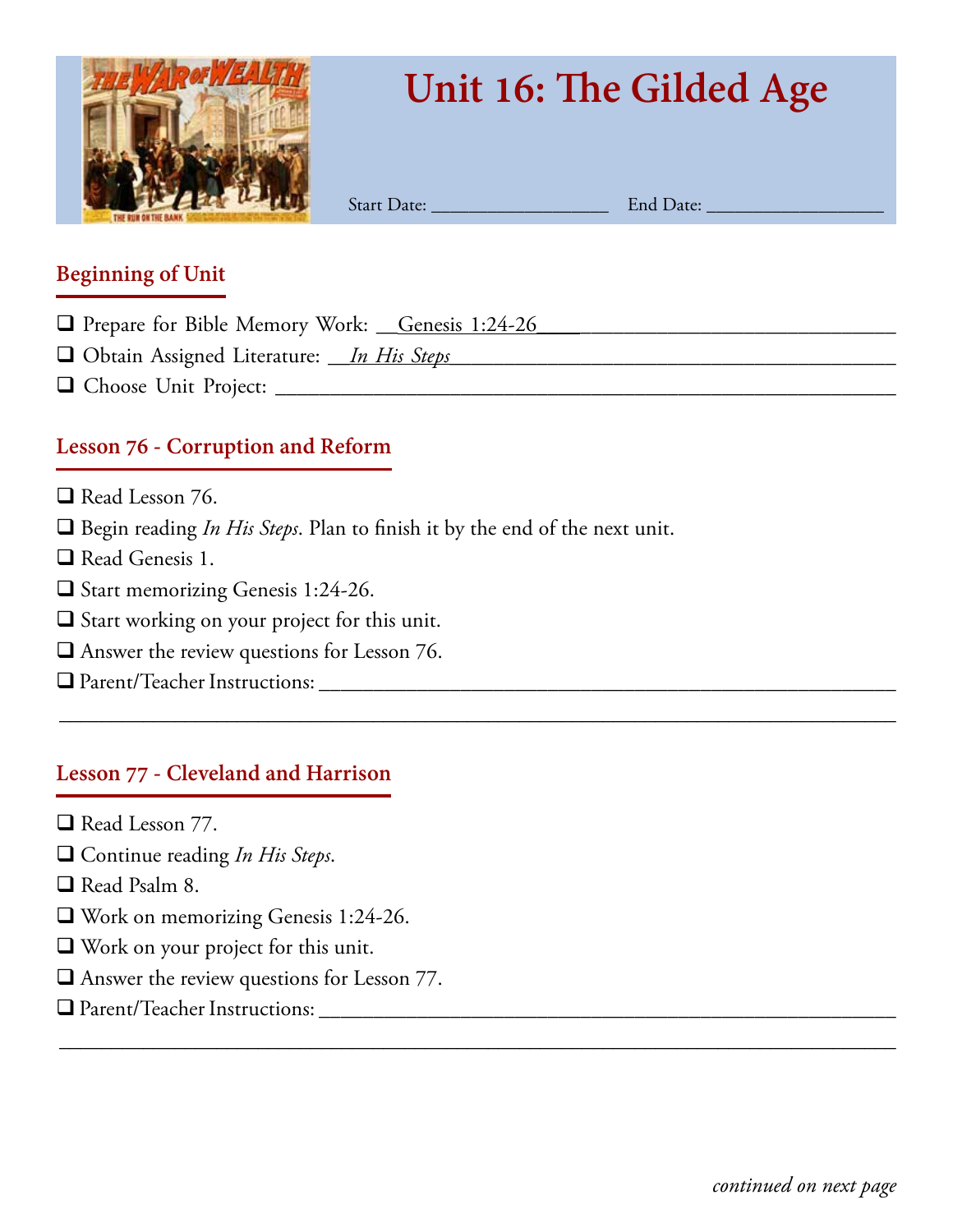#### **Lesson 78 - Money Matters**

 $\Box$  Read Lesson 78. □ Continue reading *In His Steps*.  $\Box$  Read Psalm 139:13-14.  $\Box$  Work on memorizing Genesis 1:24-26.  $\Box$  Work on your project for this unit.  $\Box$  Answer the review questions for Lesson 78. q Parent/Teacher Instructions: \_\_\_\_\_\_\_\_\_\_\_\_\_\_\_\_\_\_\_\_\_\_\_\_\_\_\_\_\_\_\_\_\_\_\_\_\_\_\_\_\_\_\_\_\_\_\_\_\_\_\_\_\_

#### **Lesson 79 - The Populist Revolt**

- $\Box$  Read Lesson 79.
- □ Read the Populist Party Platform of 1892 (*American Voices*, pages 254-257).
- □ Continue reading *In His Steps*.
- $\Box$  Read Romans 1:16-25.
- $\Box$  Work on memorizing Genesis 1:24-26.
- $\Box$  Work on your project for this unit.
- $\Box$  Answer the review questions for Lesson 79.
- q Parent/Teacher Instructions: \_\_\_\_\_\_\_\_\_\_\_\_\_\_\_\_\_\_\_\_\_\_\_\_\_\_\_\_\_\_\_\_\_\_\_\_\_\_\_\_\_\_\_\_\_\_\_\_\_\_\_\_\_

#### **Lesson 80 - Bible Study: Evolution and the Bible**

- $\Box$  Read Lesson 80.
- □ Read "When I Heard the Learn'd Astronomer" by Walt Whitman (*American Voices*, page 187).

\_\_\_\_\_\_\_\_\_\_\_\_\_\_\_\_\_\_\_\_\_\_\_\_\_\_\_\_\_\_\_\_\_\_\_\_\_\_\_\_\_\_\_\_\_\_\_\_\_\_\_\_\_\_\_\_\_\_\_\_\_\_\_\_\_\_\_\_\_\_\_\_\_\_\_\_\_\_\_\_

\_\_\_\_\_\_\_\_\_\_\_\_\_\_\_\_\_\_\_\_\_\_\_\_\_\_\_\_\_\_\_\_\_\_\_\_\_\_\_\_\_\_\_\_\_\_\_\_\_\_\_\_\_\_\_\_\_\_\_\_\_\_\_\_\_\_\_\_\_\_\_\_\_\_\_\_\_\_\_\_

- □ Continue reading *In His Steps*.
- $\Box$  Recite or write Genesis 1:24-26 from memory.
- $\Box$  Complete your project for this unit.
- $\Box$  Answer the review questions for Lesson 80 and take the quiz for Unit 16.
- q Parent/Teacher Instructions: \_\_\_\_\_\_\_\_\_\_\_\_\_\_\_\_\_\_\_\_\_\_\_\_\_\_\_\_\_\_\_\_\_\_\_\_\_\_\_\_\_\_\_\_\_\_\_\_\_\_\_\_\_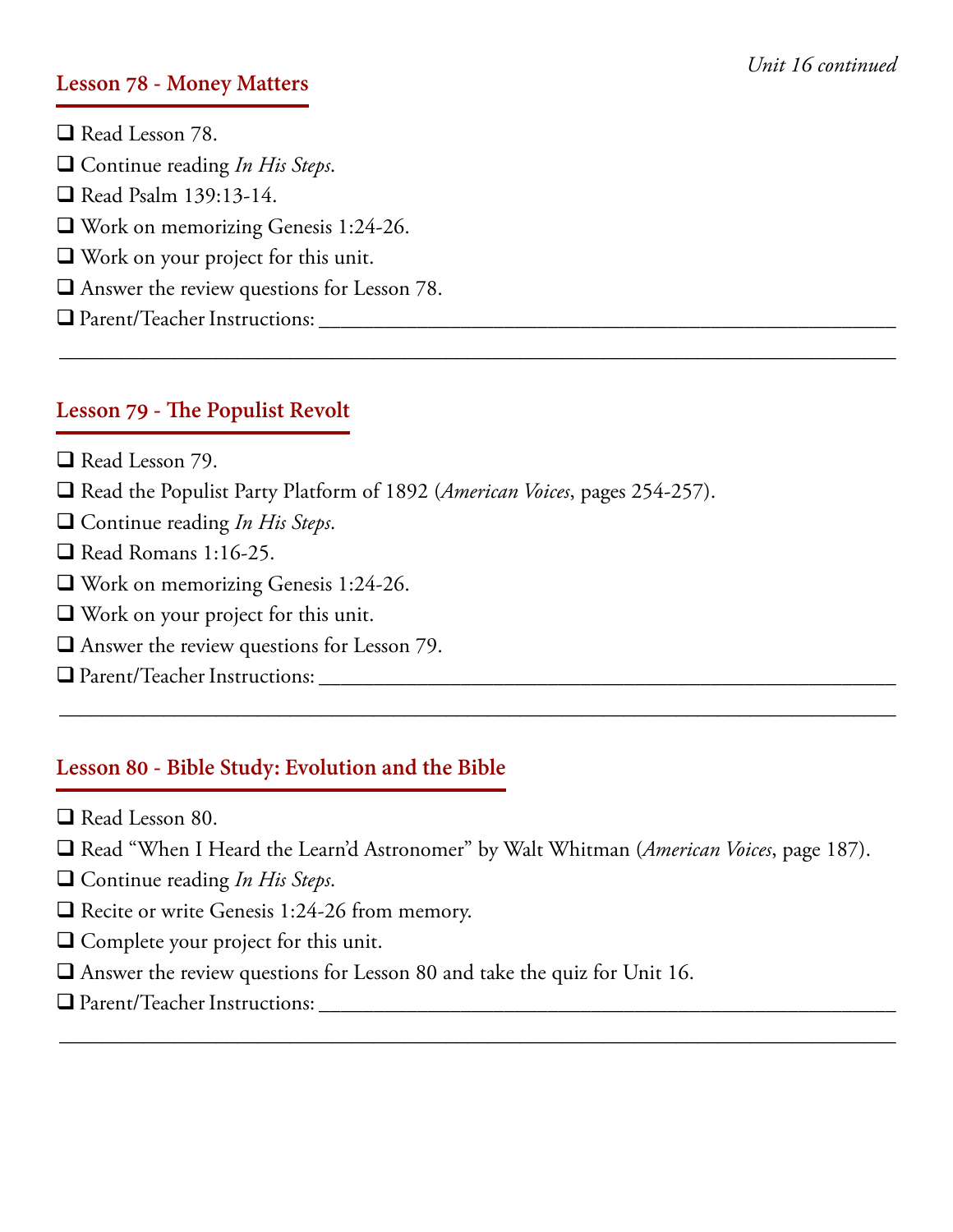

# **Unit 17: The Business of America**

Start Date: \_\_\_\_\_\_\_\_\_\_\_\_\_\_\_\_\_\_\_ End Date: \_\_\_\_\_\_\_\_\_\_\_\_\_\_\_\_\_\_\_

#### **Beginning of Unit**

- q Prepare for Bible Memory Work: \_\_1 Peter 2:19-21\_\_\_\_\_\_\_\_\_\_\_\_\_\_\_\_\_\_\_\_\_\_\_\_\_\_\_\_\_\_\_\_
- □ Obtain Assigned Literature: *\_\_In His Steps*
- q Choose Unit Project: \_\_\_\_\_\_\_\_\_\_\_\_\_\_\_\_\_\_\_\_\_\_\_\_\_\_\_\_\_\_\_\_\_\_\_\_\_\_\_\_\_\_\_\_\_\_\_\_\_\_\_\_\_\_\_\_\_

# **Lesson 81 - The Growth of Big Business**

- $\Box$  Read Lesson 81.
- □ Continue reading *In His Steps*. Plan to finish it by the end of this unit.

\_\_\_\_\_\_\_\_\_\_\_\_\_\_\_\_\_\_\_\_\_\_\_\_\_\_\_\_\_\_\_\_\_\_\_\_\_\_\_\_\_\_\_\_\_\_\_\_\_\_\_\_\_\_\_\_\_\_\_\_\_\_\_\_\_\_\_\_\_\_\_\_\_\_\_\_\_\_\_\_

\_\_\_\_\_\_\_\_\_\_\_\_\_\_\_\_\_\_\_\_\_\_\_\_\_\_\_\_\_\_\_\_\_\_\_\_\_\_\_\_\_\_\_\_\_\_\_\_\_\_\_\_\_\_\_\_\_\_\_\_\_\_\_\_\_\_\_\_\_\_\_\_\_\_\_\_\_\_\_\_

- $\Box$  Read Leviticus 19:9-37.
- $\Box$  Start memorizing 1 Peter 2:19-21.
- $\square$  Start working on your project for this unit.
- $\Box$  Answer the review questions for Lesson 81.
- q Parent/Teacher Instructions: \_\_\_\_\_\_\_\_\_\_\_\_\_\_\_\_\_\_\_\_\_\_\_\_\_\_\_\_\_\_\_\_\_\_\_\_\_\_\_\_\_\_\_\_\_\_\_\_\_\_\_\_\_

# **Lesson 82 - The Rise of Organized Labor**

- $\Box$  Read Lesson 82.
- □ Read the hymns by Philip P. Bliss (*American Voices*, pages 237-238).
- □ Continue reading *In His Steps*.
- $\Box$  Read Isaiah 1:10-20.
- $\Box$  Work on memorizing 1 Peter 2:19-21.
- $\Box$  Work on your project for this unit.
- $\Box$  Answer the review questions for Lesson 82.
- q Parent/Teacher Instructions: \_\_\_\_\_\_\_\_\_\_\_\_\_\_\_\_\_\_\_\_\_\_\_\_\_\_\_\_\_\_\_\_\_\_\_\_\_\_\_\_\_\_\_\_\_\_\_\_\_\_\_\_\_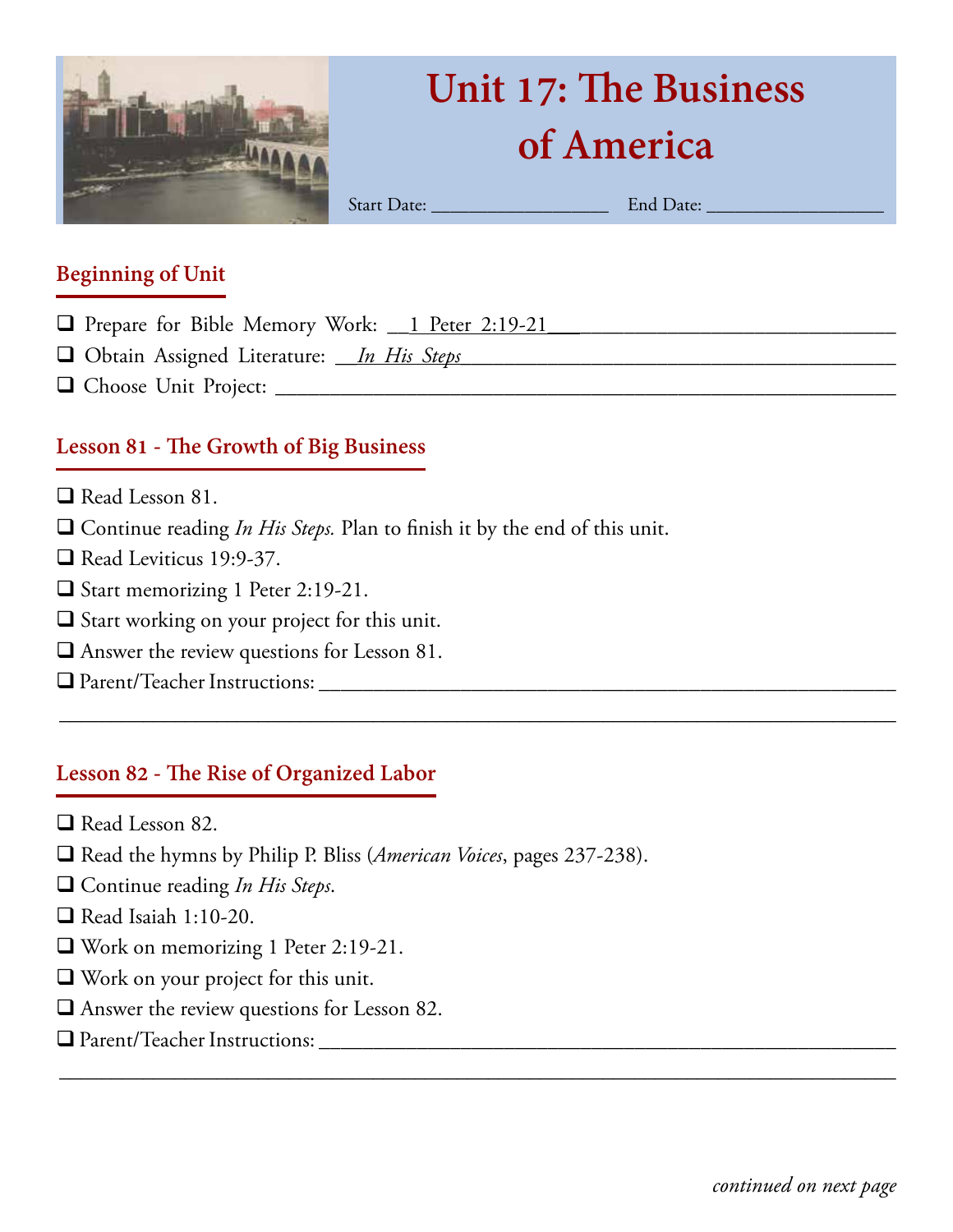#### **Lesson 83 - New South, New West**

- $\Box$  Read Lesson 83.
- □ Read "The Significance of the Frontier in American History" by Frederick Jackson Turner (*American Voices*, pages 258-273).
- □ Continue reading *In His Steps*.
- $\Box$  Read Isaiah 58 and Mark 10:17-31.
- $\Box$  Work on memorizing 1 Peter 2:19-21.
- $\Box$  Work on your project for this unit.
- $\Box$  Answer the review questions for Lesson 83.
- q Parent/Teacher Instructions: \_\_\_\_\_\_\_\_\_\_\_\_\_\_\_\_\_\_\_\_\_\_\_\_\_\_\_\_\_\_\_\_\_\_\_\_\_\_\_\_\_\_\_\_\_\_\_\_\_\_\_\_\_

#### **Lesson 84 - Life in the City**

- $\Box$  Read Lesson 84.
- □ Read the hymns by Fanny J. Crosby (*American Voices*, pages 241-242), "The New Colossus" by Emma Lazarus (page 246), and "Casey at the Bat" by Ernest Lawrence Thayer (pages 251-252).

\_\_\_\_\_\_\_\_\_\_\_\_\_\_\_\_\_\_\_\_\_\_\_\_\_\_\_\_\_\_\_\_\_\_\_\_\_\_\_\_\_\_\_\_\_\_\_\_\_\_\_\_\_\_\_\_\_\_\_\_\_\_\_\_\_\_\_\_\_\_\_\_\_\_\_\_\_\_\_\_

- □ Continue reading *In His Steps*.
- $\Box$  Read Matthew 25:31-46.
- $\Box$  Work on memorizing 1 Peter 2:19-21.
- $\Box$  Work on your project for this unit.
- $\Box$  Answer the review questions for Lesson 84.
- q Parent/Teacher Instructions: \_\_\_\_\_\_\_\_\_\_\_\_\_\_\_\_\_\_\_\_\_\_\_\_\_\_\_\_\_\_\_\_\_\_\_\_\_\_\_\_\_\_\_\_\_\_\_\_\_\_\_\_\_

#### **Lesson 85 - Bible Study: Social Darwinism and the Social Gospel**

- $\Box$  Read Lesson 85.
- □ Read "O Master, Let Me Walk With Thee" by Washington Gladden (*American Voices*, page 244).

\_\_\_\_\_\_\_\_\_\_\_\_\_\_\_\_\_\_\_\_\_\_\_\_\_\_\_\_\_\_\_\_\_\_\_\_\_\_\_\_\_\_\_\_\_\_\_\_\_\_\_\_\_\_\_\_\_\_\_\_\_\_\_\_\_\_\_\_\_\_\_\_\_\_\_\_\_\_\_\_

- q Finish reading *In His Steps.* Literary analysis available in *Student Review.*
- $\Box$  Recite or write 1 Peter 2:19-21 from memory.
- $\Box$  Complete your project for this unit.
- q Answer the review questions for Lesson 85 and for *In His Steps* and take the quiz for Unit 17.

\_\_\_\_\_\_\_\_\_\_\_\_\_\_\_\_\_\_\_\_\_\_\_\_\_\_\_\_\_\_\_\_\_\_\_\_\_\_\_\_\_\_\_\_\_\_\_\_\_\_\_\_\_\_\_\_\_\_\_\_\_\_\_\_\_\_\_\_\_\_\_\_\_\_\_\_\_\_\_\_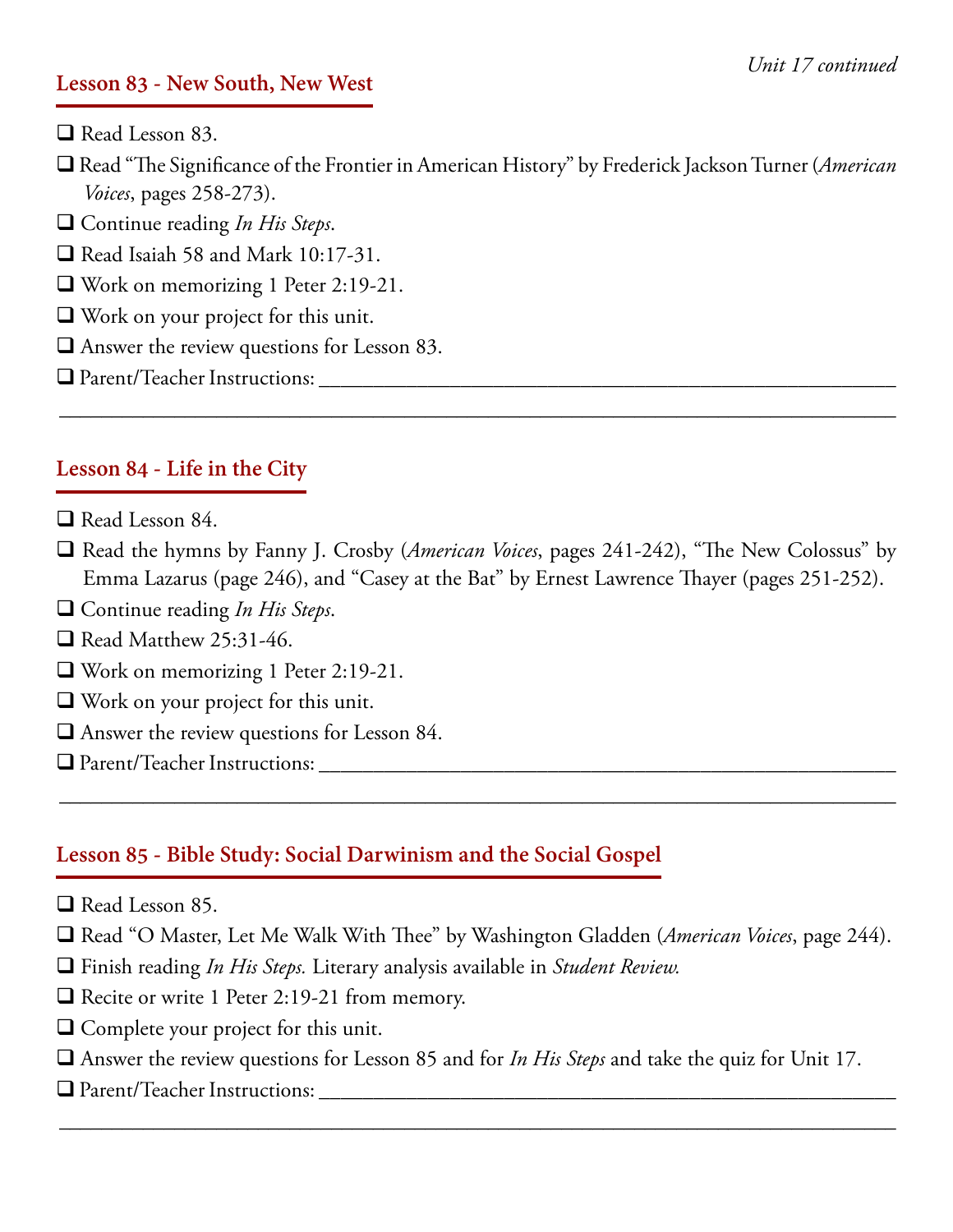

# **Unit 18: Beginnings of the Modern Age**

Start Date: \_\_\_\_\_\_\_\_\_\_\_\_\_\_\_\_\_\_\_ End Date: \_\_\_\_\_\_\_\_\_\_\_\_\_\_\_\_\_\_\_

#### **Beginning of Unit**

- **Q** Prepare for Bible Memory Work: <u>2 Corinthians 5:20</u>
- □ Obtain Assigned Literature: <u>Up From Slavery</u>
- q Choose Unit Project: \_\_\_\_\_\_\_\_\_\_\_\_\_\_\_\_\_\_\_\_\_\_\_\_\_\_\_\_\_\_\_\_\_\_\_\_\_\_\_\_\_\_\_\_\_\_\_\_\_\_\_\_\_\_\_\_\_

# **Lesson 86 - Politics in the 1890s**

- $\Box$  Read Lesson 86.
- □ Read "America, the Beautiful" by Katherine Lee Bates (*American Voices*, page 274) and the excerpts from the "Cross of Gold" speech by William Jennings Bryan (pages 278-282).
- $\Box$  Begin reading *Up From Slavery*. Plan to finish it by the end of this unit.
- $\Box$  Read Romans 7:8-8:13.
- $\Box$  Start memorizing 2 Corinthians 5:20.
- $\Box$  Start working on your project for this unit.
- $\Box$  Answer the review questions for Lesson 86.
- q Parent/Teacher Instructions: \_\_\_\_\_\_\_\_\_\_\_\_\_\_\_\_\_\_\_\_\_\_\_\_\_\_\_\_\_\_\_\_\_\_\_\_\_\_\_\_\_\_\_\_\_\_\_\_\_\_\_\_\_

# **Lesson 87 - Race Relations**

- $\Box$  Read Lesson 87.
- q Read Booker T. Washington's "Speech Before the Atlanta Cotton States and International Exposition" (*American Voices,* pages 275-277), "Of Booker T. Washington and Others" by W. E. B. Du Bois (pages 285-292), "Sympathy" by Paul Laurence Dunbar (page 283), and "Songs for the People" by Frances E. W. Harper (page 184).

- □ Continue reading *Up From Slavery*.
- $\Box$  Work on memorizing 2 Corinthians 5:20.
- $\Box$  Work on your project for this unit.
- $\Box$  Answer the review questions for Lesson 87.
- q Parent/Teacher Instructions: \_\_\_\_\_\_\_\_\_\_\_\_\_\_\_\_\_\_\_\_\_\_\_\_\_\_\_\_\_\_\_\_\_\_\_\_\_\_\_\_\_\_\_\_\_\_\_\_\_\_\_\_\_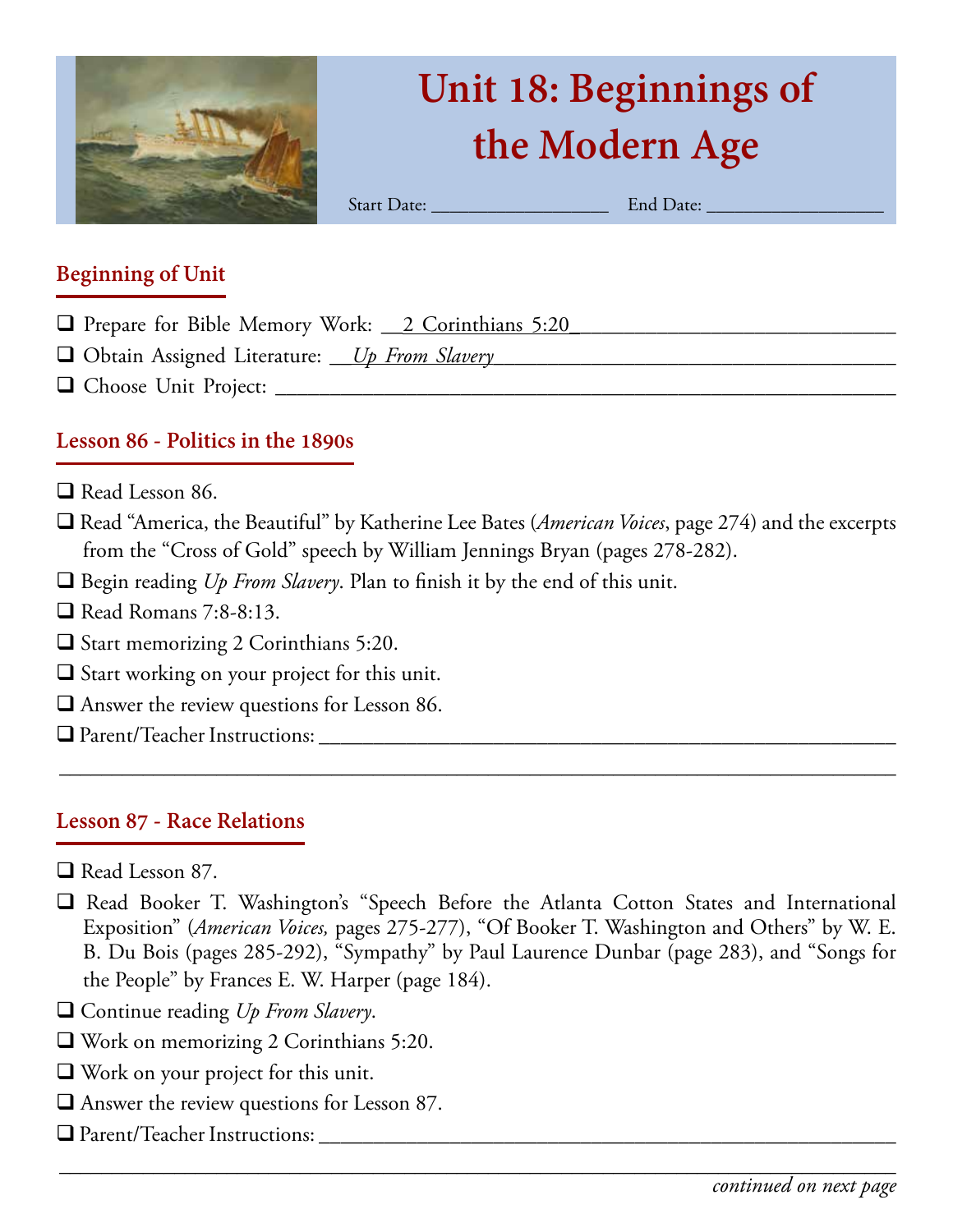#### **Lesson 88 - The Progressive Movement**

- $\Box$  Read Lesson 88.
- □ Read "Standing on the Promises" by R. Kelso Carter and "Leaning on the Everlasting Arms" by Elisha Hoffman (*American Voices*, pages 248-249).
- □ Continue reading *Up From Slavery*.
- $\Box$  Work on memorizing 2 Corinthians 5:20.
- $\Box$  Work on your project for this unit.
- $\Box$  Answer the review questions for Lesson 88.
- q Parent/Teacher Instructions: \_\_\_\_\_\_\_\_\_\_\_\_\_\_\_\_\_\_\_\_\_\_\_\_\_\_\_\_\_\_\_\_\_\_\_\_\_\_\_\_\_\_\_\_\_\_\_\_\_\_\_\_\_

#### **Lesson 89 - American Empire**

- $\Box$  Read Lesson 89.
- $\Box$  Read "Anywhere With Jesus" by Jessie Brown Pounds and "Faith Is the Victory" by John Henry Yates and Ira D. Sankey (*American Voices*, pages 250 and 253).

\_\_\_\_\_\_\_\_\_\_\_\_\_\_\_\_\_\_\_\_\_\_\_\_\_\_\_\_\_\_\_\_\_\_\_\_\_\_\_\_\_\_\_\_\_\_\_\_\_\_\_\_\_\_\_\_\_\_\_\_\_\_\_\_\_\_\_\_\_\_\_\_\_\_\_\_\_\_\_\_

\_\_\_\_\_\_\_\_\_\_\_\_\_\_\_\_\_\_\_\_\_\_\_\_\_\_\_\_\_\_\_\_\_\_\_\_\_\_\_\_\_\_\_\_\_\_\_\_\_\_\_\_\_\_\_\_\_\_\_\_\_\_\_\_\_\_\_\_\_\_\_\_\_\_\_\_\_\_\_\_

- □ Continue reading *Up From Slavery*.
- $\Box$  Work on memorizing 2 Corinthians 5:20.
- $\Box$  Work on your project for this unit.
- $\Box$  Answer the review questions for Lesson 89.
- $\Box$  Parent/Teacher Instructions:

#### **Lesson 90 - Bible Study: God and Freud**

- $\Box$  Read Lesson 90.
- q Finish reading *Up From Slavery*. Literary analysis available in *Student Review*.
- $\Box$  Recite or write 2 Corinthians 5:20 from memory.
- $\Box$  Complete your project for this unit.
- q Answer the review questions for Lesson 90 and for *Up From Slavery* and take the quiz for Unit 18.

\_\_\_\_\_\_\_\_\_\_\_\_\_\_\_\_\_\_\_\_\_\_\_\_\_\_\_\_\_\_\_\_\_\_\_\_\_\_\_\_\_\_\_\_\_\_\_\_\_\_\_\_\_\_\_\_\_\_\_\_\_\_\_\_\_\_\_\_\_\_\_\_\_\_\_\_\_\_\_\_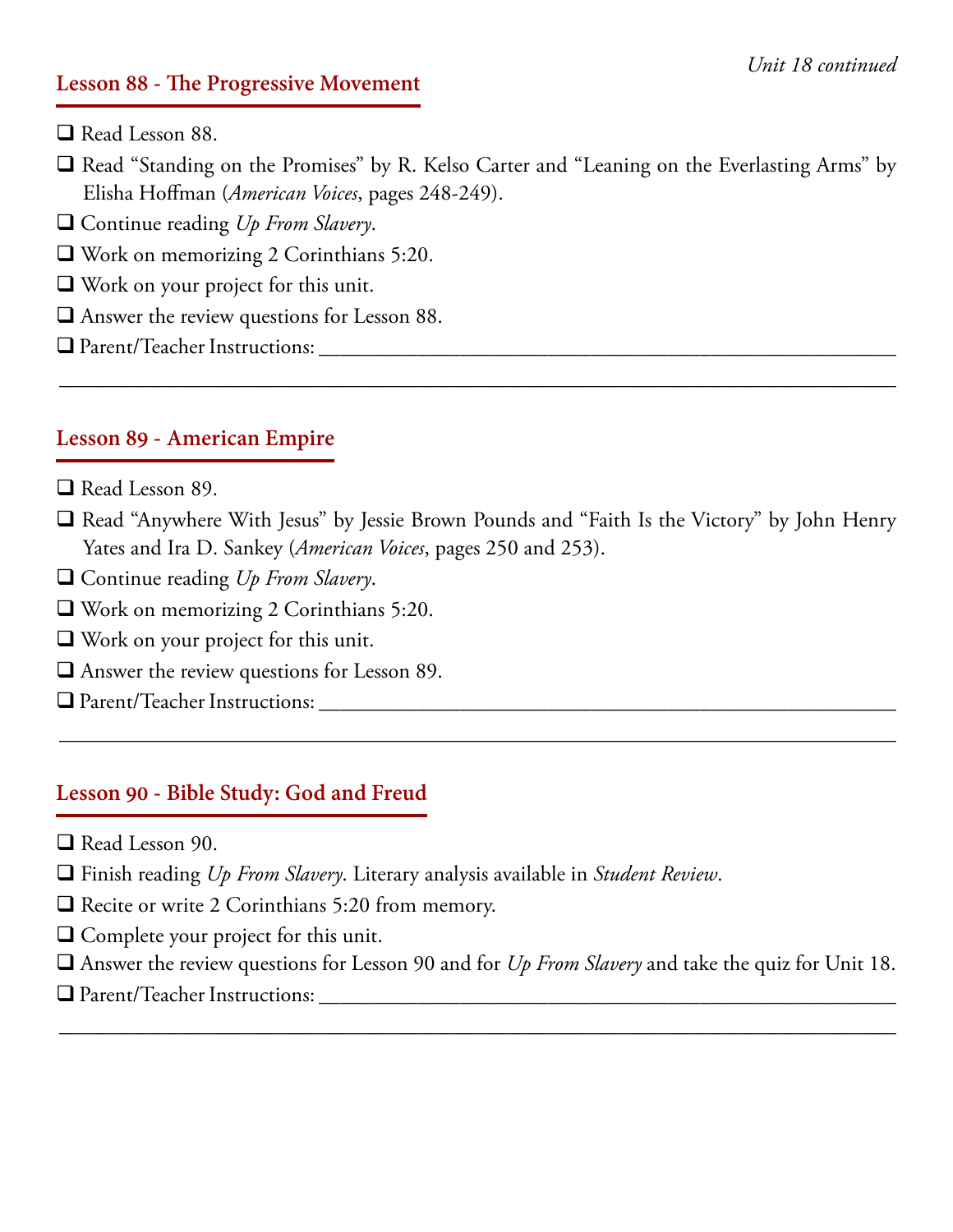

# **Unit 19: The Triumph of Progressivism**

Start Date: \_\_\_\_\_\_\_\_\_\_\_\_\_\_\_\_\_\_\_ End Date: \_\_\_\_\_\_\_\_\_\_\_\_\_\_\_\_\_\_\_

#### **Beginning of Unit**

- $\Box$  Prepare for Bible Memory Work:  $\Box$  Timothy 6:20-21
- □ Obtain Assigned Literature: *\_\_\_Mama's Bank Account*
- q Choose Unit Project: \_\_\_\_\_\_\_\_\_\_\_\_\_\_\_\_\_\_\_\_\_\_\_\_\_\_\_\_\_\_\_\_\_\_\_\_\_\_\_\_\_\_\_\_\_\_\_\_\_\_\_\_\_\_\_\_\_

#### **Lesson 91 - America in 1900**

- $\Box$  Read Lesson 91.
- □ Read "This Is My Father's World" by Maltbie Babcock (*American Voices*, page 284).
- $\Box$  Begin reading *Mama's Bank Account*. Plan to finish it by the end of this unit.
- Read 2 Timothy 1.
- $\Box$  Start memorizing 1 Timothy 6:20-21.
- $\square$  Start working on your project for this unit.
- $\Box$  Answer the review questions for Lesson 91.
- q Parent/Teacher Instructions: \_\_\_\_\_\_\_\_\_\_\_\_\_\_\_\_\_\_\_\_\_\_\_\_\_\_\_\_\_\_\_\_\_\_\_\_\_\_\_\_\_\_\_\_\_\_\_\_\_\_\_\_\_

#### **Lesson 92 - T. R. and Taft**

- $\Box$  Read Lesson 92.
- q Read the excerpts from the Roosevelt Corollary to the Monroe Doctrine (*American Voices*, page 293).

\_\_\_\_\_\_\_\_\_\_\_\_\_\_\_\_\_\_\_\_\_\_\_\_\_\_\_\_\_\_\_\_\_\_\_\_\_\_\_\_\_\_\_\_\_\_\_\_\_\_\_\_\_\_\_\_\_\_\_\_\_\_\_\_\_\_\_\_\_\_\_\_\_\_\_\_\_\_\_\_

- q Continue reading *Mama's Bank Account*.
- $\Box$  Work on memorizing 1 Timothy 6:20-21.
- $\Box$  Work on your project for this unit.
- $\Box$  Answer the review questions for Lesson 92.
- q Parent/Teacher Instructions: \_\_\_\_\_\_\_\_\_\_\_\_\_\_\_\_\_\_\_\_\_\_\_\_\_\_\_\_\_\_\_\_\_\_\_\_\_\_\_\_\_\_\_\_\_\_\_\_\_\_\_\_\_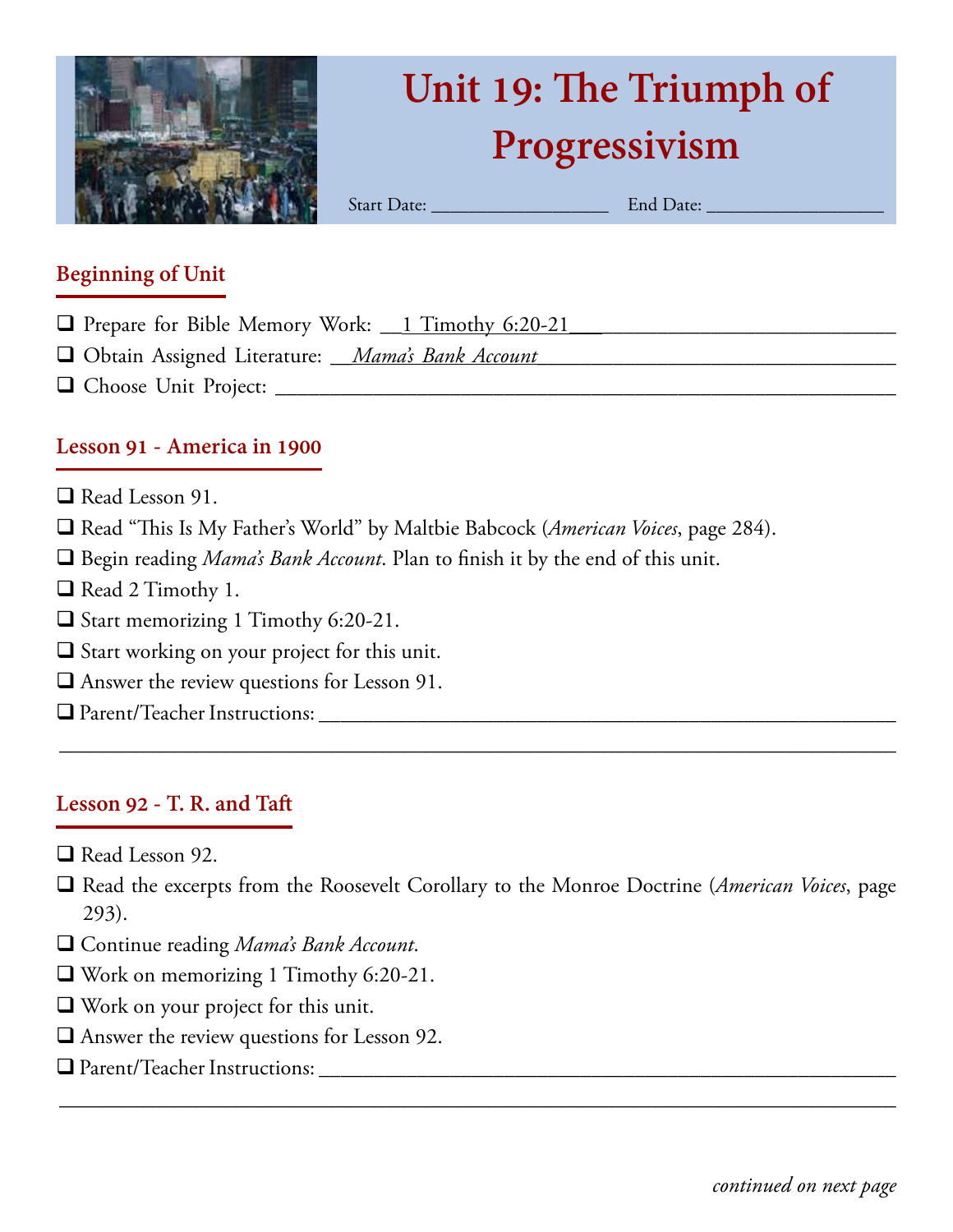#### **Lesson 93 - A Time of Invention**

- $\Box$  Read Lesson 93.
- q Read "His Eye Is On the Sparrow" by Civilla Martin and Charles Gabriel (*American Voices*, page 294).

\_\_\_\_\_\_\_\_\_\_\_\_\_\_\_\_\_\_\_\_\_\_\_\_\_\_\_\_\_\_\_\_\_\_\_\_\_\_\_\_\_\_\_\_\_\_\_\_\_\_\_\_\_\_\_\_\_\_\_\_\_\_\_\_\_\_\_\_\_\_\_\_\_\_\_\_\_\_\_\_

- □ Continue reading *Mama's Bank Account*.
- $\Box$  Work on memorizing 1 Timothy 6:20-21.
- $\Box$  Work on your project for this unit.
- $\Box$  Answer the review questions for Lesson 93.
- q Parent/Teacher Instructions: \_\_\_\_\_\_\_\_\_\_\_\_\_\_\_\_\_\_\_\_\_\_\_\_\_\_\_\_\_\_\_\_\_\_\_\_\_\_\_\_\_\_\_\_\_\_\_\_\_\_\_\_\_

#### **Lesson 94 - The Panama Canal**

- $\Box$  Read Lesson 94.
- □ Read "I Stand Amazed" by Charles Gabriel (*American Voices*, page 295).
- □ Continue reading *Mama's Bank Account*.
- $\Box$  Work on memorizing 1 Timothy 6:20-21.
- $\Box$  Work on your project for this unit.
- $\Box$  Answer the review questions for Lesson 94.
- q Parent/Teacher Instructions: \_\_\_\_\_\_\_\_\_\_\_\_\_\_\_\_\_\_\_\_\_\_\_\_\_\_\_\_\_\_\_\_\_\_\_\_\_\_\_\_\_\_\_\_\_\_\_\_\_\_\_\_\_

#### **Lesson 95 - Bible Study: Liberal and Conservative**

- $\Box$  Read Lesson 95.
- $\Box$  Read "Softly and Tenderly" by Will L. Thompson and "Give Me the Bible" by Priscilla Owens (*American Voices*, pages 245 and 247).

\_\_\_\_\_\_\_\_\_\_\_\_\_\_\_\_\_\_\_\_\_\_\_\_\_\_\_\_\_\_\_\_\_\_\_\_\_\_\_\_\_\_\_\_\_\_\_\_\_\_\_\_\_\_\_\_\_\_\_\_\_\_\_\_\_\_\_\_\_\_\_\_\_\_\_\_\_\_\_\_

- q Finish reading *Mama's Bank Account.* Literary analysis available in *Student Review.*
- $\Box$  Recite or write 1 Timothy 6:20-21 from memory.
- $\Box$  Complete your project for this unit.
- q Answer the review questions for Lesson 95 and for *Mama's Bank Account* and take the quiz for Unit 19.

\_\_\_\_\_\_\_\_\_\_\_\_\_\_\_\_\_\_\_\_\_\_\_\_\_\_\_\_\_\_\_\_\_\_\_\_\_\_\_\_\_\_\_\_\_\_\_\_\_\_\_\_\_\_\_\_\_\_\_\_\_\_\_\_\_\_\_\_\_\_\_\_\_\_\_\_\_\_\_\_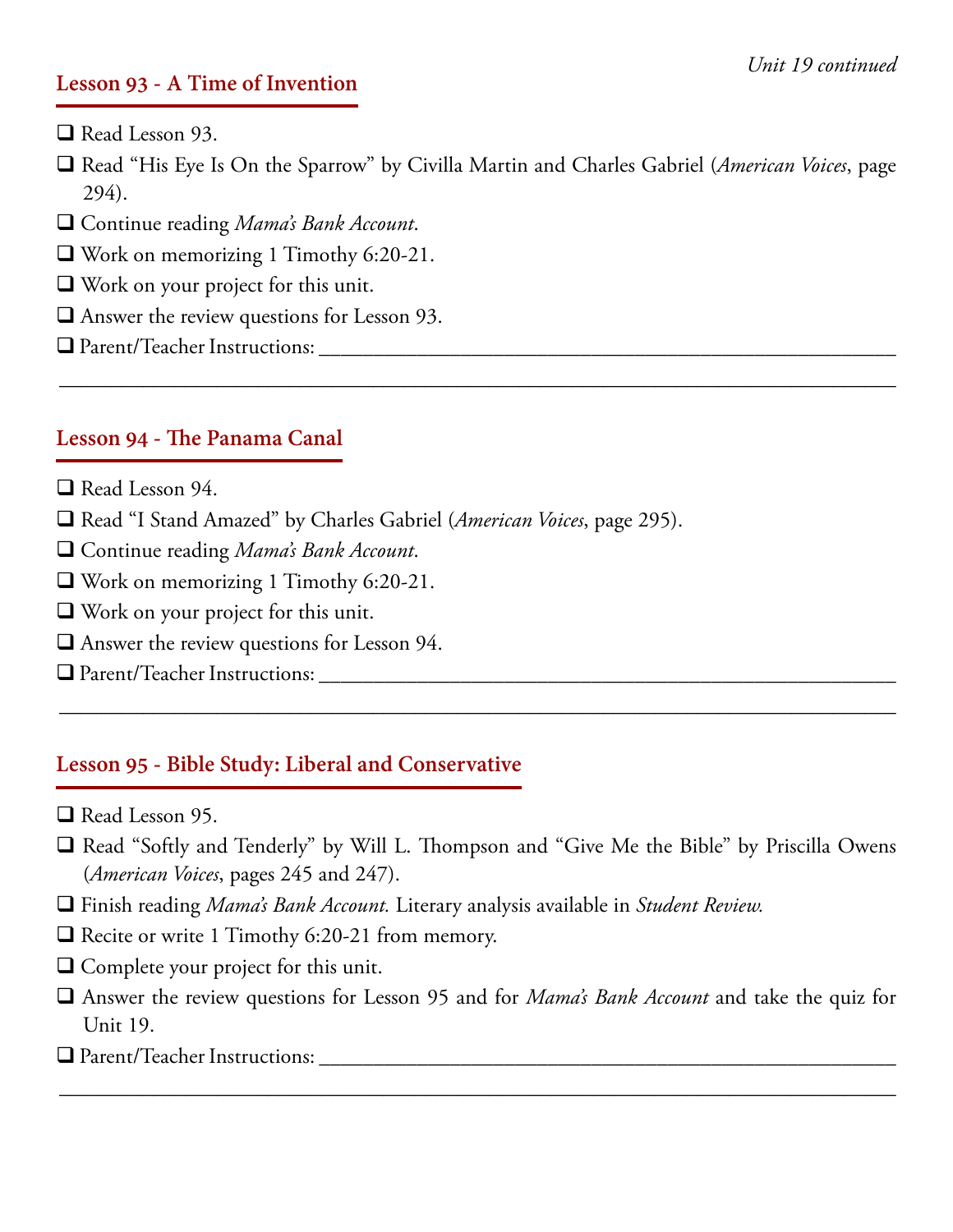

# **Unit 20: America and the Great War**

Start Date: \_\_\_\_\_\_\_\_\_\_\_\_\_\_\_\_\_\_\_ End Date: \_\_\_\_\_\_\_\_\_\_\_\_\_\_\_\_\_\_\_

#### **Beginning of Unit**

- **Q** Prepare for Bible Memory Work: <u>Micah 4:1-2</u>
- q Obtain Assigned Literature: \_\_*Miracle In the Hills\_\_\_*\_\_\_\_\_\_\_\_\_\_\_\_\_\_\_\_\_\_\_\_\_\_\_\_\_\_\_\_\_\_\_\_
- q Choose Unit Project: \_\_\_\_\_\_\_\_\_\_\_\_\_\_\_\_\_\_\_\_\_\_\_\_\_\_\_\_\_\_\_\_\_\_\_\_\_\_\_\_\_\_\_\_\_\_\_\_\_\_\_\_\_\_\_\_\_

#### **Lesson 96 - Wilson's Domestic Agenda**

- $\Box$  Read Lesson 96.
- □ Read "Love Lifted Me" by James Rowe (*American Voices*, page 296).
- $\Box$  Begin reading *Miracle In the Hills*. Plan to finish it by the end of the next unit.

\_\_\_\_\_\_\_\_\_\_\_\_\_\_\_\_\_\_\_\_\_\_\_\_\_\_\_\_\_\_\_\_\_\_\_\_\_\_\_\_\_\_\_\_\_\_\_\_\_\_\_\_\_\_\_\_\_\_\_\_\_\_\_\_\_\_\_\_\_\_\_\_\_\_\_\_\_\_\_\_

\_\_\_\_\_\_\_\_\_\_\_\_\_\_\_\_\_\_\_\_\_\_\_\_\_\_\_\_\_\_\_\_\_\_\_\_\_\_\_\_\_\_\_\_\_\_\_\_\_\_\_\_\_\_\_\_\_\_\_\_\_\_\_\_\_\_\_\_\_\_\_\_\_\_\_\_\_\_\_\_

- $\Box$  Start memorizing Micah 4:1-2.
- $\Box$  Start working on your project for this unit.
- $\Box$  Answer the review questions for Lesson 96.
- q Parent/Teacher Instructions: \_\_\_\_\_\_\_\_\_\_\_\_\_\_\_\_\_\_\_\_\_\_\_\_\_\_\_\_\_\_\_\_\_\_\_\_\_\_\_\_\_\_\_\_\_\_\_\_\_\_\_\_\_

#### **Lesson 97 - Trouble in Europe**

- $\Box$  Read Lesson 97.
- □ Read "A Beautiful Life" by William Golden (*American Voices*, page 304).
- □ Continue reading *Miracle In the Hills*.
- $\Box$  Work on memorizing Micah 4:1-2.
- $\Box$  Work on your project for this unit.
- $\Box$  Answer the review questions for Lesson 97.
- q Parent/Teacher Instructions: \_\_\_\_\_\_\_\_\_\_\_\_\_\_\_\_\_\_\_\_\_\_\_\_\_\_\_\_\_\_\_\_\_\_\_\_\_\_\_\_\_\_\_\_\_\_\_\_\_\_\_\_\_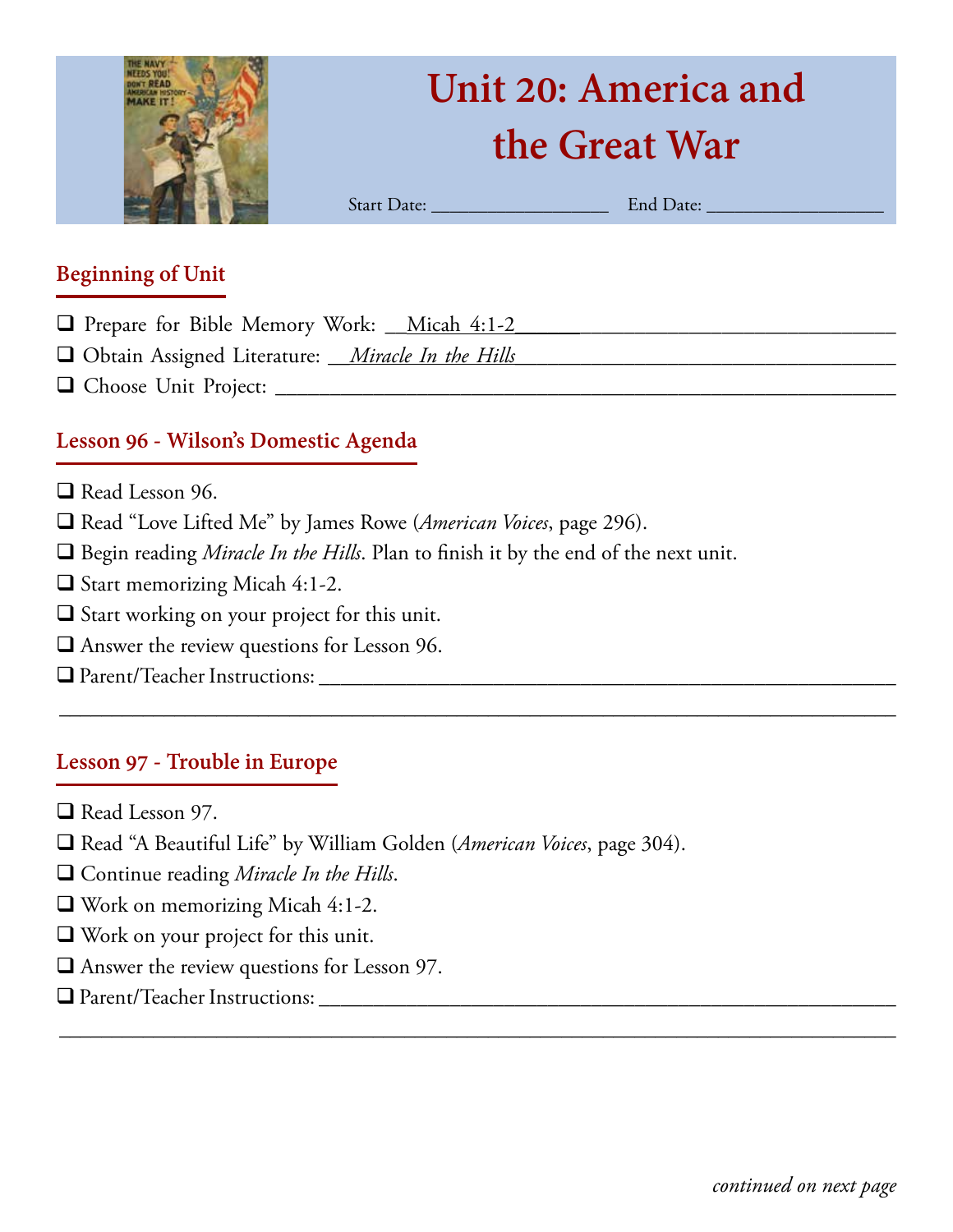#### **Lesson 98 - America Goes "Over There"**

- $\Box$  Read Lesson 98.
- q Read Woodrow Wilson's War Message to Congress and the excerpts from his "Fourteen Points" speech (*American Voices*, pages 297-302 and 305-306) and "Over There" by George M. Cohan (page 303).

\_\_\_\_\_\_\_\_\_\_\_\_\_\_\_\_\_\_\_\_\_\_\_\_\_\_\_\_\_\_\_\_\_\_\_\_\_\_\_\_\_\_\_\_\_\_\_\_\_\_\_\_\_\_\_\_\_\_\_\_\_\_\_\_\_\_\_\_\_\_\_\_\_\_\_\_\_\_\_\_

- □ Continue reading *Miracle In the Hills*.
- $\Box$  Work on memorizing Micah 4:1-2.
- $\Box$  Work on your project for this unit.
- $\Box$  Answer the review questions for Lesson 98.
- q Parent/Teacher Instructions: \_\_\_\_\_\_\_\_\_\_\_\_\_\_\_\_\_\_\_\_\_\_\_\_\_\_\_\_\_\_\_\_\_\_\_\_\_\_\_\_\_\_\_\_\_\_\_\_\_\_\_\_\_

#### **Lesson 99 - An Imperfect Peace**

- $\Box$  Read Lesson 99.
- □ Read "Wonderful Grace of Jesus" by Haldor Lillenas (*American Voices*, page 307).
- □ Continue reading *Miracle In the Hills*.
- $\Box$  Work on memorizing Micah 4:1-2.
- $\Box$  Work on your project for this unit.
- $\Box$  Answer the review questions for Lesson 99.
- q Parent/Teacher Instructions: \_\_\_\_\_\_\_\_\_\_\_\_\_\_\_\_\_\_\_\_\_\_\_\_\_\_\_\_\_\_\_\_\_\_\_\_\_\_\_\_\_\_\_\_\_\_\_\_\_\_\_\_\_

#### **Lesson 100 - Bible Study: From Every Nation, Tribe, and Tongue**

- $\Box$  Read Lesson 100.
- □ Continue reading *Miracle In the Hills*.
- $\Box$  Recite or write Micah 4:1-2 from memory.
- $\Box$  Complete your project for this unit.
- $\Box$  Answer the review questions for Lesson 100, take the quiz for Unit 20, and take the fourth history exam, English exam, and Bible exam.

\_\_\_\_\_\_\_\_\_\_\_\_\_\_\_\_\_\_\_\_\_\_\_\_\_\_\_\_\_\_\_\_\_\_\_\_\_\_\_\_\_\_\_\_\_\_\_\_\_\_\_\_\_\_\_\_\_\_\_\_\_\_\_\_\_\_\_\_\_\_\_\_\_\_\_\_\_\_\_\_

\_\_\_\_\_\_\_\_\_\_\_\_\_\_\_\_\_\_\_\_\_\_\_\_\_\_\_\_\_\_\_\_\_\_\_\_\_\_\_\_\_\_\_\_\_\_\_\_\_\_\_\_\_\_\_\_\_\_\_\_\_\_\_\_\_\_\_\_\_\_\_\_\_\_\_\_\_\_\_\_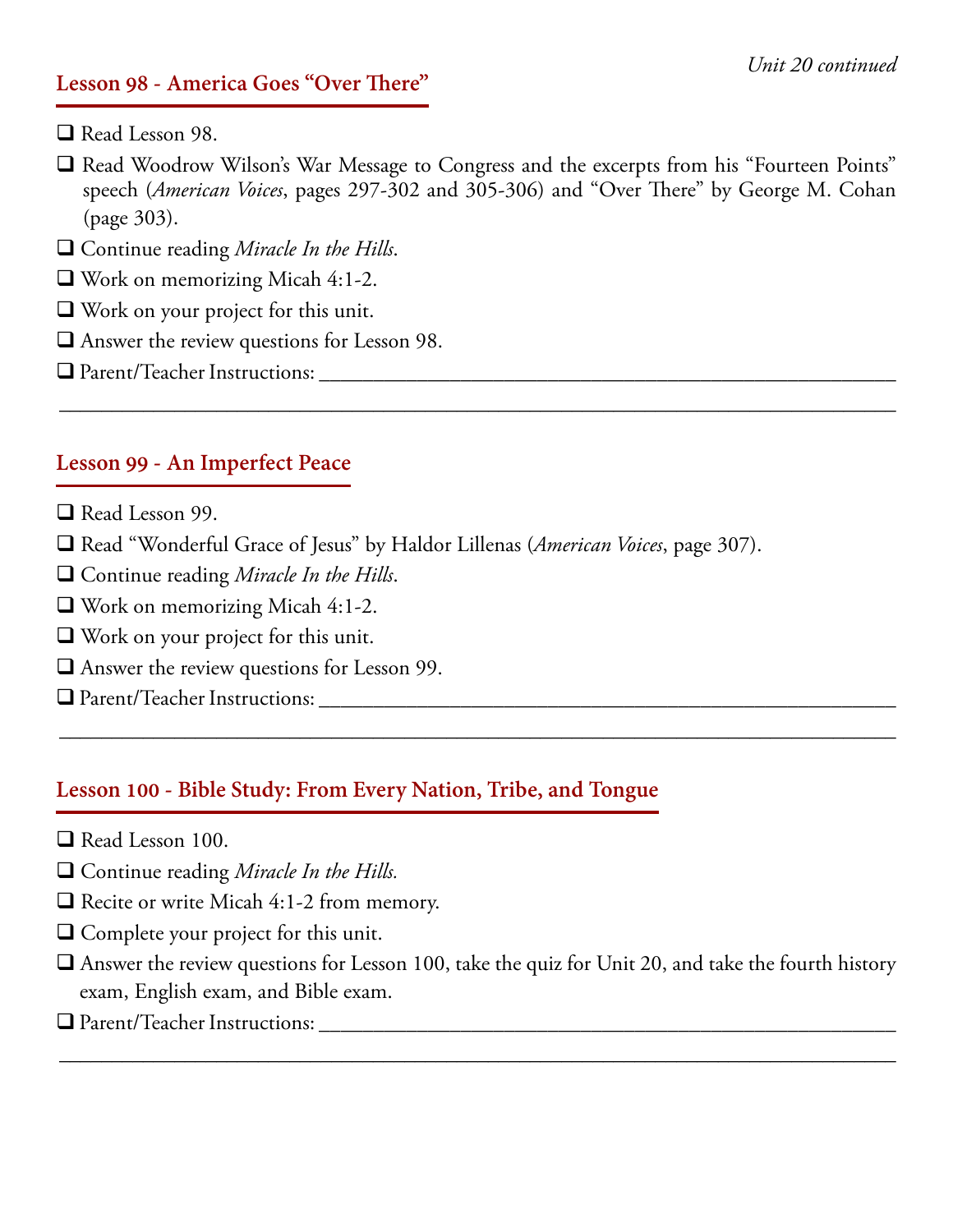

# **Unit 21: America in the Twenties**

Start Date: <u>Date:</u> End Date: **End Date:**  $\mathbb{E}$ 

#### **Beginning of Unit**

- **Q** Prepare for Bible Memory Work: <u>Mark 12:29-31</u>
- □ Obtain Assigned Literature: *\_\_\_Miracle In the Hills\_\_\_\_\_\_\_\_\_\_\_\_\_\_\_\_\_\_\_\_\_\_\_\_\_\_\_\_\_\_\_*
- q Choose Unit Project: \_\_\_\_\_\_\_\_\_\_\_\_\_\_\_\_\_\_\_\_\_\_\_\_\_\_\_\_\_\_\_\_\_\_\_\_\_\_\_\_\_\_\_\_\_\_\_\_\_\_\_\_\_\_\_\_\_

# **Lesson 101 - Return to Normalcy?**

- $\Box$  Read Lesson 101.
- q Read the excerpts from "The Destiny of America" by Calvin Coolidge (*American Voices*, pages 308- 312).
- □ Continue reading *Miracle In the Hills*. Plan to finish it by the end of this unit.
- $\Box$  Read Mark 12:28-34. What are three things a Christian should keep in mind as he studies science?

\_\_\_\_\_\_\_\_\_\_\_\_\_\_\_\_\_\_\_\_\_\_\_\_\_\_\_\_\_\_\_\_\_\_\_\_\_\_\_\_\_\_\_\_\_\_\_\_\_\_\_\_\_\_\_\_\_\_\_\_\_\_\_\_\_\_\_\_\_\_\_\_\_\_\_\_\_\_\_\_

- $\Box$  Start memorizing Mark 12:29-31.
- $\Box$  Start working on your project for this unit.
- $\Box$  Answer the review questions for Lesson 101.
- q Parent/Teacher Instructions: \_\_\_\_\_\_\_\_\_\_\_\_\_\_\_\_\_\_\_\_\_\_\_\_\_\_\_\_\_\_\_\_\_\_\_\_\_\_\_\_\_\_\_\_\_\_\_\_\_\_\_\_\_

#### **Lesson 102 - The Roaring Twenties**

- $\Box$  Read Lesson 102.
- q Continue reading *Miracle In the Hills*.
- $\Box$  Read Matthew 5:43-48. List three assurances a Christian should remember if he or she is ridiculed for believing in the Genesis account of Creation.

- $\Box$  Work on memorizing Mark 12:29-31.
- $\Box$  Work on your project for this unit.
- $\Box$  Answer the review questions for Lesson 102.
- q Parent/Teacher Instructions: \_\_\_\_\_\_\_\_\_\_\_\_\_\_\_\_\_\_\_\_\_\_\_\_\_\_\_\_\_\_\_\_\_\_\_\_\_\_\_\_\_\_\_\_\_\_\_\_\_\_\_\_\_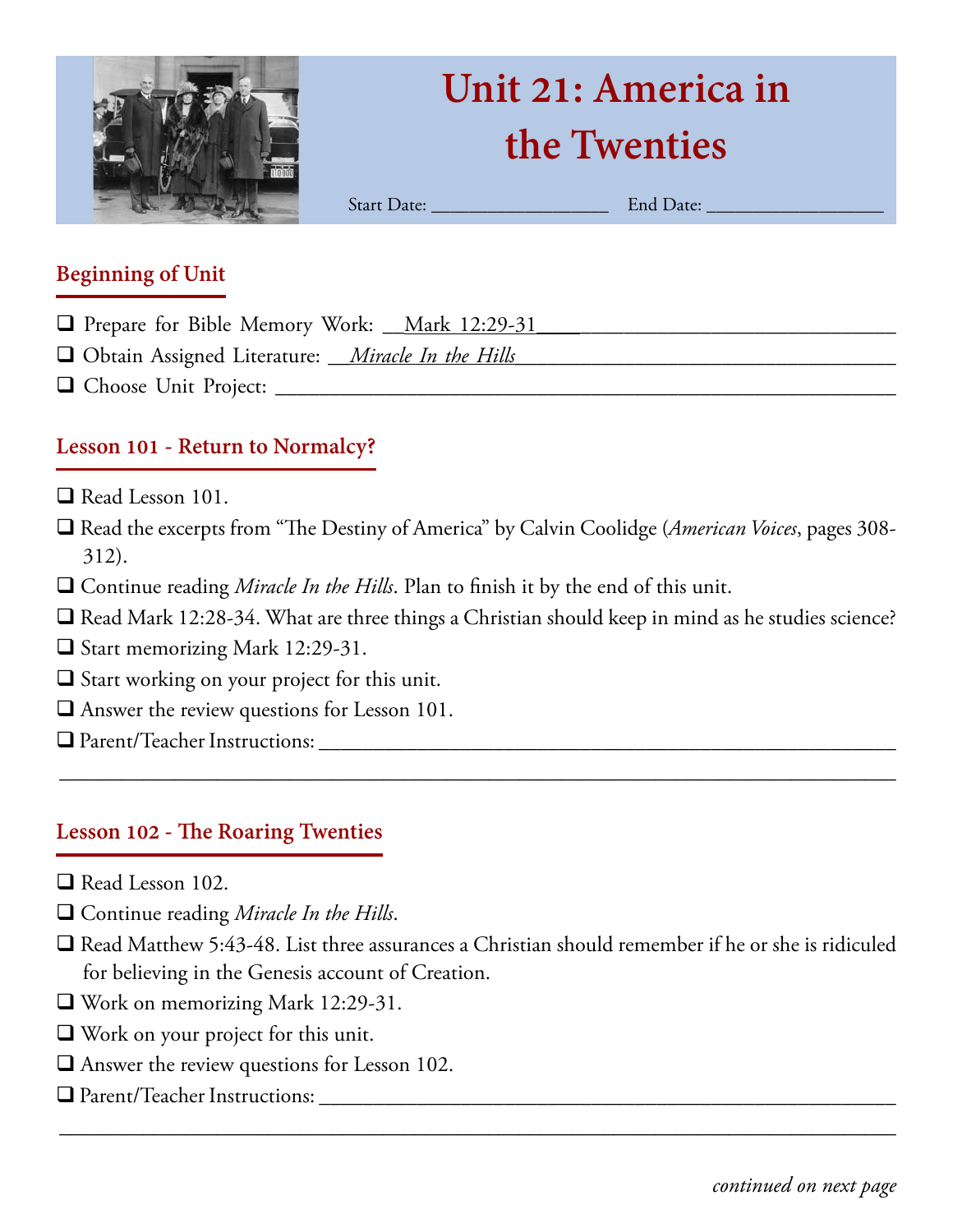#### **Lesson 103 - Prohibition, Race, and Skepticism**

- $\Box$  Read Lesson 103.
- □ Continue reading *Miracle In the Hills*.
- $\Box$  Read 1 Peter 3:13-17. What are three things you can do to be better prepared to give an answer for your faith if anyone asks you about your belief regarding the Creation versus evolution issue?

\_\_\_\_\_\_\_\_\_\_\_\_\_\_\_\_\_\_\_\_\_\_\_\_\_\_\_\_\_\_\_\_\_\_\_\_\_\_\_\_\_\_\_\_\_\_\_\_\_\_\_\_\_\_\_\_\_\_\_\_\_\_\_\_\_\_\_\_\_\_\_\_\_\_\_\_\_\_\_\_

- $\Box$  Work on memorizing Mark 12:29-31.
- $\Box$  Work on your project for this unit.
- $\Box$  Answer the review questions for Lesson 103.
- q Parent/Teacher Instructions: \_\_\_\_\_\_\_\_\_\_\_\_\_\_\_\_\_\_\_\_\_\_\_\_\_\_\_\_\_\_\_\_\_\_\_\_\_\_\_\_\_\_\_\_\_\_\_\_\_\_\_\_\_

#### **Lesson 104 - Hoover and the Great Depression**

- $\Box$  Read Lesson 104.
- □ Continue reading *Miracle In the Hills*.
- $\Box$  Work on memorizing Mark 12:29-31.
- $\Box$  Work on your project for this unit.
- $\Box$  Answer the review questions for Lesson 104.
- q Parent/Teacher Instructions: \_\_\_\_\_\_\_\_\_\_\_\_\_\_\_\_\_\_\_\_\_\_\_\_\_\_\_\_\_\_\_\_\_\_\_\_\_\_\_\_\_\_\_\_\_\_\_\_\_\_\_\_\_

#### **Lesson 105 - Bible Study: The Scopes Trial**

- $\Box$  Read Lesson 105.
- q Finish reading *Miracle In the Hills.* Literary analysis available in *Student Review.*
- $\Box$  Recite or write Mark 12:29-31 from memory.
- $\Box$  Complete your project for this unit.
- q Answer the review questions for Lesson 105 and for *Miracle In the Hills* and take the quiz for Unit 21.

\_\_\_\_\_\_\_\_\_\_\_\_\_\_\_\_\_\_\_\_\_\_\_\_\_\_\_\_\_\_\_\_\_\_\_\_\_\_\_\_\_\_\_\_\_\_\_\_\_\_\_\_\_\_\_\_\_\_\_\_\_\_\_\_\_\_\_\_\_\_\_\_\_\_\_\_\_\_\_\_

\_\_\_\_\_\_\_\_\_\_\_\_\_\_\_\_\_\_\_\_\_\_\_\_\_\_\_\_\_\_\_\_\_\_\_\_\_\_\_\_\_\_\_\_\_\_\_\_\_\_\_\_\_\_\_\_\_\_\_\_\_\_\_\_\_\_\_\_\_\_\_\_\_\_\_\_\_\_\_\_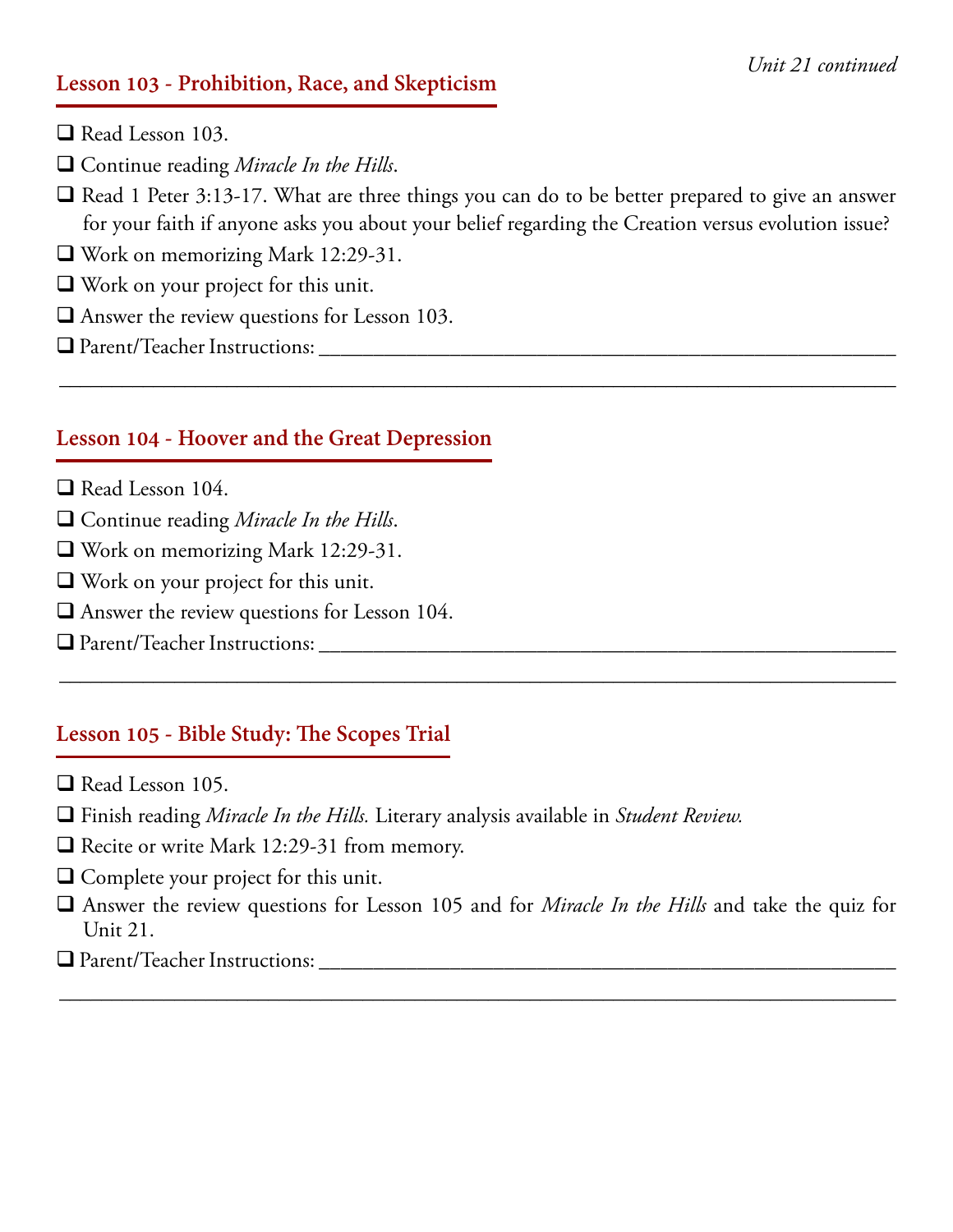

# **Unit 22: The New Deal**

Start Date: <u>End Date:</u>

#### **Beginning of Unit**

- **Q** Prepare for Bible Memory Work: <u>Romans 8:28-30</u>
- □ Obtain Assigned Literature: \_\_\_*To Kill a Mockingbird*
- q Choose Unit Project: \_\_\_\_\_\_\_\_\_\_\_\_\_\_\_\_\_\_\_\_\_\_\_\_\_\_\_\_\_\_\_\_\_\_\_\_\_\_\_\_\_\_\_\_\_\_\_\_\_\_\_\_\_\_\_\_\_

# **Lesson 106 - Happy Days Are Here Again**

- $\Box$  Read Lesson 106.
- q Read Franklin D. Roosevelt's First Inaugural Address (*American Voices*, pages 314-316).
- $\Box$  Begin reading *To Kill a Mockingbird*. Plan to finish it by the end of the next unit.
- $\Box$  List three common questions that people ask about the problem of suffering.
- $\Box$  Start memorizing Romans 8:28-30.
- $\square$  Start working on your project for this unit.
- $\Box$  Answer the review questions for Lesson 106.
- q Parent/Teacher Instructions: \_\_\_\_\_\_\_\_\_\_\_\_\_\_\_\_\_\_\_\_\_\_\_\_\_\_\_\_\_\_\_\_\_\_\_\_\_\_\_\_\_\_\_\_\_\_\_\_\_\_\_\_\_

# **Lesson 107 - The New Deal Runs Aground**

- $\Box$  Read Lesson 107.
- □ Continue reading *To Kill a Mockingbird*.
- $\Box$  Read Hebrews 12:1-13 and James 1:1-8. What are three lessons that these passages teach us about suffering?

\_\_\_\_\_\_\_\_\_\_\_\_\_\_\_\_\_\_\_\_\_\_\_\_\_\_\_\_\_\_\_\_\_\_\_\_\_\_\_\_\_\_\_\_\_\_\_\_\_\_\_\_\_\_\_\_\_\_\_\_\_\_\_\_\_\_\_\_\_\_\_\_\_\_\_\_\_\_\_\_

- $\Box$  Work on memorizing Romans 8:28-30.
- $\Box$  Work on your project for this unit.
- $\Box$  Answer the review questions for Lesson 107.
- q Parent/Teacher Instructions: \_\_\_\_\_\_\_\_\_\_\_\_\_\_\_\_\_\_\_\_\_\_\_\_\_\_\_\_\_\_\_\_\_\_\_\_\_\_\_\_\_\_\_\_\_\_\_\_\_\_\_\_\_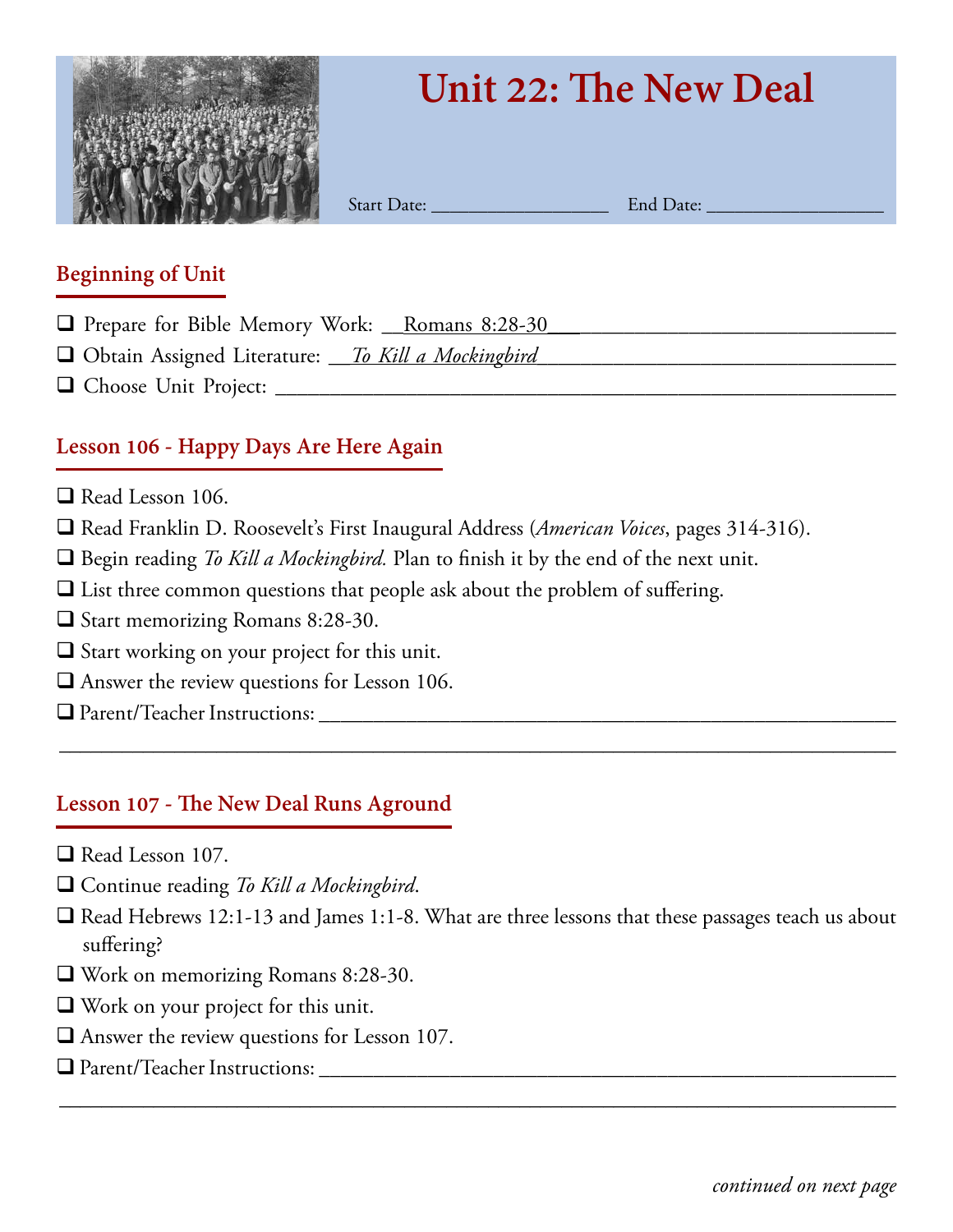#### **Lesson 108 - Life in the Thirties**

- $\Box$  Read Lesson 108.
- □ Read the hymns by Tillit S. Teddlie (*American Voices*, page 313).
- □ Continue reading *To Kill a Mockingbird*.
- $\Box$  Write a paragraph of about 100 words on how you or someone you know has grown in faith because of personal suffering or by serving someone else who was suffering.

\_\_\_\_\_\_\_\_\_\_\_\_\_\_\_\_\_\_\_\_\_\_\_\_\_\_\_\_\_\_\_\_\_\_\_\_\_\_\_\_\_\_\_\_\_\_\_\_\_\_\_\_\_\_\_\_\_\_\_\_\_\_\_\_\_\_\_\_\_\_\_\_\_\_\_\_\_\_\_\_

\_\_\_\_\_\_\_\_\_\_\_\_\_\_\_\_\_\_\_\_\_\_\_\_\_\_\_\_\_\_\_\_\_\_\_\_\_\_\_\_\_\_\_\_\_\_\_\_\_\_\_\_\_\_\_\_\_\_\_\_\_\_\_\_\_\_\_\_\_\_\_\_\_\_\_\_\_\_\_\_

\_\_\_\_\_\_\_\_\_\_\_\_\_\_\_\_\_\_\_\_\_\_\_\_\_\_\_\_\_\_\_\_\_\_\_\_\_\_\_\_\_\_\_\_\_\_\_\_\_\_\_\_\_\_\_\_\_\_\_\_\_\_\_\_\_\_\_\_\_\_\_\_\_\_\_\_\_\_\_\_

- $\Box$  Work on memorizing Romans 8:28-30.
- $\Box$  Work on your project for this unit.
- $\Box$  Answer the review questions for Lesson 108.
- q Parent/Teacher Instructions: \_\_\_\_\_\_\_\_\_\_\_\_\_\_\_\_\_\_\_\_\_\_\_\_\_\_\_\_\_\_\_\_\_\_\_\_\_\_\_\_\_\_\_\_\_\_\_\_\_\_\_\_\_

#### **Lesson 109 - War Clouds Build**

- $\Box$  Read Lesson 109.
- □ Continue reading *To Kill a Mockingbird*.
- $\Box$  Work on memorizing Romans 8:28-30.
- $\Box$  Work on your project for this unit.
- $\Box$  Answer the review questions for Lesson 109.
- q Parent/Teacher Instructions: \_\_\_\_\_\_\_\_\_\_\_\_\_\_\_\_\_\_\_\_\_\_\_\_\_\_\_\_\_\_\_\_\_\_\_\_\_\_\_\_\_\_\_\_\_\_\_\_\_\_\_\_\_

#### **Lesson 110 - Bible Study: The Dilemma of Suffering**

- $\Box$  Read Lesson 110.
- □ Continue reading *To Kill a Mockingbird.*
- $\Box$  Recite or write Romans 8:28-30 from memory.
- $\Box$  Complete your project for this unit.
- $\Box$  Answer the review questions for Lesson 110 and take the quiz for Unit 22.
- q Parent/Teacher Instructions: \_\_\_\_\_\_\_\_\_\_\_\_\_\_\_\_\_\_\_\_\_\_\_\_\_\_\_\_\_\_\_\_\_\_\_\_\_\_\_\_\_\_\_\_\_\_\_\_\_\_\_\_\_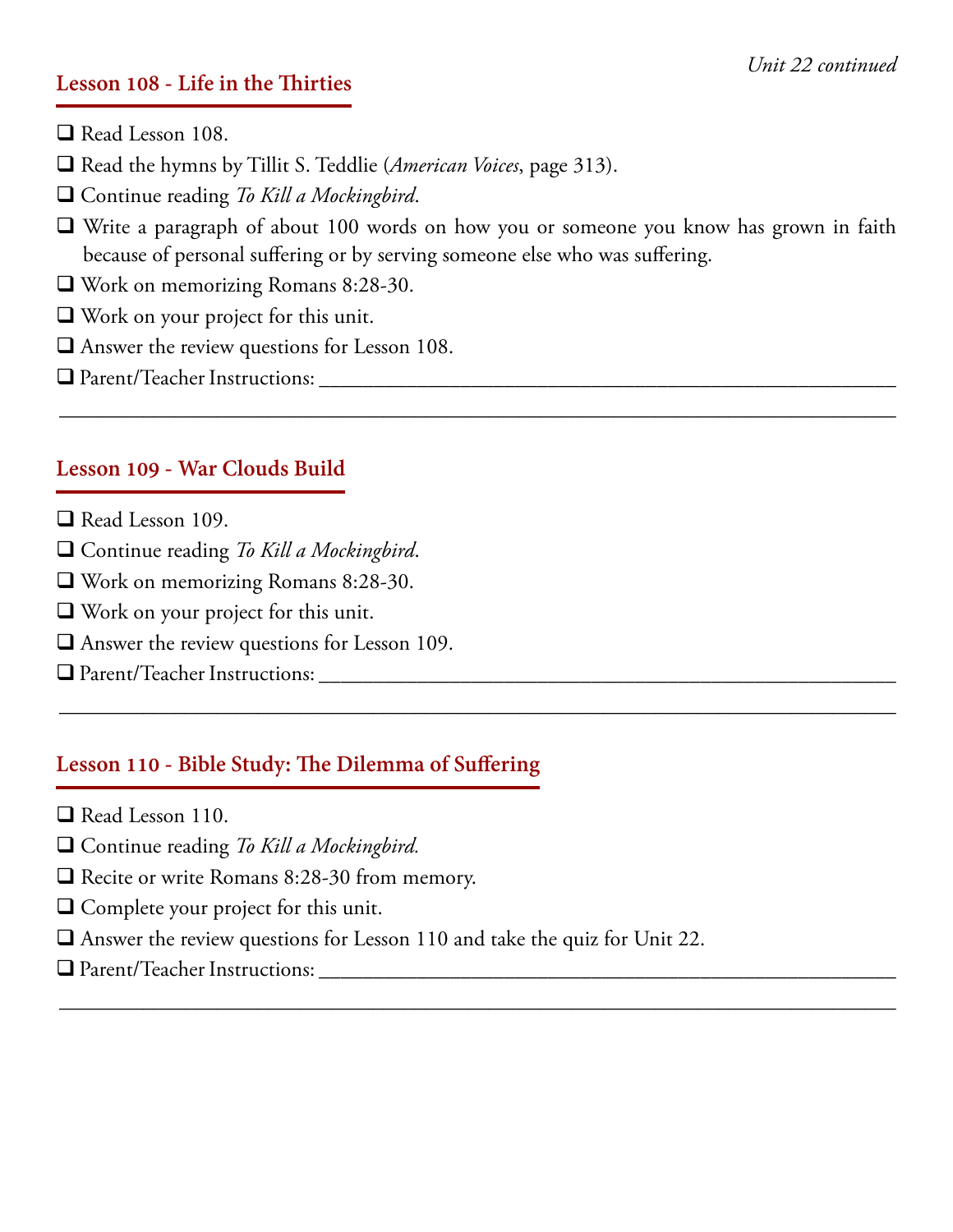

# **Unit 23: World War II**

Start Date: \_\_\_\_\_\_\_\_\_\_\_\_\_\_\_\_\_\_\_ End Date: \_\_\_\_\_\_\_\_\_\_\_\_\_\_\_\_\_\_\_

#### **Beginning of Unit**

- □ Prepare for Bible Memory Work: \_\_Ecclesiastes 3:1 and 3:7-8
- □ Obtain Assigned Literature: <u>To Kill a Mockingbird</u>
- q Choose Unit Project: \_\_\_\_\_\_\_\_\_\_\_\_\_\_\_\_\_\_\_\_\_\_\_\_\_\_\_\_\_\_\_\_\_\_\_\_\_\_\_\_\_\_\_\_\_\_\_\_\_\_\_\_\_\_\_\_\_\_

### **Lesson 111 - America Enters the War**

- $\Box$  Read Lesson 111.
- q Read the Atlantic Charter and Franklin Roosevelt's Declaration of War speech (*American Voices*, pages 317-319).
- $\Box$  Continue reading *To Kill a Mockingbird*. Plan to finish it by the end of this unit.
- $\Box$  Read 2 Corinthians 10:3-6. List three non-material weapons to which you think Paul is referring in this passage.

\_\_\_\_\_\_\_\_\_\_\_\_\_\_\_\_\_\_\_\_\_\_\_\_\_\_\_\_\_\_\_\_\_\_\_\_\_\_\_\_\_\_\_\_\_\_\_\_\_\_\_\_\_\_\_\_\_\_\_\_\_\_\_\_\_\_\_\_\_\_\_\_\_\_\_\_\_\_\_\_

\_\_\_\_\_\_\_\_\_\_\_\_\_\_\_\_\_\_\_\_\_\_\_\_\_\_\_\_\_\_\_\_\_\_\_\_\_\_\_\_\_\_\_\_\_\_\_\_\_\_\_\_\_\_\_\_\_\_\_\_\_\_\_\_\_\_\_\_\_\_\_\_\_\_\_\_\_\_\_\_

- $\Box$  Start memorizing Ecclesiastes 3:1 and 3:7-8.
- $\Box$  Start working on your project for this unit.
- $\Box$  Answer the review questions for Lesson 111.
- q Parent/Teacher Instructions: \_\_\_\_\_\_\_\_\_\_\_\_\_\_\_\_\_\_\_\_\_\_\_\_\_\_\_\_\_\_\_\_\_\_\_\_\_\_\_\_\_\_\_\_\_\_\_\_\_\_\_\_\_

#### **Lesson 112 - America At War**

- $\Box$  Read Lesson 112.
- □ Continue reading *To Kill a Mockingbird*.
- $\Box$  Read Ephesians 6:10-20. List the specific elements of God's armor that Paul describes.
- $\Box$  Work on memorizing Ecclesiastes 3:1 and 3:7-8.
- $\Box$  Work on your project for this unit.
- $\Box$  Answer the review questions for Lesson 112.
- $\Box$  Parent/Teacher Instructions: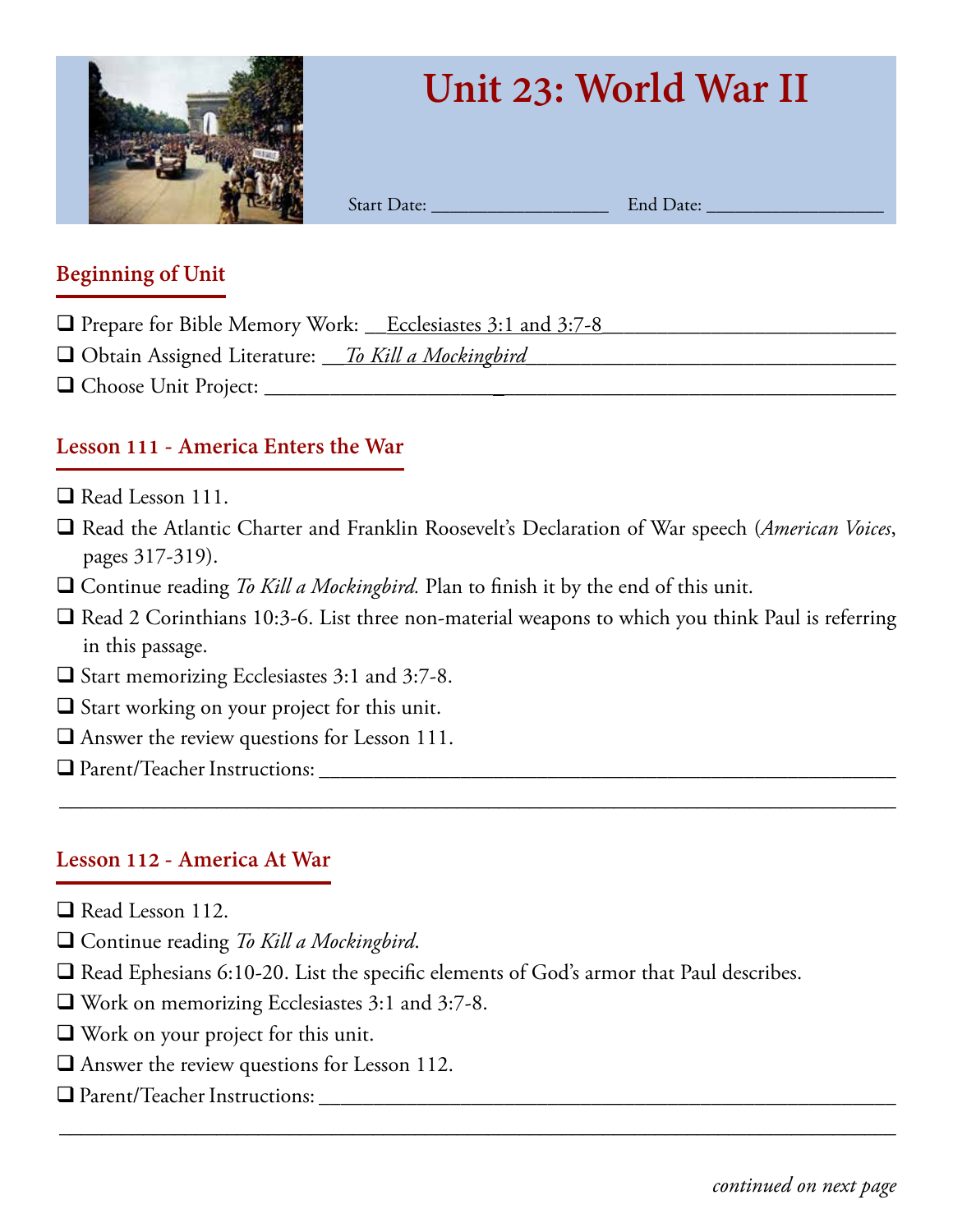#### **Lesson 113 - Victory!**

- $\Box$  Read Lesson 113.
- □ Continue reading *To Kill a Mockingbird*.
- $\Box$  Read 1 Timothy 6:3-16. List three ways you personally can fight the good fight of faith.
- $\Box$  Work on memorizing Ecclesiastes 3:1 and 3:7-8.
- $\Box$  Work on your project for this unit.
- $\Box$  Answer the review questions for Lesson 113.
- q Parent/Teacher Instructions: \_\_\_\_\_\_\_\_\_\_\_\_\_\_\_\_\_\_\_\_\_\_\_\_\_\_\_\_\_\_\_\_\_\_\_\_\_\_\_\_\_\_\_\_\_\_\_\_\_\_\_\_\_

#### **Lesson 114 - One Soldier's Story**

- $\Box$  Read Lesson 114.
- □ Continue reading *To Kill a Mockingbird*.
- $\Box$  Read 2 Timothy 2:1-7. List three illustrations Paul uses in this passage to describe the Christian's commitment to the Lord.

\_\_\_\_\_\_\_\_\_\_\_\_\_\_\_\_\_\_\_\_\_\_\_\_\_\_\_\_\_\_\_\_\_\_\_\_\_\_\_\_\_\_\_\_\_\_\_\_\_\_\_\_\_\_\_\_\_\_\_\_\_\_\_\_\_\_\_\_\_\_\_\_\_\_\_\_\_\_\_\_

\_\_\_\_\_\_\_\_\_\_\_\_\_\_\_\_\_\_\_\_\_\_\_\_\_\_\_\_\_\_\_\_\_\_\_\_\_\_\_\_\_\_\_\_\_\_\_\_\_\_\_\_\_\_\_\_\_\_\_\_\_\_\_\_\_\_\_\_\_\_\_\_\_\_\_\_\_\_\_\_

- $\Box$  Work on memorizing Ecclesiastes 3:1 and 3:7-8.
- $\Box$  Work on your project for this unit.
- $\Box$  Answer the review questions for Lesson 114.
- q Parent/Teacher Instructions: \_\_\_\_\_\_\_\_\_\_\_\_\_\_\_\_\_\_\_\_\_\_\_\_\_\_\_\_\_\_\_\_\_\_\_\_\_\_\_\_\_\_\_\_\_\_\_\_\_\_\_\_\_

#### **Lesson 115 - Bible Study: Don't You Know There's a War On?**

- $\Box$  Read Lesson 115.
- q Finish reading *To Kill a Mockingbird.* Literary analysis available in *Student Review.*
- $\Box$  Recite or write Ecclesiastes 3:1 and 3:7-8 from memory.
- $\Box$  Complete your project for this unit.
- q Answer the questions for Lesson 115 and for *To Kill a Mockingbird* and take the quiz for Unit 23.

\_\_\_\_\_\_\_\_\_\_\_\_\_\_\_\_\_\_\_\_\_\_\_\_\_\_\_\_\_\_\_\_\_\_\_\_\_\_\_\_\_\_\_\_\_\_\_\_\_\_\_\_\_\_\_\_\_\_\_\_\_\_\_\_\_\_\_\_\_\_\_\_\_\_\_\_\_\_\_\_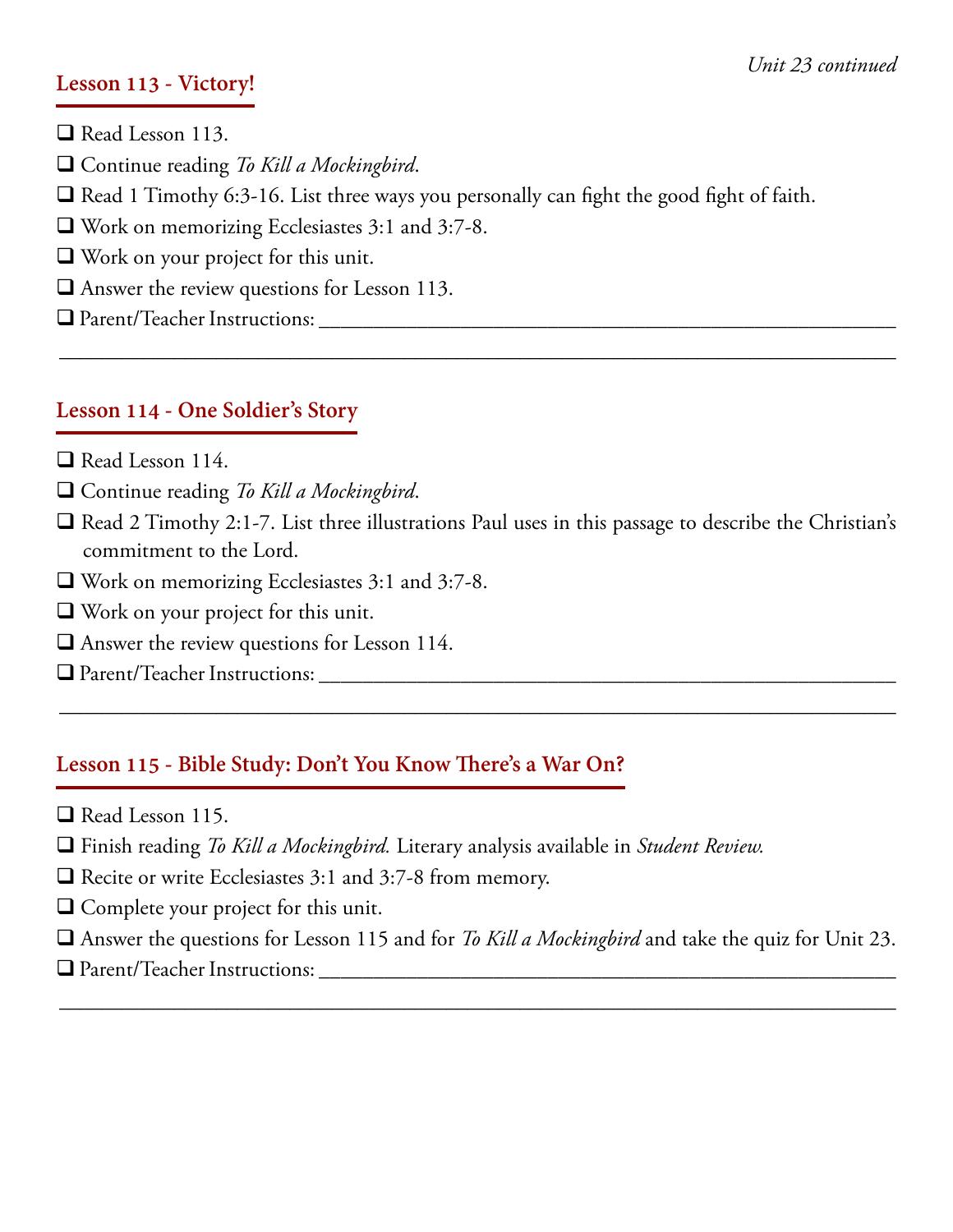

# **Unit 24: Postwar America**

Start Date: \_\_\_\_\_\_\_\_\_\_\_\_\_\_\_\_\_\_\_ End Date: \_\_\_\_\_\_\_\_\_\_\_\_\_\_\_\_\_\_\_

\_\_\_\_\_\_\_\_\_\_\_\_\_\_\_\_\_\_\_\_\_\_\_\_\_\_\_\_\_\_\_\_\_\_\_\_\_\_\_\_\_\_\_\_\_\_\_\_\_\_\_\_\_\_\_\_\_\_\_\_\_\_\_\_\_\_\_\_\_\_\_\_\_\_\_\_\_\_\_\_

\_\_\_\_\_\_\_\_\_\_\_\_\_\_\_\_\_\_\_\_\_\_\_\_\_\_\_\_\_\_\_\_\_\_\_\_\_\_\_\_\_\_\_\_\_\_\_\_\_\_\_\_\_\_\_\_\_\_\_\_\_\_\_\_\_\_\_\_\_\_\_\_\_\_\_\_\_\_\_\_

#### **Beginning of Unit**

- □ Prepare for Bible Memory Work: <u>\_\_Romans 10:11-13</u>
- q Obtain Assigned Literature: \_\_none*\_\_\_\_\_\_\_\_\_\_\_\_\_*\_\_\_\_\_\_\_\_\_\_\_\_\_\_\_\_\_\_\_\_\_\_\_\_\_\_\_\_\_\_\_\_\_\_
- q Choose Unit Project: \_\_\_\_\_\_\_\_\_\_\_\_\_\_\_\_\_\_\_\_\_\_\_\_\_\_\_\_\_\_\_\_\_\_\_\_\_\_\_\_\_\_\_\_\_\_\_\_\_\_\_\_\_\_\_\_\_\_

### **Lesson 116 - The Cold War Begins**

- $\Box$  Read Lesson 116.
- □ Start memorizing Romans 10:11-13.
- $\Box$  Start working on your project for this unit.
- $\Box$  Answer the review questions for Lesson 116.
- q Parent/Teacher Instructions: \_\_\_\_\_\_\_\_\_\_\_\_\_\_\_\_\_\_\_\_\_\_\_\_\_\_\_\_\_\_\_\_\_\_\_\_\_\_\_\_\_\_\_\_\_\_\_\_\_\_\_\_\_

#### **Lesson 117 - Communism in America**

- $\Box$  Read Lesson 117.
- $\Box$  Work on memorizing Romans 10:11-13.
- $\Box$  Work on your project for this unit.
- $\Box$  Answer the review questions for Lesson 117.
- q Parent/Teacher Instructions: \_\_\_\_\_\_\_\_\_\_\_\_\_\_\_\_\_\_\_\_\_\_\_\_\_\_\_\_\_\_\_\_\_\_\_\_\_\_\_\_\_\_\_\_\_\_\_\_\_\_\_\_\_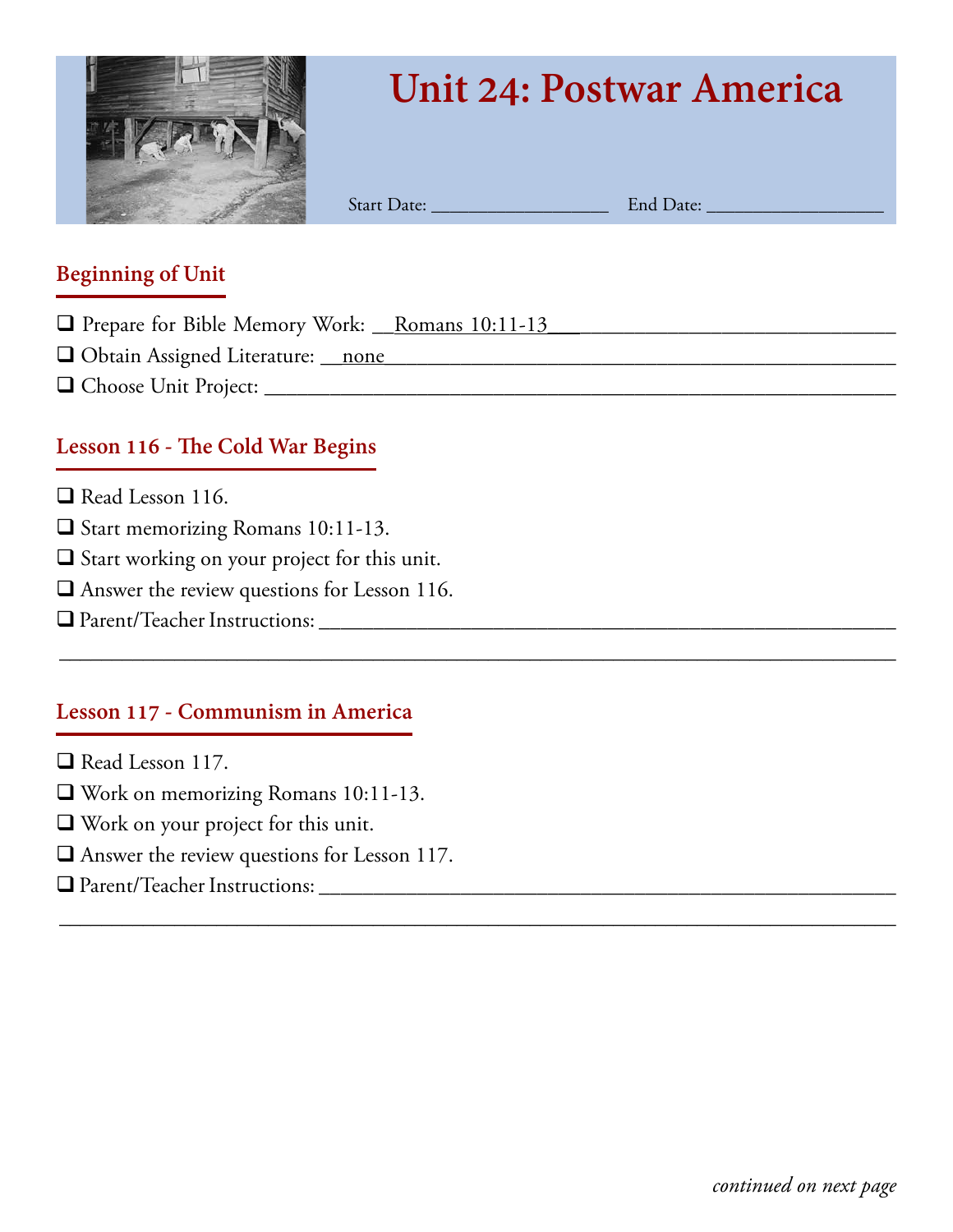#### **Lesson 118 - The Korean War**

 $\Box$  Read Lesson 118.

q Read "Old Soldiers Never Die" by General Douglas MacArthur (*American Voices*, pages 320-322).

\_\_\_\_\_\_\_\_\_\_\_\_\_\_\_\_\_\_\_\_\_\_\_\_\_\_\_\_\_\_\_\_\_\_\_\_\_\_\_\_\_\_\_\_\_\_\_\_\_\_\_\_\_\_\_\_\_\_\_\_\_\_\_\_\_\_\_\_\_\_\_\_\_\_\_\_\_\_\_\_

\_\_\_\_\_\_\_\_\_\_\_\_\_\_\_\_\_\_\_\_\_\_\_\_\_\_\_\_\_\_\_\_\_\_\_\_\_\_\_\_\_\_\_\_\_\_\_\_\_\_\_\_\_\_\_\_\_\_\_\_\_\_\_\_\_\_\_\_\_\_\_\_\_\_\_\_\_\_\_\_

\_\_\_\_\_\_\_\_\_\_\_\_\_\_\_\_\_\_\_\_\_\_\_\_\_\_\_\_\_\_\_\_\_\_\_\_\_\_\_\_\_\_\_\_\_\_\_\_\_\_\_\_\_\_\_\_\_\_\_\_\_\_\_\_\_\_\_\_\_\_\_\_\_\_\_\_\_\_\_\_

- $\Box$  Work on memorizing Romans 10:11-13.
- $\Box$  Work on your project for this unit.
- $\Box$  Answer the review questions for Lesson 118.
- q Parent/Teacher Instructions: \_\_\_\_\_\_\_\_\_\_\_\_\_\_\_\_\_\_\_\_\_\_\_\_\_\_\_\_\_\_\_\_\_\_\_\_\_\_\_\_\_\_\_\_\_\_\_\_\_\_\_\_\_

#### **Lesson 119 - Life in Postwar America**

- $\Box$  Read Lesson 119.
- q Read Harry S. Truman's Farewell Address (*American Voices*, pages 323-328).
- $\Box$  Work on memorizing Romans 10:11-13.
- $\Box$  Work on your project for this unit.
- $\Box$  Answer the review questions for Lesson 119.
- q Parent/Teacher Instructions: \_\_\_\_\_\_\_\_\_\_\_\_\_\_\_\_\_\_\_\_\_\_\_\_\_\_\_\_\_\_\_\_\_\_\_\_\_\_\_\_\_\_\_\_\_\_\_\_\_\_\_\_\_

# **Lesson 120 - Bible Study: Religious Issues**

- $\Box$  Read Lesson 120.
- $\Box$  Recite or write Romans 10:11-13 from memory.
- $\Box$  Complete your project for this unit.
- $\Box$  Answer the review questions for Lesson 120 and take the quiz for Unit 24.
- q Parent/Teacher Instructions: \_\_\_\_\_\_\_\_\_\_\_\_\_\_\_\_\_\_\_\_\_\_\_\_\_\_\_\_\_\_\_\_\_\_\_\_\_\_\_\_\_\_\_\_\_\_\_\_\_\_\_\_\_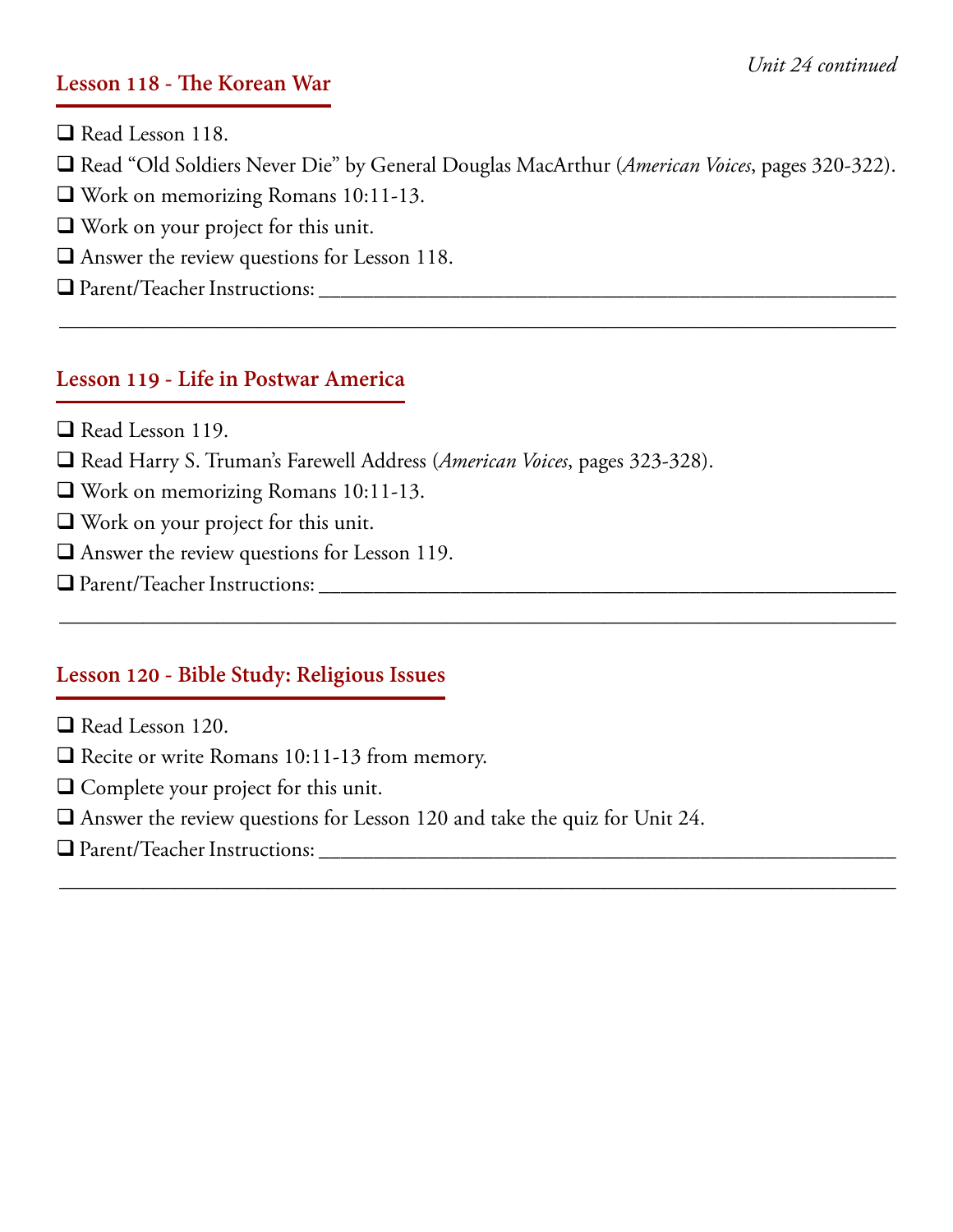

# **Unit 25: The 1950s**

Start Date: \_\_\_\_\_\_\_\_\_\_\_\_\_\_\_\_\_\_\_ End Date: \_\_\_\_\_\_\_\_\_\_\_\_\_\_\_\_\_\_\_

#### **Beginning of Unit**

- □ Prepare for Bible Memory Work: <u>Romans 12:1-3</u>
- q Obtain Assigned Literature: \_\_none*\_\_\_\_\_\_\_\_\_\_\_\_\_*\_\_\_\_\_\_\_\_\_\_\_\_\_\_\_\_\_\_\_\_\_\_\_\_\_\_\_\_\_\_\_\_\_\_
- q Choose Unit Project: \_\_\_\_\_\_\_\_\_\_\_\_\_\_\_\_\_\_\_\_\_\_\_\_\_\_\_\_\_\_\_\_\_\_\_\_\_\_\_\_\_\_\_\_\_\_\_\_\_\_\_\_\_\_\_\_\_\_

# **Lesson 121 - We Like Ike!**

- $\Box$  Read Lesson 121.
- $\Box$  Start memorizing Romans 12:1-3.
- $\Box$  Start working on your project for this unit.
- $\Box$  Answer the review questions for Lesson 121.
- q Parent/Teacher Instructions: \_\_\_\_\_\_\_\_\_\_\_\_\_\_\_\_\_\_\_\_\_\_\_\_\_\_\_\_\_\_\_\_\_\_\_\_\_\_\_\_\_\_\_\_\_\_\_\_\_\_\_\_\_

# **Lesson 122 - Civil Rights**

- $\Box$  Read Lesson 122.
- q Read the excerpts from the *Brown v. Board of Education* Supreme Court decision (*American Voices*, pages 329-332).

\_\_\_\_\_\_\_\_\_\_\_\_\_\_\_\_\_\_\_\_\_\_\_\_\_\_\_\_\_\_\_\_\_\_\_\_\_\_\_\_\_\_\_\_\_\_\_\_\_\_\_\_\_\_\_\_\_\_\_\_\_\_\_\_\_\_\_\_\_\_\_\_\_\_\_\_\_\_\_\_

- $\Box$  Work on memorizing Romans 12:1-3.
- $\Box$  Work on your project for this unit.
- $\Box$  Answer the review questions for Lesson 122.
- $\Box$  Parent/Teacher Instructions: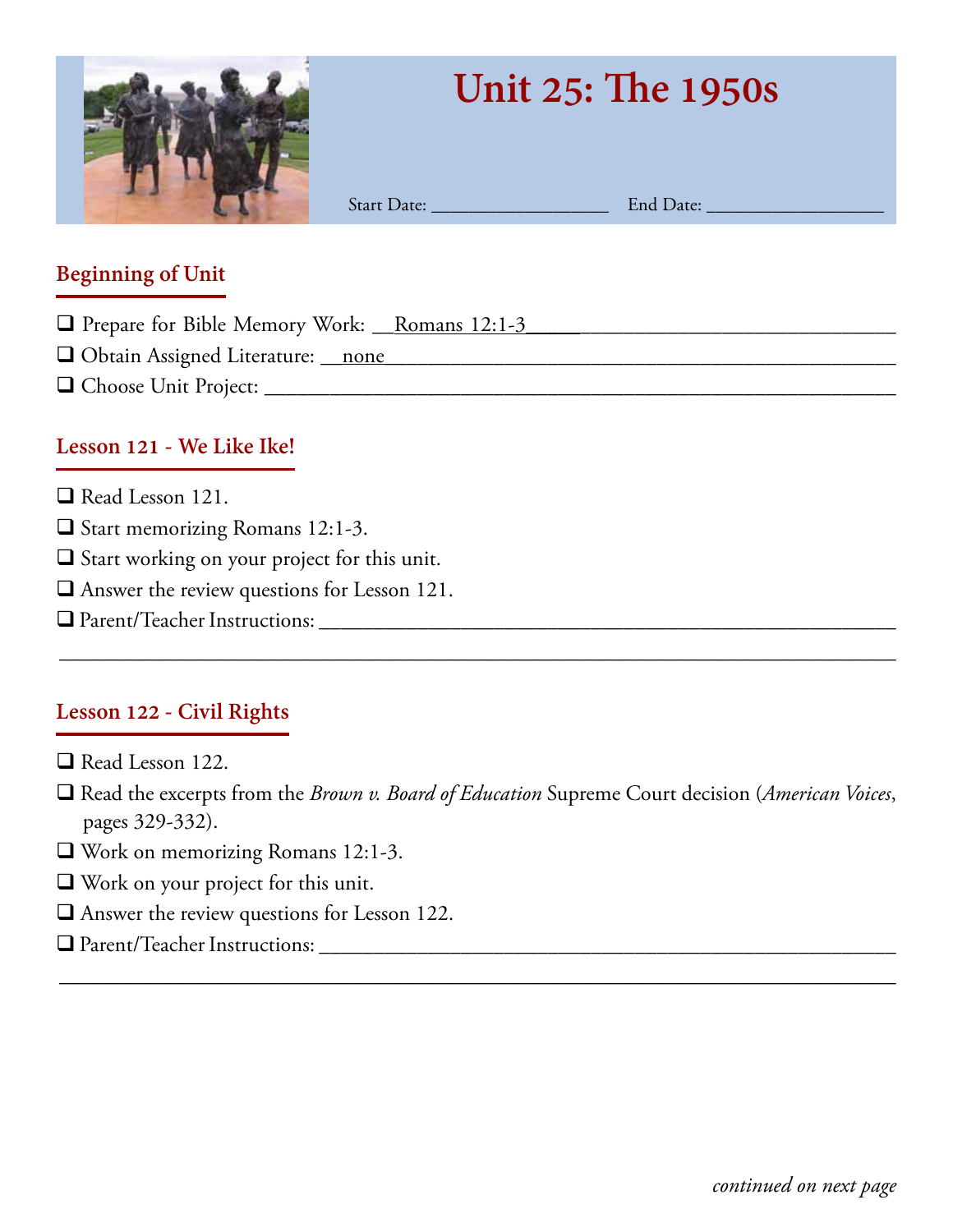#### *Unit 25 continued*

#### **Lesson 123 - Eisenhower's Foreign Policy**

- $\Box$  Read Lesson 123.
- $\Box$  Work on memorizing Romans 12:1-3.
- $\Box$  Work on your project for this unit.
- $\Box$  Answer the review questions for Lesson 123.
- q Parent/Teacher Instructions: \_\_\_\_\_\_\_\_\_\_\_\_\_\_\_\_\_\_\_\_\_\_\_\_\_\_\_\_\_\_\_\_\_\_\_\_\_\_\_\_\_\_\_\_\_\_\_\_\_\_\_\_\_

#### **Lesson 124 - The Space Race Begins**

- $\Box$  Read Lesson 124.
- q Read Dwight D. Eisenhower's Farewell Address (*American Voices*, pages 333-336).

\_\_\_\_\_\_\_\_\_\_\_\_\_\_\_\_\_\_\_\_\_\_\_\_\_\_\_\_\_\_\_\_\_\_\_\_\_\_\_\_\_\_\_\_\_\_\_\_\_\_\_\_\_\_\_\_\_\_\_\_\_\_\_\_\_\_\_\_\_\_\_\_\_\_\_\_\_\_\_\_

- $\Box$  Work on memorizing Romans 12:1-3.
- $\Box$  Work on your project for this unit.
- $\Box$  Answer the review questions for Lesson 124.
- q Parent/Teacher Instructions: \_\_\_\_\_\_\_\_\_\_\_\_\_\_\_\_\_\_\_\_\_\_\_\_\_\_\_\_\_\_\_\_\_\_\_\_\_\_\_\_\_\_\_\_\_\_\_\_\_\_\_\_\_

#### **Lesson 125 - Bible Study: Were They Really the Golden Days?**

- Read Lesson 125.
- $\Box$  Recite or write Romans 12:1-3 from memory.
- $\Box$  Complete your project for this unit.
- $\Box$  Answer the review questions for Lesson 125, take the quiz for Unit 25, and take the fifth history exam, English exam, and Bible exam.

\_\_\_\_\_\_\_\_\_\_\_\_\_\_\_\_\_\_\_\_\_\_\_\_\_\_\_\_\_\_\_\_\_\_\_\_\_\_\_\_\_\_\_\_\_\_\_\_\_\_\_\_\_\_\_\_\_\_\_\_\_\_\_\_\_\_\_\_\_\_\_\_\_\_\_\_\_\_\_\_

\_\_\_\_\_\_\_\_\_\_\_\_\_\_\_\_\_\_\_\_\_\_\_\_\_\_\_\_\_\_\_\_\_\_\_\_\_\_\_\_\_\_\_\_\_\_\_\_\_\_\_\_\_\_\_\_\_\_\_\_\_\_\_\_\_\_\_\_\_\_\_\_\_\_\_\_\_\_\_\_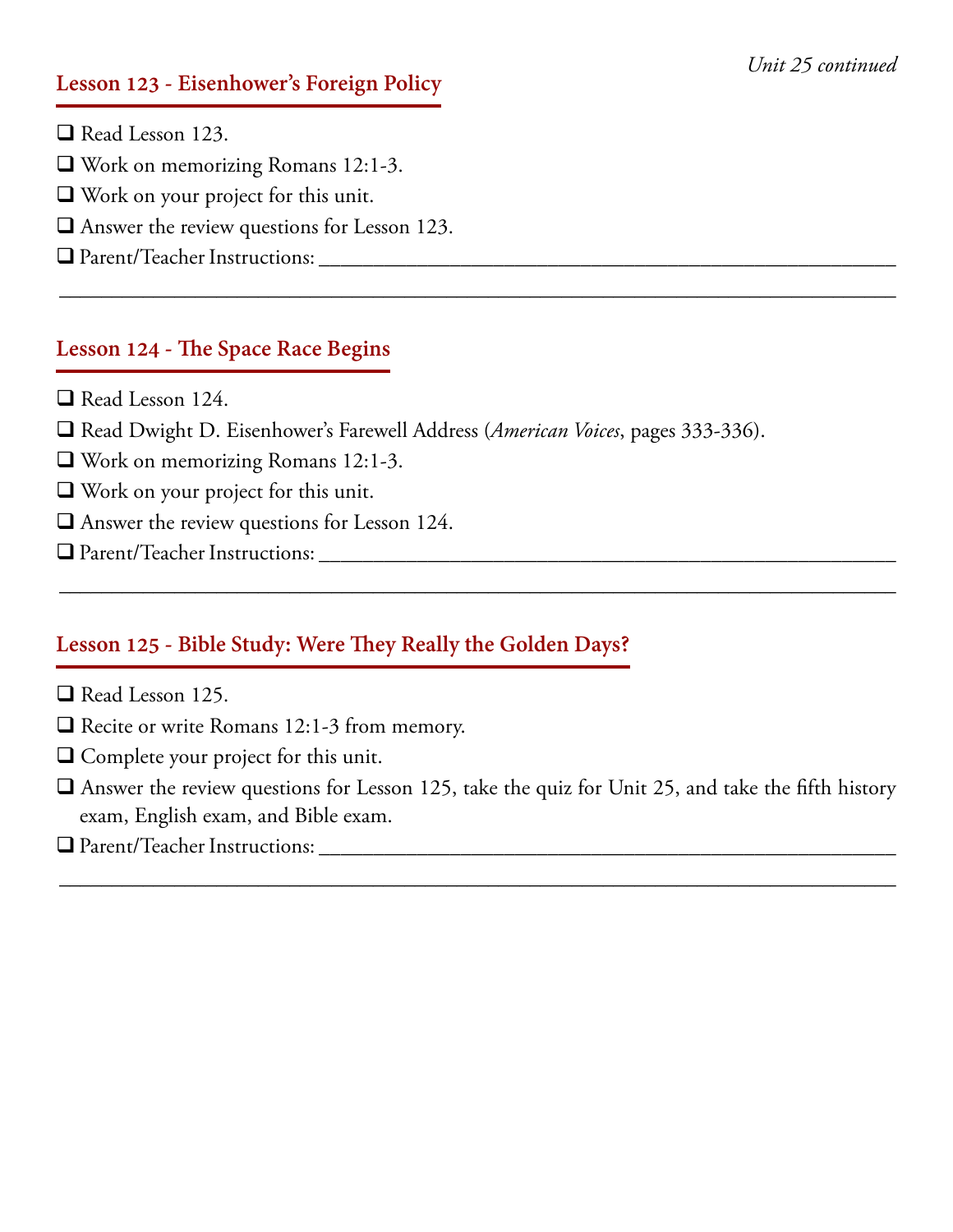

# **Unit 26: The Turbulent Sixties**

Start Date: \_\_\_\_\_\_\_\_\_\_\_\_\_\_\_\_\_\_\_ End Date: \_\_\_\_\_\_\_\_\_\_\_\_\_\_\_\_\_\_\_

#### **Beginning of Unit**

- **Q** Prepare for Bible Memory Work: Luke 4:16-19
- $\Box$  Obtain Assigned Literature: <u>\_\_none</u>
- q Choose Unit Project: \_\_\_\_\_\_\_\_\_\_\_\_\_\_\_\_\_\_\_\_\_\_\_\_\_\_\_\_\_\_\_\_\_\_\_\_\_\_\_\_\_\_\_\_\_\_\_\_\_\_\_\_\_\_\_\_\_\_

### **Lesson 126 - The New Frontier**

- $\Box$  Read Lesson 126.
- q Read John F. Kennedy's Inaugural Address (*American Voices*, pages 337-339).
- $\Box$  Read Matthew 5:21-42. List three examples in this passage in which Jesus challenged how things were done and called people to a higher standard.

\_\_\_\_\_\_\_\_\_\_\_\_\_\_\_\_\_\_\_\_\_\_\_\_\_\_\_\_\_\_\_\_\_\_\_\_\_\_\_\_\_\_\_\_\_\_\_\_\_\_\_\_\_\_\_\_\_\_\_\_\_\_\_\_\_\_\_\_\_\_\_\_\_\_\_\_\_\_\_\_

- $\Box$  Start memorizing Luke 4:16-19.
- $\Box$  Start working on your project for this unit.
- $\Box$  Answer the review questions for Lesson 126.
- q Parent/Teacher Instructions: \_\_\_\_\_\_\_\_\_\_\_\_\_\_\_\_\_\_\_\_\_\_\_\_\_\_\_\_\_\_\_\_\_\_\_\_\_\_\_\_\_\_\_\_\_\_\_\_\_\_\_\_\_

#### **Lesson 127 - The Great Society**

- $\Box$  Read Lesson 127.
- □ Read "Our God, He Is Alive" by A. W. Dicus (*American Voices*, page 354).
- $\Box$  Read Luke 6:1-11. List the two incidents in this passage in which Jesus challenged traditional religious practices of His day.

- $\Box$  Work on memorizing Luke 4:16-19.
- $\Box$  Work on your project for this unit.
- $\Box$  Answer the review questions for Lesson 127.
- q Parent/Teacher Instructions: \_\_\_\_\_\_\_\_\_\_\_\_\_\_\_\_\_\_\_\_\_\_\_\_\_\_\_\_\_\_\_\_\_\_\_\_\_\_\_\_\_\_\_\_\_\_\_\_\_\_\_\_\_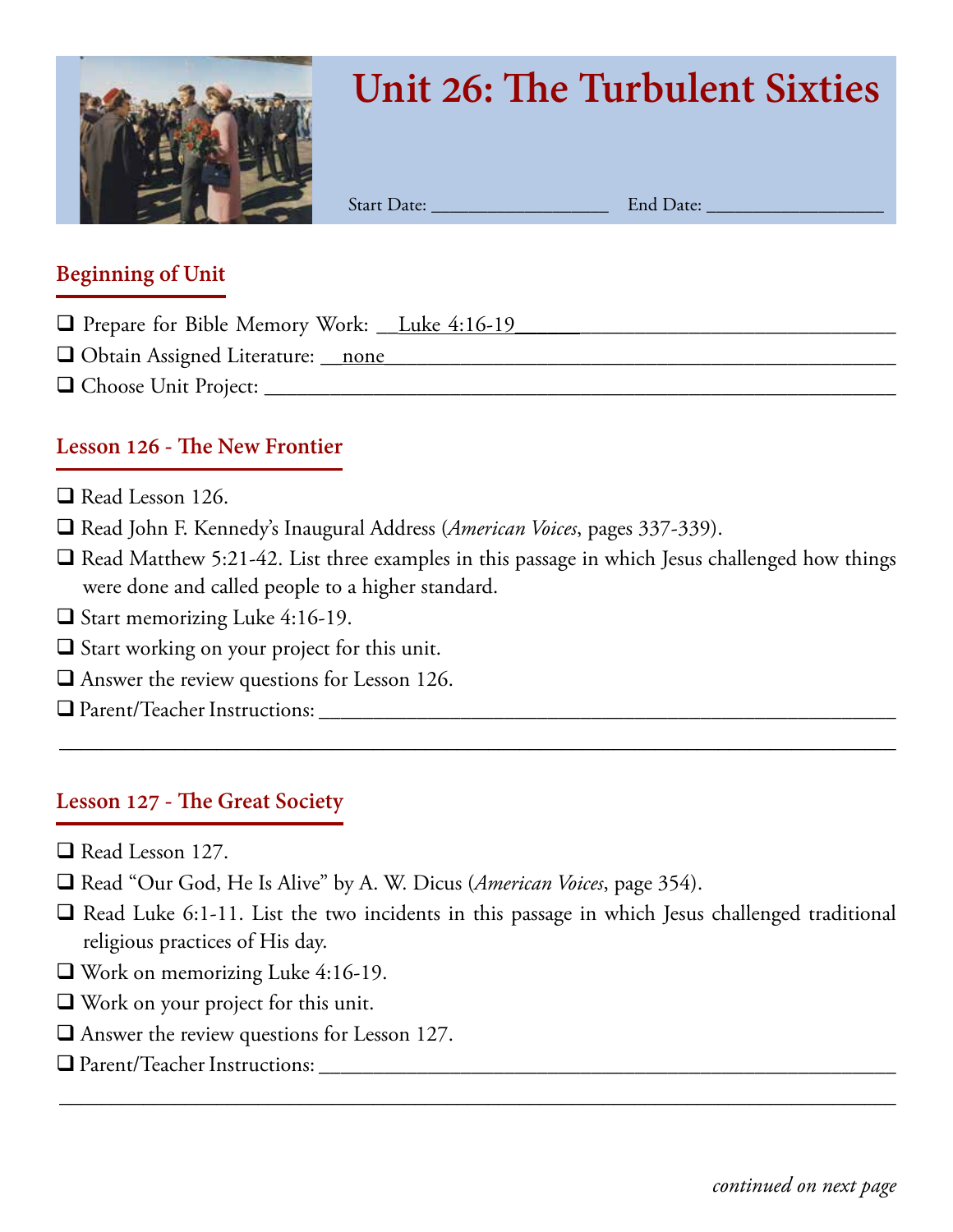#### *Unit 26 continued*

#### **Lesson 128 - Civil Rights and Vietnam**

- $\Box$  Read Lesson 128.
- $\Box$  Read the excerpts from "Letter from a Birmingham Jail" and the "I Have a Dream" speech by Martin Luther King Jr. (*American Voices*, pages 340-353).
- $\Box$  Jesus accepted people that others rejected. Read these passages to see examples: tax collectors (Luke 5:27-28), Gentiles (Luke 7:2-10), Samaritans (Luke 17:11-19), and a thief (Luke 23:39-43).

\_\_\_\_\_\_\_\_\_\_\_\_\_\_\_\_\_\_\_\_\_\_\_\_\_\_\_\_\_\_\_\_\_\_\_\_\_\_\_\_\_\_\_\_\_\_\_\_\_\_\_\_\_\_\_\_\_\_\_\_\_\_\_\_\_\_\_\_\_\_\_\_\_\_\_\_\_\_\_\_

\_\_\_\_\_\_\_\_\_\_\_\_\_\_\_\_\_\_\_\_\_\_\_\_\_\_\_\_\_\_\_\_\_\_\_\_\_\_\_\_\_\_\_\_\_\_\_\_\_\_\_\_\_\_\_\_\_\_\_\_\_\_\_\_\_\_\_\_\_\_\_\_\_\_\_\_\_\_\_\_

\_\_\_\_\_\_\_\_\_\_\_\_\_\_\_\_\_\_\_\_\_\_\_\_\_\_\_\_\_\_\_\_\_\_\_\_\_\_\_\_\_\_\_\_\_\_\_\_\_\_\_\_\_\_\_\_\_\_\_\_\_\_\_\_\_\_\_\_\_\_\_\_\_\_\_\_\_\_\_\_

- $\Box$  Work on memorizing Luke 4:16-19.
- $\Box$  Work on your project for this unit.
- $\Box$  Answer the review questions for Lesson 128.
- q Parent/Teacher Instructions: \_\_\_\_\_\_\_\_\_\_\_\_\_\_\_\_\_\_\_\_\_\_\_\_\_\_\_\_\_\_\_\_\_\_\_\_\_\_\_\_\_\_\_\_\_\_\_\_\_\_\_\_\_

#### **Lesson 129 - 1968**

- $\Box$  Read Lesson 129.
- $\Box$  Work on memorizing Luke 4:16-19.
- $\Box$  Work on your project for this unit.
- $\Box$  Answer the review questions for Lesson 129.
- q Parent/Teacher Instructions: \_\_\_\_\_\_\_\_\_\_\_\_\_\_\_\_\_\_\_\_\_\_\_\_\_\_\_\_\_\_\_\_\_\_\_\_\_\_\_\_\_\_\_\_\_\_\_\_\_\_\_\_\_

#### **Lesson 130 - Bible Study: The Counterculture of Jesus**

- $\Box$  Read Lesson 130.
- $\Box$  Recite or write Luke 4:16-19 from memory.
- $\Box$  Complete your project for this unit.
- $\Box$  Answer the review questions for Lesson 130 and take the quiz for Unit 26.
- q Parent/Teacher Instructions: \_\_\_\_\_\_\_\_\_\_\_\_\_\_\_\_\_\_\_\_\_\_\_\_\_\_\_\_\_\_\_\_\_\_\_\_\_\_\_\_\_\_\_\_\_\_\_\_\_\_\_\_\_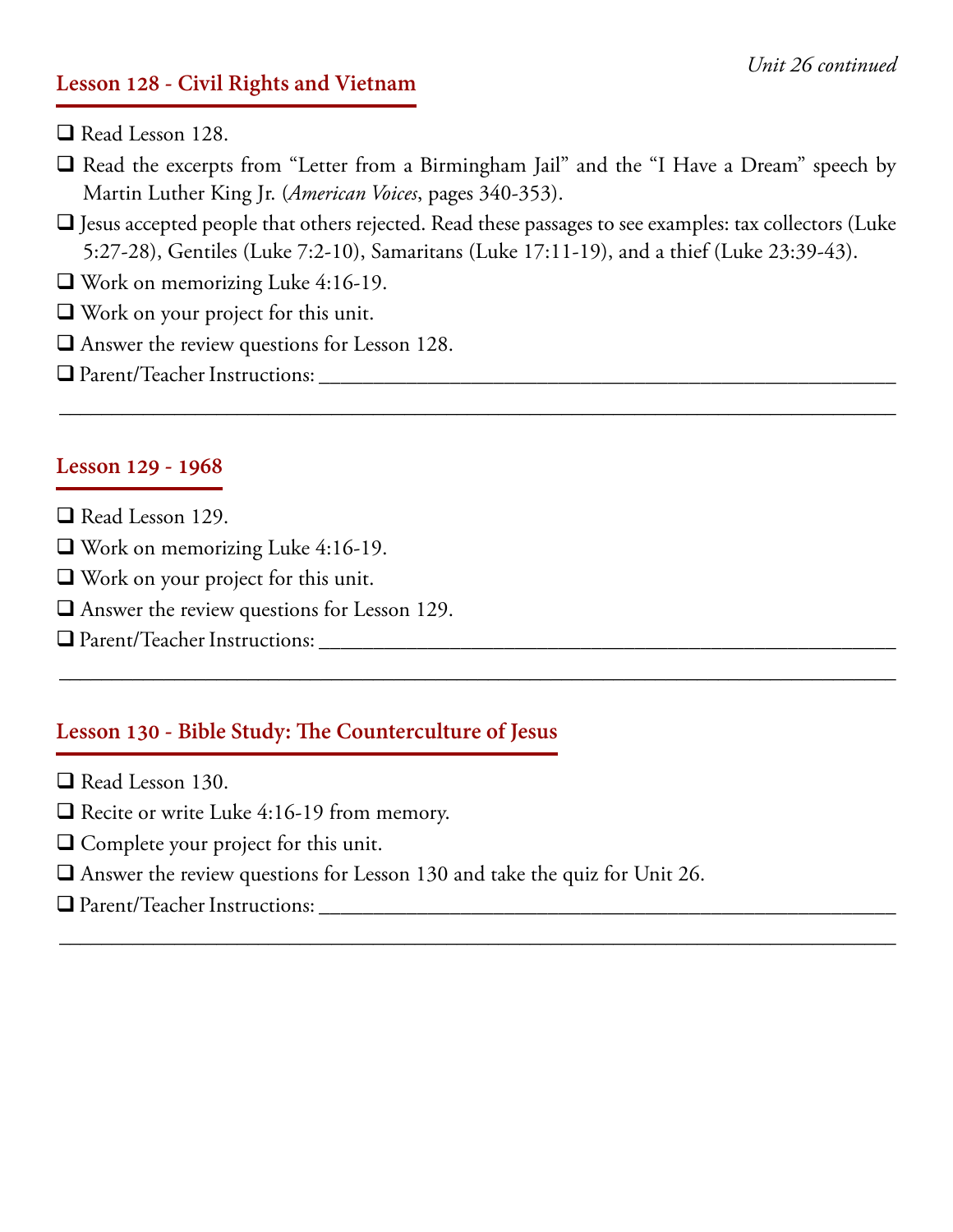

# **Unit 27: The 1970s**

Start Date: \_\_\_\_\_\_\_\_\_\_\_\_\_\_\_\_\_\_\_ End Date: \_\_\_\_\_\_\_\_\_\_\_\_\_\_\_\_\_\_\_

### **Beginning of Unit**

- □ Prepare for Bible Memory Work: Colossians 3:8-11
- □ Obtain Assigned Literature: <u>The Giver</u>
- q Choose Unit Project: \_\_\_\_\_\_\_\_\_\_\_\_\_\_\_\_\_\_\_\_\_\_\_\_\_\_\_\_\_\_\_\_\_\_\_\_\_\_\_\_\_\_\_\_\_\_\_\_\_\_\_\_\_\_\_\_\_\_

# **Lesson 131 - The Nixon Administration**

- $\Box$  Read Lesson 131.
- q Read "A Day in July" and "Confessions of a Baby Boomer" by Ray Notgrass (*American Voices*, pages 355 and 407-409)

\_\_\_\_\_\_\_\_\_\_\_\_\_\_\_\_\_\_\_\_\_\_\_\_\_\_\_\_\_\_\_\_\_\_\_\_\_\_\_\_\_\_\_\_\_\_\_\_\_\_\_\_\_\_\_\_\_\_\_\_\_\_\_\_\_\_\_\_\_\_\_\_\_\_\_\_\_\_\_\_

- $\Box$  Begin reading *The Giver*. Plan to finish it by the end this unit.
- $\Box$  Read Psalm 139:1-16.
- $\Box$  Start memorizing Colossians 3:8-11.
- $\Box$  Start working on your project for this unit.
- $\Box$  Answer the review questions for Lesson 131.
- q Parent/Teacher Instructions: \_\_\_\_\_\_\_\_\_\_\_\_\_\_\_\_\_\_\_\_\_\_\_\_\_\_\_\_\_\_\_\_\_\_\_\_\_\_\_\_\_\_\_\_\_\_\_\_\_\_\_\_\_

# **Lesson 132 - Watergate**

- $\Box$  Read Lesson 132.
- □ Read the remarks Gerald R. Ford made at his swearing-in (*American Voices*, pages 363-364).

- □ Continue reading *The Giver*.
- $\Box$  Read Luke 1:38-45.
- $\Box$  Work on memorizing Colossians 3:8-11.
- $\Box$  Work on your project for this unit.
- $\Box$  Answer the review questions for Lesson 132.
- q Parent/Teacher Instructions: \_\_\_\_\_\_\_\_\_\_\_\_\_\_\_\_\_\_\_\_\_\_\_\_\_\_\_\_\_\_\_\_\_\_\_\_\_\_\_\_\_\_\_\_\_\_\_\_\_\_\_\_\_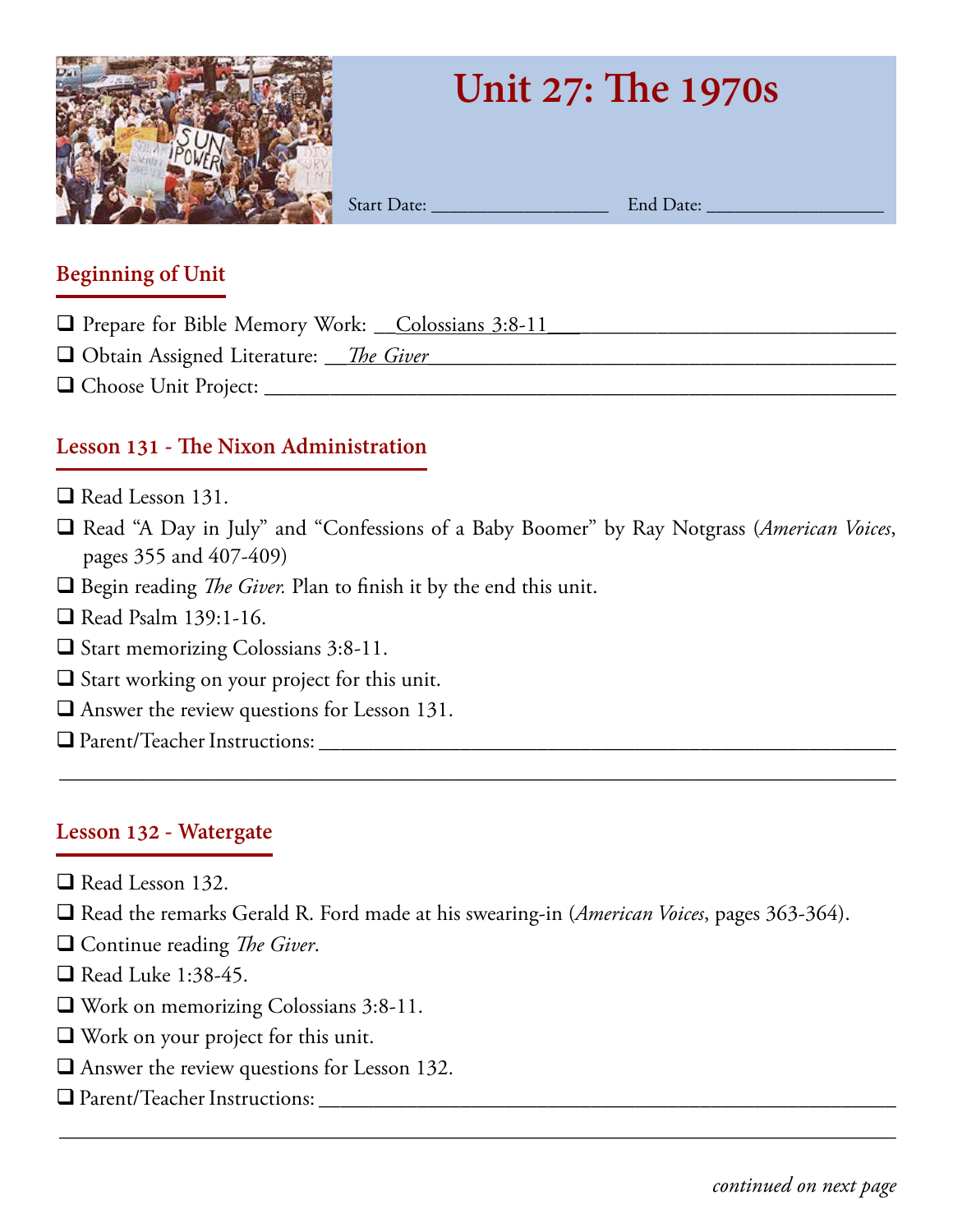#### **Lesson 133 - Ford and Carter**

 $\Box$  Read Lesson 133. q Continue reading *The Giver*.  $\Box$  Read Exodus 4:10-13.  $\Box$  Work on memorizing Colossians 3:8-11.  $\Box$  Work on your project for this unit.  $\Box$  Answer the review questions for Lesson 133. q Parent/Teacher Instructions: \_\_\_\_\_\_\_\_\_\_\_\_\_\_\_\_\_\_\_\_\_\_\_\_\_\_\_\_\_\_\_\_\_\_\_\_\_\_\_\_\_\_\_\_\_\_\_\_\_\_\_\_\_ \_\_\_\_\_\_\_\_\_\_\_\_\_\_\_\_\_\_\_\_\_\_\_\_\_\_\_\_\_\_\_\_\_\_\_\_\_\_\_\_\_\_\_\_\_\_\_\_\_\_\_\_\_\_\_\_\_\_\_\_\_\_\_\_\_\_\_\_\_\_\_\_\_\_\_\_\_\_\_\_

#### **Lesson 134 - Spiritual Issues of the Seventies**

- $\Box$  Read Lesson 134.
- □ Continue reading *The Giver*.
- $\Box$  Work on memorizing Colossians 3:8-11.
- $\Box$  Work on your project for this unit.
- $\Box$  Answer the review questions for Lesson 134.
- q Parent/Teacher Instructions: \_\_\_\_\_\_\_\_\_\_\_\_\_\_\_\_\_\_\_\_\_\_\_\_\_\_\_\_\_\_\_\_\_\_\_\_\_\_\_\_\_\_\_\_\_\_\_\_\_\_\_\_\_

#### **Lesson 135 - Bible Study:** *Roe v. Wade*

- $\Box$  Read Lesson 135.
- □ Read the excerpts from the *Roe v. Wade* Supreme Court decision (*American Voices*, pages 356-362) and "In America" by John Notgrass (page 393).

\_\_\_\_\_\_\_\_\_\_\_\_\_\_\_\_\_\_\_\_\_\_\_\_\_\_\_\_\_\_\_\_\_\_\_\_\_\_\_\_\_\_\_\_\_\_\_\_\_\_\_\_\_\_\_\_\_\_\_\_\_\_\_\_\_\_\_\_\_\_\_\_\_\_\_\_\_\_\_\_

- q Finish reading *The Giver*. Literary analysis available in *Student Review*.
- $\Box$  Recite or write Colossians 3:8-11 from memory.
- $\Box$  Complete your project for this unit.
- q Answer the review questions for Lesson 135 and for *The Giver* and take the quiz for Unit 27.

\_\_\_\_\_\_\_\_\_\_\_\_\_\_\_\_\_\_\_\_\_\_\_\_\_\_\_\_\_\_\_\_\_\_\_\_\_\_\_\_\_\_\_\_\_\_\_\_\_\_\_\_\_\_\_\_\_\_\_\_\_\_\_\_\_\_\_\_\_\_\_\_\_\_\_\_\_\_\_\_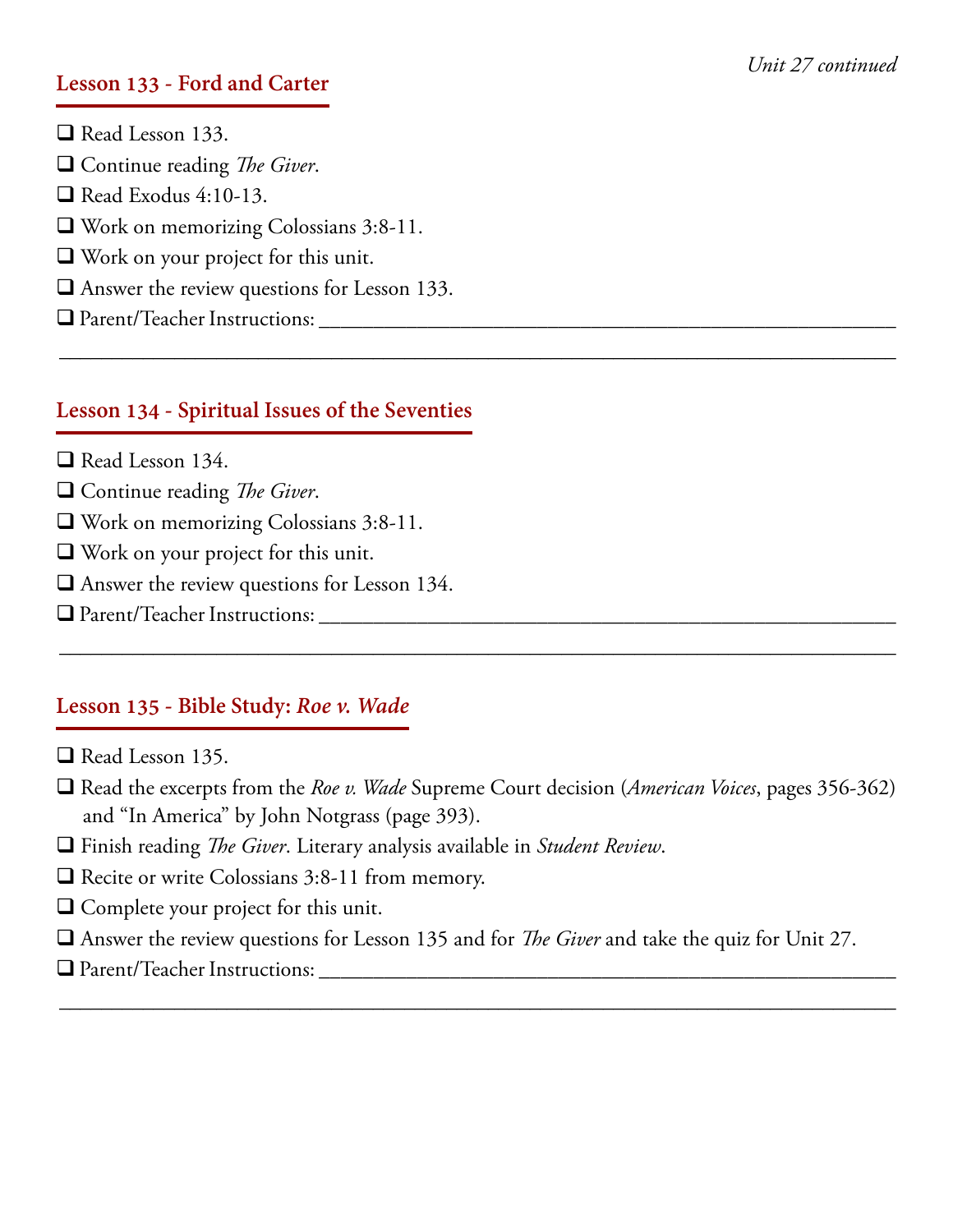

# **Unit 28: The Reagan-Bush Era**

Start Date: \_\_\_\_\_\_\_\_\_\_\_\_\_\_\_\_\_\_\_ End Date: \_\_\_\_\_\_\_\_\_\_\_\_\_\_\_\_\_\_\_

#### **Beginning of Unit**

- □ Prepare for Bible Memory Work: \_\_Proverbs 3:11-12
- q Obtain Assigned Literature: \_\_none*\_\_\_\_\_\_\_\_\_\_\_\_\_*\_\_\_\_\_\_\_\_\_\_\_\_\_\_\_\_\_\_\_\_\_\_\_\_\_\_\_\_\_\_\_\_\_\_
- q Choose Unit Project: \_\_\_\_\_\_\_\_\_\_\_\_\_\_\_\_\_\_\_\_\_\_\_\_\_\_\_\_\_\_\_\_\_\_\_\_\_\_\_\_\_\_\_\_\_\_\_\_\_\_\_\_\_\_\_\_\_\_

# **Lesson 136 - The Reagan Revolution**

- $\Box$  Read Lesson 136.
- q Read Ronald Reagan's First Inaugural Address (*American Voices*, pages 367-370).

\_\_\_\_\_\_\_\_\_\_\_\_\_\_\_\_\_\_\_\_\_\_\_\_\_\_\_\_\_\_\_\_\_\_\_\_\_\_\_\_\_\_\_\_\_\_\_\_\_\_\_\_\_\_\_\_\_\_\_\_\_\_\_\_\_\_\_\_\_\_\_\_\_\_\_\_\_\_\_\_

\_\_\_\_\_\_\_\_\_\_\_\_\_\_\_\_\_\_\_\_\_\_\_\_\_\_\_\_\_\_\_\_\_\_\_\_\_\_\_\_\_\_\_\_\_\_\_\_\_\_\_\_\_\_\_\_\_\_\_\_\_\_\_\_\_\_\_\_\_\_\_\_\_\_\_\_\_\_\_\_

- $\Box$  Read Philippians 1.
- $\Box$  Start memorizing Proverbs 3:11-12.
- $\square$  Start working on your project for this unit.
- $\Box$  Answer the review questions for Lesson 136.
- q Parent/Teacher Instructions: \_\_\_\_\_\_\_\_\_\_\_\_\_\_\_\_\_\_\_\_\_\_\_\_\_\_\_\_\_\_\_\_\_\_\_\_\_\_\_\_\_\_\_\_\_\_\_\_\_\_\_\_\_

# **Lesson 137 - Reagan's Foreign Policy**

- $\Box$  Read Lesson 137.
- □ Read Ronald Reagan's Farewell Address (*American Voices*, pages 371-375).
- $\Box$  Read Philippians 2.
- $\Box$  Work on memorizing Proverbs 3:11-12.
- $\Box$  Work on your project for this unit.
- $\Box$  Answer the review questions for Lesson 137.
- q Parent/Teacher Instructions: \_\_\_\_\_\_\_\_\_\_\_\_\_\_\_\_\_\_\_\_\_\_\_\_\_\_\_\_\_\_\_\_\_\_\_\_\_\_\_\_\_\_\_\_\_\_\_\_\_\_\_\_\_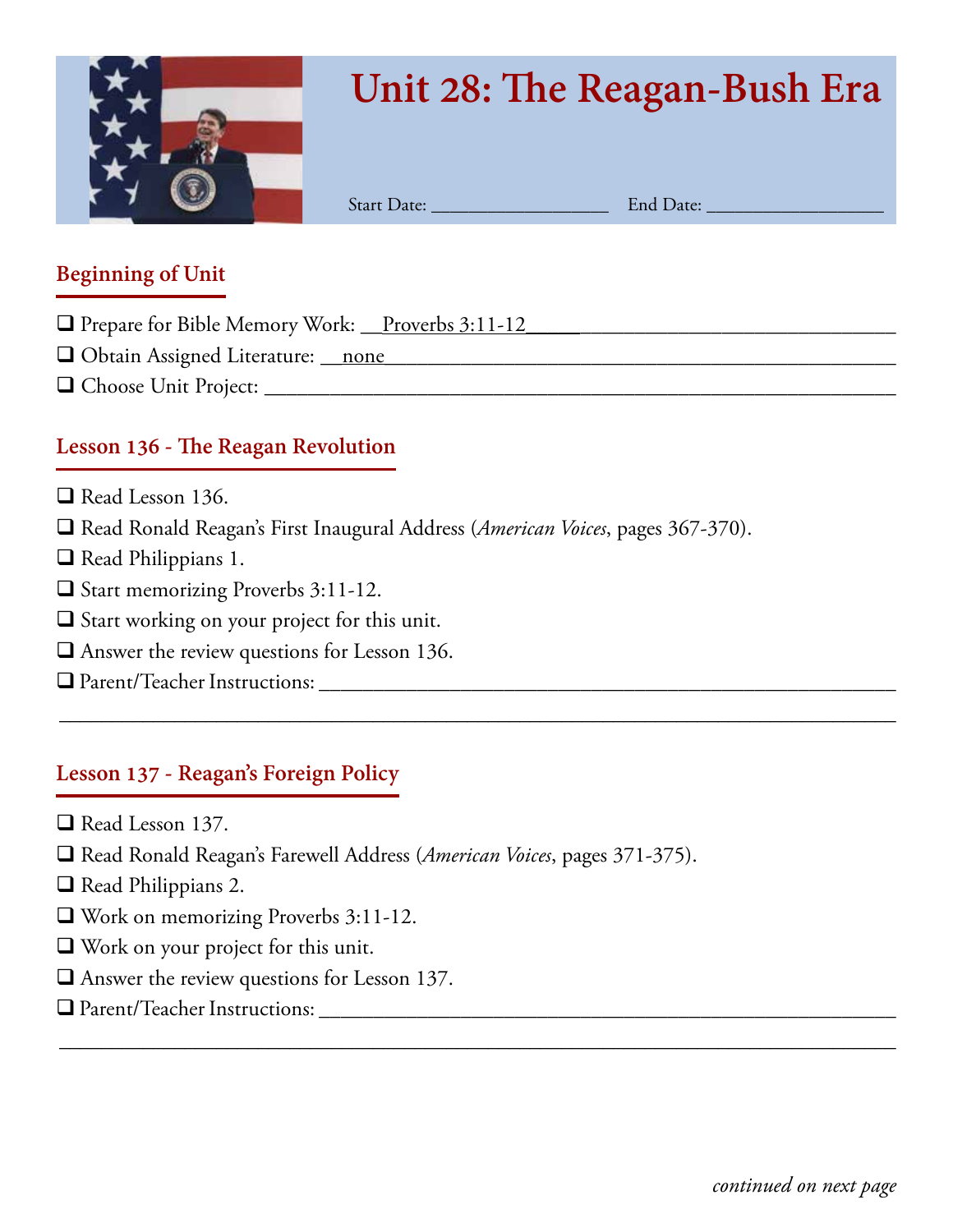#### *Unit 28 continued*

#### **Lesson 138 - The George H. W. Bush Administration**

 $\Box$  Read Lesson 138.

□ Read the praise songs (*American Voices*, pages 365-366).

- $\Box$  Read Philippians 3.
- $\Box$  Work on memorizing Proverbs 3:11-12.
- $\Box$  Work on your project for this unit.
- $\Box$  Answer the review questions for Lesson 138.
- q Parent/Teacher Instructions: \_\_\_\_\_\_\_\_\_\_\_\_\_\_\_\_\_\_\_\_\_\_\_\_\_\_\_\_\_\_\_\_\_\_\_\_\_\_\_\_\_\_\_\_\_\_\_\_\_\_\_\_\_

#### **Lesson 139 - The Persian Gulf War**

- $\Box$  Read Lesson 139.
- Read Philippians 4.
- $\Box$  Work on memorizing Proverbs 3:11-12.
- $\Box$  Work on your project for this unit.
- $\Box$  Answer the review questions for Lesson 139.
- q Parent/Teacher Instructions: \_\_\_\_\_\_\_\_\_\_\_\_\_\_\_\_\_\_\_\_\_\_\_\_\_\_\_\_\_\_\_\_\_\_\_\_\_\_\_\_\_\_\_\_\_\_\_\_\_\_\_\_\_

#### **Lesson 140 - Bible Study: Finding Good in Something Bad**

- $\Box$  Read Lesson 140.
- $\Box$  Recite or write Proverbs 3:11-12 from memory.
- $\Box$  Complete your project for this unit.
- $\Box$  Answer the review questions for Lesson 140 and take the quiz for Unit 28.

\_\_\_\_\_\_\_\_\_\_\_\_\_\_\_\_\_\_\_\_\_\_\_\_\_\_\_\_\_\_\_\_\_\_\_\_\_\_\_\_\_\_\_\_\_\_\_\_\_\_\_\_\_\_\_\_\_\_\_\_\_\_\_\_\_\_\_\_\_\_\_\_\_\_\_\_\_\_\_\_

\_\_\_\_\_\_\_\_\_\_\_\_\_\_\_\_\_\_\_\_\_\_\_\_\_\_\_\_\_\_\_\_\_\_\_\_\_\_\_\_\_\_\_\_\_\_\_\_\_\_\_\_\_\_\_\_\_\_\_\_\_\_\_\_\_\_\_\_\_\_\_\_\_\_\_\_\_\_\_\_

\_\_\_\_\_\_\_\_\_\_\_\_\_\_\_\_\_\_\_\_\_\_\_\_\_\_\_\_\_\_\_\_\_\_\_\_\_\_\_\_\_\_\_\_\_\_\_\_\_\_\_\_\_\_\_\_\_\_\_\_\_\_\_\_\_\_\_\_\_\_\_\_\_\_\_\_\_\_\_\_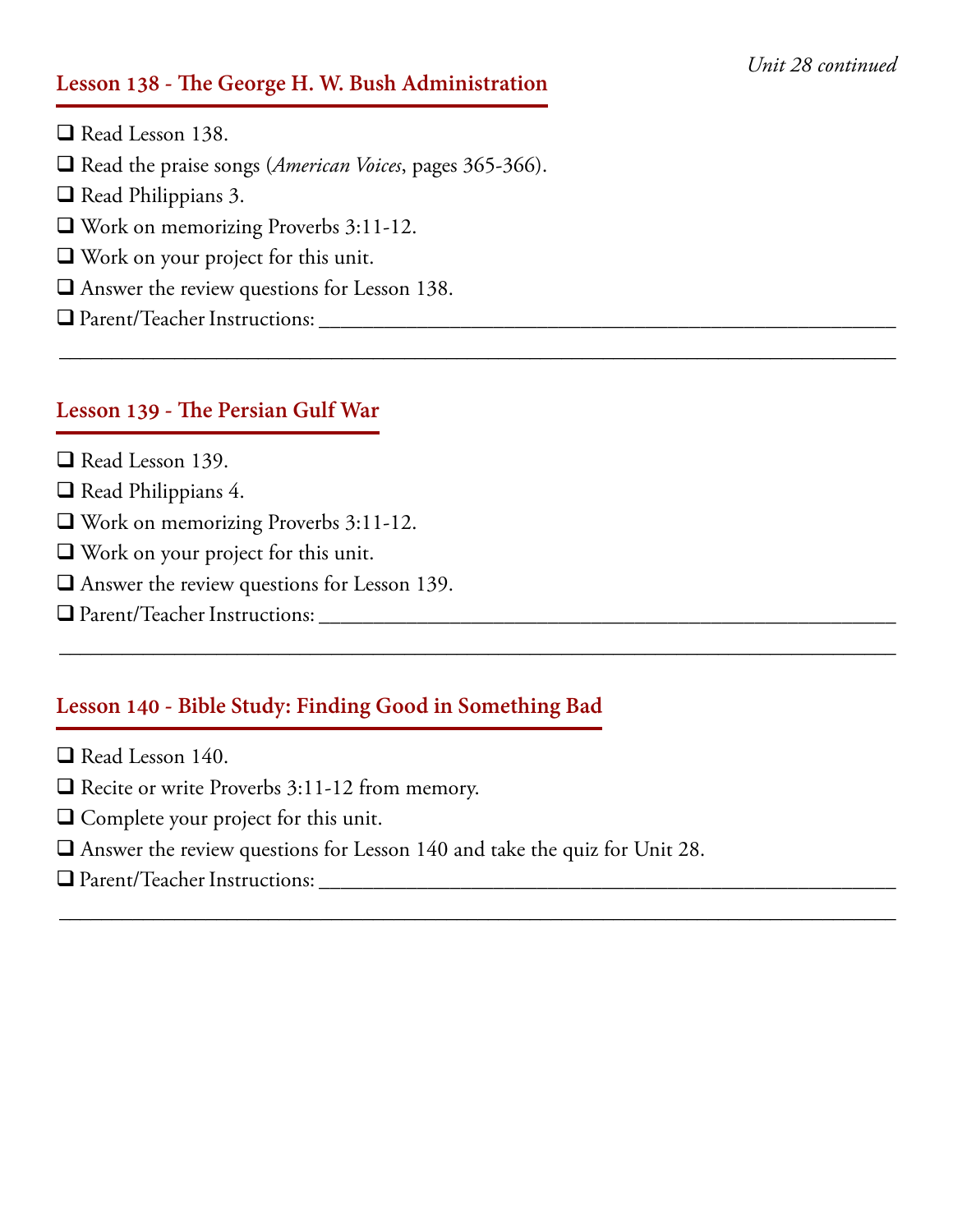

# **Unit 29: The 1990s**

Start Date: \_\_\_\_\_\_\_\_\_\_\_\_\_\_\_\_\_\_\_ End Date: \_\_\_\_\_\_\_\_\_\_\_\_\_\_\_\_\_\_\_

#### **Beginning of Unit**

- $\Box$  Prepare for Bible Memory Work: \_\_1 John 1:5-10
- q Obtain Assigned Literature: \_\_none*\_\_\_\_\_\_\_\_\_\_\_\_\_*\_\_\_\_\_\_\_\_\_\_\_\_\_\_\_\_\_\_\_\_\_\_\_\_\_\_\_\_\_\_\_\_\_\_
- q Choose Unit Project: \_\_\_\_\_\_\_\_\_\_\_\_\_\_\_\_\_\_\_\_\_\_\_\_\_\_\_\_\_\_\_\_\_\_\_\_\_\_\_\_\_\_\_\_\_\_\_\_\_\_\_\_\_\_\_\_\_\_

### **Lesson 141 - Politics and Economics**

- $\Box$  Read Lesson 141.
- □ Read the Republican Contract With America (*American Voices*, pages 376-377).
- □ Start memorizing 1 John 1:5-10.
- $\Box$  Start working on your project for this unit.
- $\Box$  Answer the review questions for Lesson 141.
- q Parent/Teacher Instructions: \_\_\_\_\_\_\_\_\_\_\_\_\_\_\_\_\_\_\_\_\_\_\_\_\_\_\_\_\_\_\_\_\_\_\_\_\_\_\_\_\_\_\_\_\_\_\_\_\_\_\_\_\_

#### **Lesson 142 - Issues of the 1990s**

- $\Box$  Read Lesson 142.
- □ Read "Defense of Conservatism" by Clarence Thomas (*American Voices*, pages 378-385).

\_\_\_\_\_\_\_\_\_\_\_\_\_\_\_\_\_\_\_\_\_\_\_\_\_\_\_\_\_\_\_\_\_\_\_\_\_\_\_\_\_\_\_\_\_\_\_\_\_\_\_\_\_\_\_\_\_\_\_\_\_\_\_\_\_\_\_\_\_\_\_\_\_\_\_\_\_\_\_\_

- $\Box$  Work on memorizing 1 John 1:5-10.
- $\Box$  Work on your project for this unit.
- $\Box$  Answer the review questions for Lesson 142.
- q Parent/Teacher Instructions: \_\_\_\_\_\_\_\_\_\_\_\_\_\_\_\_\_\_\_\_\_\_\_\_\_\_\_\_\_\_\_\_\_\_\_\_\_\_\_\_\_\_\_\_\_\_\_\_\_\_\_\_\_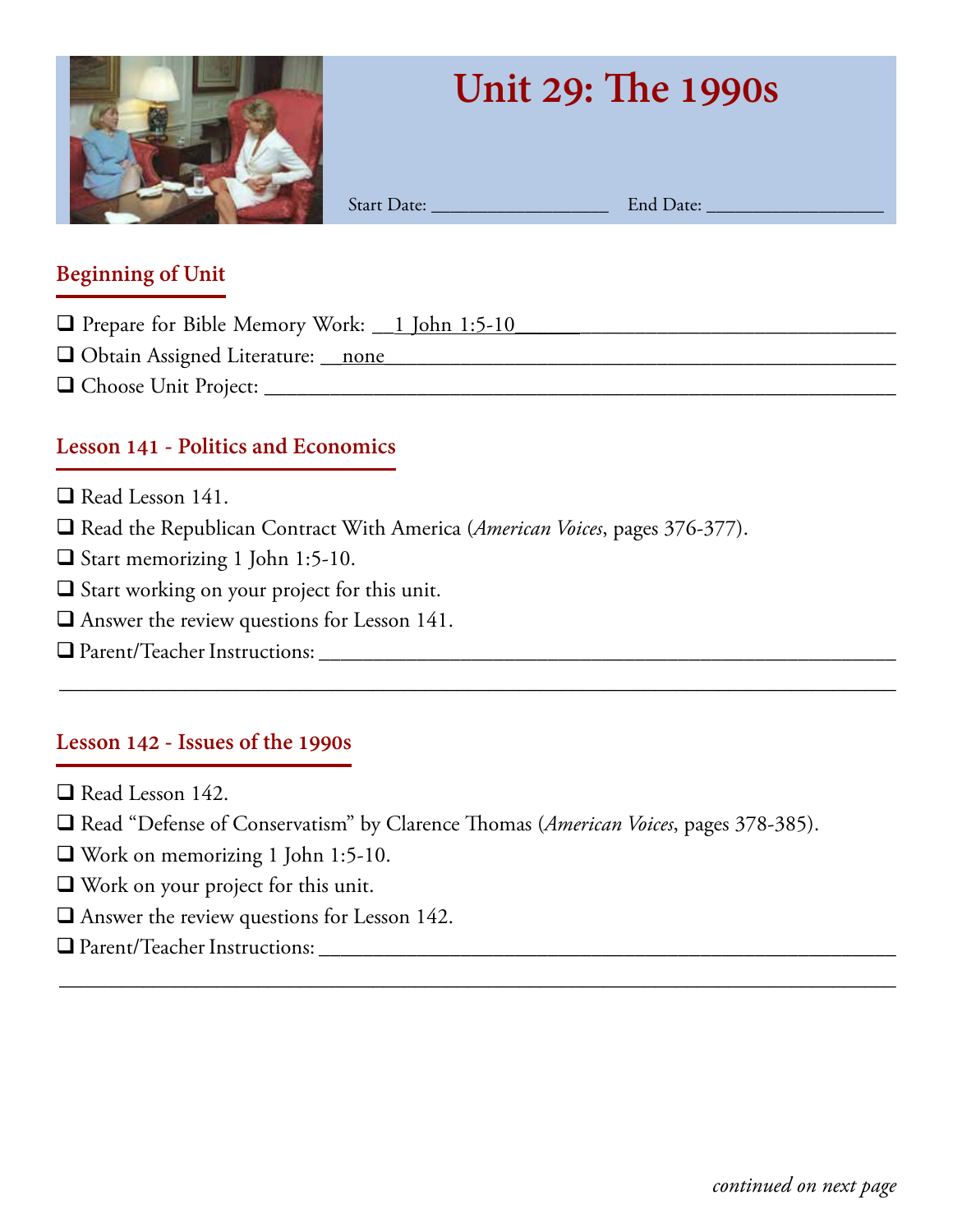#### *Unit 29 continued*

#### **Lesson 143 - The Clinton Foreign Policy**

- $\Box$  Read Lesson 143.
- $\Box$  Work on memorizing 1 John 1:5-10.
- $\Box$  Work on your project for this unit.
- $\Box$  Answer the review questions for Lesson 143.
- q Parent/Teacher Instructions: \_\_\_\_\_\_\_\_\_\_\_\_\_\_\_\_\_\_\_\_\_\_\_\_\_\_\_\_\_\_\_\_\_\_\_\_\_\_\_\_\_\_\_\_\_\_\_\_\_\_\_\_\_

#### **Lesson 144 - The Impeachment and Trial of Bill Clinton**

\_\_\_\_\_\_\_\_\_\_\_\_\_\_\_\_\_\_\_\_\_\_\_\_\_\_\_\_\_\_\_\_\_\_\_\_\_\_\_\_\_\_\_\_\_\_\_\_\_\_\_\_\_\_\_\_\_\_\_\_\_\_\_\_\_\_\_\_\_\_\_\_\_\_\_\_\_\_\_\_

\_\_\_\_\_\_\_\_\_\_\_\_\_\_\_\_\_\_\_\_\_\_\_\_\_\_\_\_\_\_\_\_\_\_\_\_\_\_\_\_\_\_\_\_\_\_\_\_\_\_\_\_\_\_\_\_\_\_\_\_\_\_\_\_\_\_\_\_\_\_\_\_\_\_\_\_\_\_\_\_

\_\_\_\_\_\_\_\_\_\_\_\_\_\_\_\_\_\_\_\_\_\_\_\_\_\_\_\_\_\_\_\_\_\_\_\_\_\_\_\_\_\_\_\_\_\_\_\_\_\_\_\_\_\_\_\_\_\_\_\_\_\_\_\_\_\_\_\_\_\_\_\_\_\_\_\_\_\_\_\_

- $\Box$  Read Lesson 144.
- $\Box$  Work on memorizing 1 John 1:5-10.
- $\Box$  Work on your project for this unit.
- $\Box$  Answer the review questions for Lesson 144.
- q Parent/Teacher Instructions: \_\_\_\_\_\_\_\_\_\_\_\_\_\_\_\_\_\_\_\_\_\_\_\_\_\_\_\_\_\_\_\_\_\_\_\_\_\_\_\_\_\_\_\_\_\_\_\_\_\_\_\_\_

#### **Lesson 145 - Bible Study: Public Leaders, Private Lives**

- $\Box$  Read Lesson 145.
- $\Box$  Recite or write 1 John 1:5-10 from memory.
- $\Box$  Complete your project for this unit.
- $\Box$  Answer the review questions for Lesson 145 and take the quiz for Unit 29.
- q Parent/Teacher Instructions: \_\_\_\_\_\_\_\_\_\_\_\_\_\_\_\_\_\_\_\_\_\_\_\_\_\_\_\_\_\_\_\_\_\_\_\_\_\_\_\_\_\_\_\_\_\_\_\_\_\_\_\_\_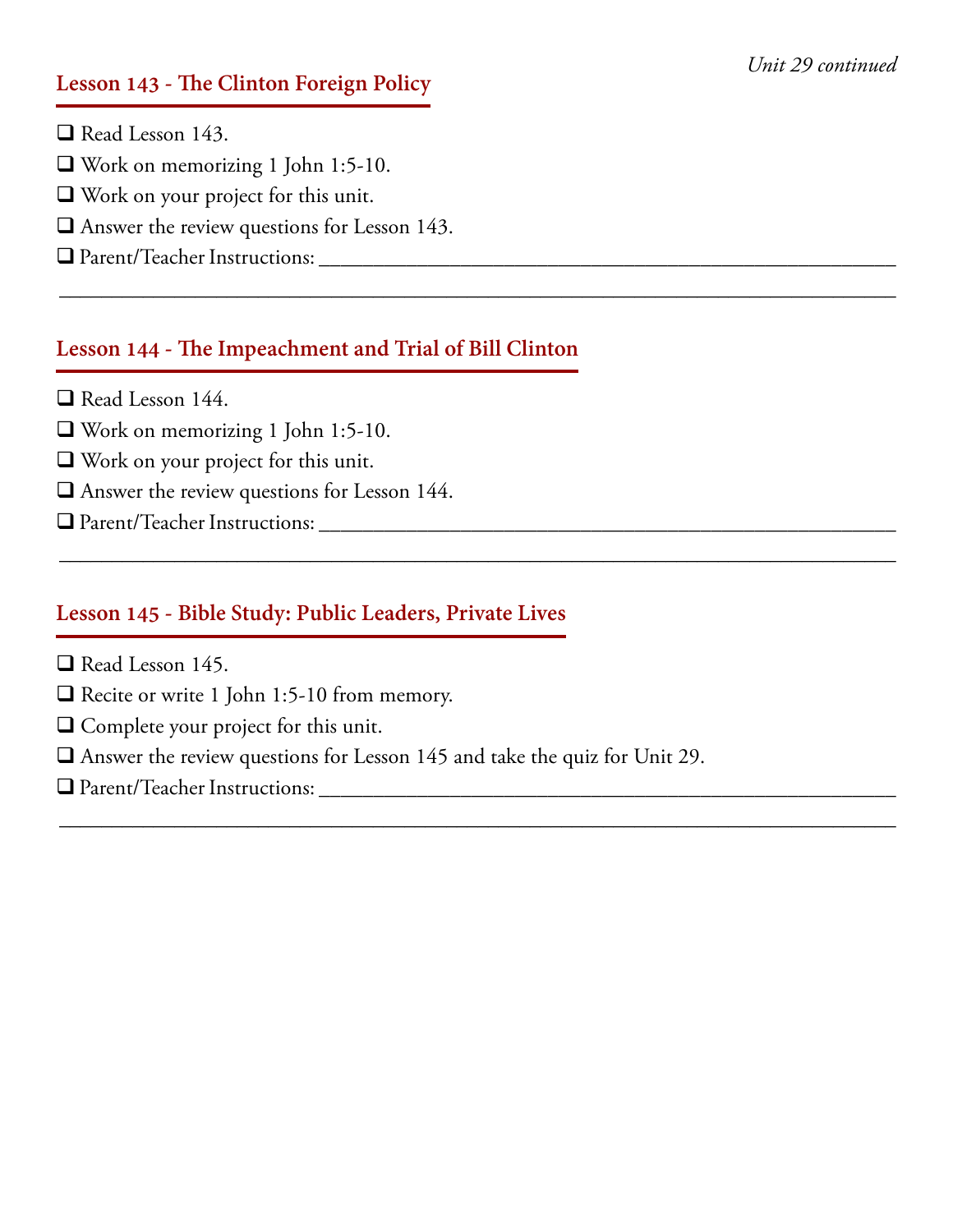

# **Unit 30: The New Millennium**

Start Date: \_\_\_\_\_\_\_\_\_\_\_\_\_\_\_\_\_\_\_ End Date: \_\_\_\_\_\_\_\_\_\_\_\_\_\_\_\_\_\_\_

#### **Beginning of Unit**

- $\Box$  Prepare for Bible Memory Work:  $\angle$  2 Corinthians 5:14-15
- q Obtain Assigned Literature: \_\_none*\_\_\_\_\_\_\_\_\_\_\_\_\_*\_\_\_\_\_\_\_\_\_\_\_\_\_\_\_\_\_\_\_\_\_\_\_\_\_\_\_\_\_\_\_\_\_\_
- q Choose Unit Project: \_\_\_\_\_\_\_\_\_\_\_\_\_\_\_\_\_\_\_\_\_\_\_\_\_\_\_\_\_\_\_\_\_\_\_\_\_\_\_\_\_\_\_\_\_\_\_\_\_\_\_\_\_\_\_\_\_\_

#### **Lesson 146 - America in 2000**

- $\Box$  Read Lesson 146.
- $\Box$  Begin writing a 300-word review of your favorite non-fiction book that you read while studying this curriculum. Among other things, tell what it taught you about history. Finish this review tomorrow.
- $\Box$  Read Romans 8:18-25. This passage reminds us that the eternal plan of God gives us a different perspective on the sufferings of the present time.
- $\Box$  Start memorizing 2 Corinthians 5:14-15.
- $\Box$  Start working on your project for this unit.
- $\Box$  Answer the review questions for Lesson 146.
- q Parent/Teacher Instructions: \_\_\_\_\_\_\_\_\_\_\_\_\_\_\_\_\_\_\_\_\_\_\_\_\_\_\_\_\_\_\_\_\_\_\_\_\_\_\_\_\_\_\_\_\_\_\_\_\_\_\_\_\_

#### **Lesson 147 - The Presidency of George W. Bush**

- $\Box$  Read Lesson 147.
- $\Box$  Complete your review of your favorite non-fiction book that you read while studying this curriculum.

\_\_\_\_\_\_\_\_\_\_\_\_\_\_\_\_\_\_\_\_\_\_\_\_\_\_\_\_\_\_\_\_\_\_\_\_\_\_\_\_\_\_\_\_\_\_\_\_\_\_\_\_\_\_\_\_\_\_\_\_\_\_\_\_\_\_\_\_\_\_\_\_\_\_\_\_\_\_\_\_

- $\Box$  Work on memorizing 2 Corinthians 5:14-15.
- $\Box$  Work on your project for this unit.
- $\Box$  Answer the review questions for Lesson 147.
- q Parent/Teacher Instructions: \_\_\_\_\_\_\_\_\_\_\_\_\_\_\_\_\_\_\_\_\_\_\_\_\_\_\_\_\_\_\_\_\_\_\_\_\_\_\_\_\_\_\_\_\_\_\_\_\_\_\_\_\_